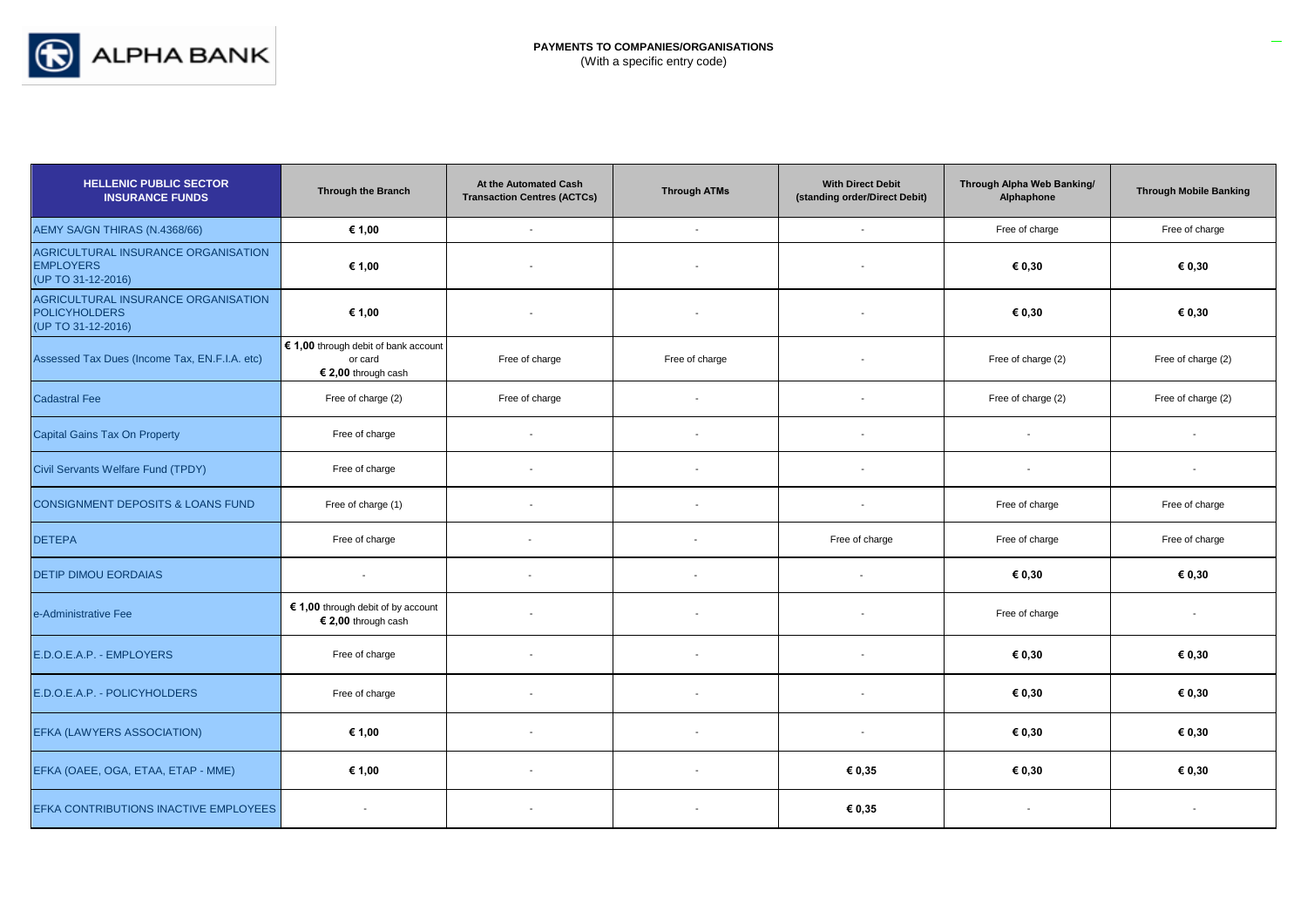

| <b>HELLENIC PUBLIC SECTOR</b><br><b>INSURANCE FUNDS</b>           | Through the Branch       | At the Automated Cash<br><b>Transaction Centres (ACTCs)</b> | <b>Through ATMs</b>      | <b>With Direct Debit</b><br>(standing order/Direct Debit) | Through Alpha Web Banking/<br>Alphaphone | <b>Through Mobile Banking</b> |
|-------------------------------------------------------------------|--------------------------|-------------------------------------------------------------|--------------------------|-----------------------------------------------------------|------------------------------------------|-------------------------------|
| EFKA EMPLOYER CONTRIBUTIONS                                       | Free of charge (1)(3)    |                                                             |                          |                                                           | Free of charge                           | Free of charge                |
| EFKA LABOUR TICKET (ERGOSIMO IKA, OGA)                            | Free of charge (1)       |                                                             |                          |                                                           | Free of charge                           | Free of charge                |
| EOPYY REBATE DOSE - CLAWBACK                                      |                          |                                                             |                          |                                                           | € 0,30                                   | € 0,30                        |
| E.T.A.A. - T.A.N. ANNOUNCEMENTS                                   |                          | $\blacksquare$                                              | $\overline{\phantom{a}}$ |                                                           | € 0,30                                   | € 0,30                        |
| ETAA TSAY EMPLOYER CONTRIBUTIONS                                  | $\sim$                   |                                                             | $\overline{a}$           | € 0,30                                                    | $\overline{\phantom{a}}$                 | $\overline{\phantom{a}}$      |
| <b>ETAA TSAY EMPLOYERS.</b><br>(UP TO 31-12-16)                   | Free of charge (1)       | $\overline{a}$                                              | $\overline{a}$           |                                                           | Free of charge                           | Free of charge                |
| ETAA TSAY FREELANCERS<br>(UP TO 31-12-16)                         | $\overline{\phantom{a}}$ | ÷,                                                          | $\overline{\phantom{a}}$ |                                                           | Free of charge                           | Free of charge                |
| <b>ETAA TSAY FREELANCERS</b>                                      | $\sim$                   | $\overline{\phantom{a}}$                                    |                          | Free of charge                                            | $\overline{\phantom{a}}$                 | $\overline{a}$                |
| <b>ETAA - Healthcare Sector Lawyers Piraeus</b>                   | Free of charge           | $\overline{\phantom{a}}$                                    | $\overline{\phantom{a}}$ |                                                           | $\overline{\phantom{a}}$                 | $\blacksquare$                |
| <b>GOEV</b>                                                       | $\sim$                   | $\overline{\phantom{a}}$                                    | $\overline{\phantom{a}}$ |                                                           | € 0,30                                   | € 0,30                        |
| Hotel Employees' Welfare Fund (TAPIT - TAPXY<br>Sector)           | Free of charge           | $\overline{a}$                                              |                          |                                                           | $\overline{\phantom{a}}$                 | $\overline{a}$                |
| <b>ICISnet Electronic Payments</b>                                | € 1,00 (1)               | $\overline{\phantom{a}}$                                    | $\overline{\phantom{a}}$ |                                                           | Free of charge                           | Free of charge                |
| <b>K.E.A.O.</b>                                                   | Free of charge           | $\overline{a}$                                              | $\overline{\phantom{a}}$ |                                                           | Free of charge                           | Free of charge                |
| <b>KEAO-OAEE Settlement active insured</b>                        | $\sim$                   | $\overline{\phantom{a}}$                                    | $\overline{\phantom{a}}$ | € 0,35                                                    | $\overline{\phantom{a}}$                 | $\overline{a}$                |
| <b>KEAO-OAEE Settlement non active insured</b>                    | $\overline{\phantom{a}}$ | $\overline{\phantom{a}}$                                    | $\blacksquare$           | € 0,35                                                    | $\overline{\phantom{a}}$                 | $\overline{\phantom{a}}$      |
| KOPAIDA FEES-PSTE-PE VOIOTIAS                                     | Free of charge (1)       | $\overline{a}$                                              | $\overline{a}$           |                                                           | Free of charge                           | Free of charge                |
| Liability Fee for the Regulation of Unauthorised<br>Constructions | Free of charge           | $\overline{\phantom{a}}$                                    |                          |                                                           | Free of charge                           | Free of charge                |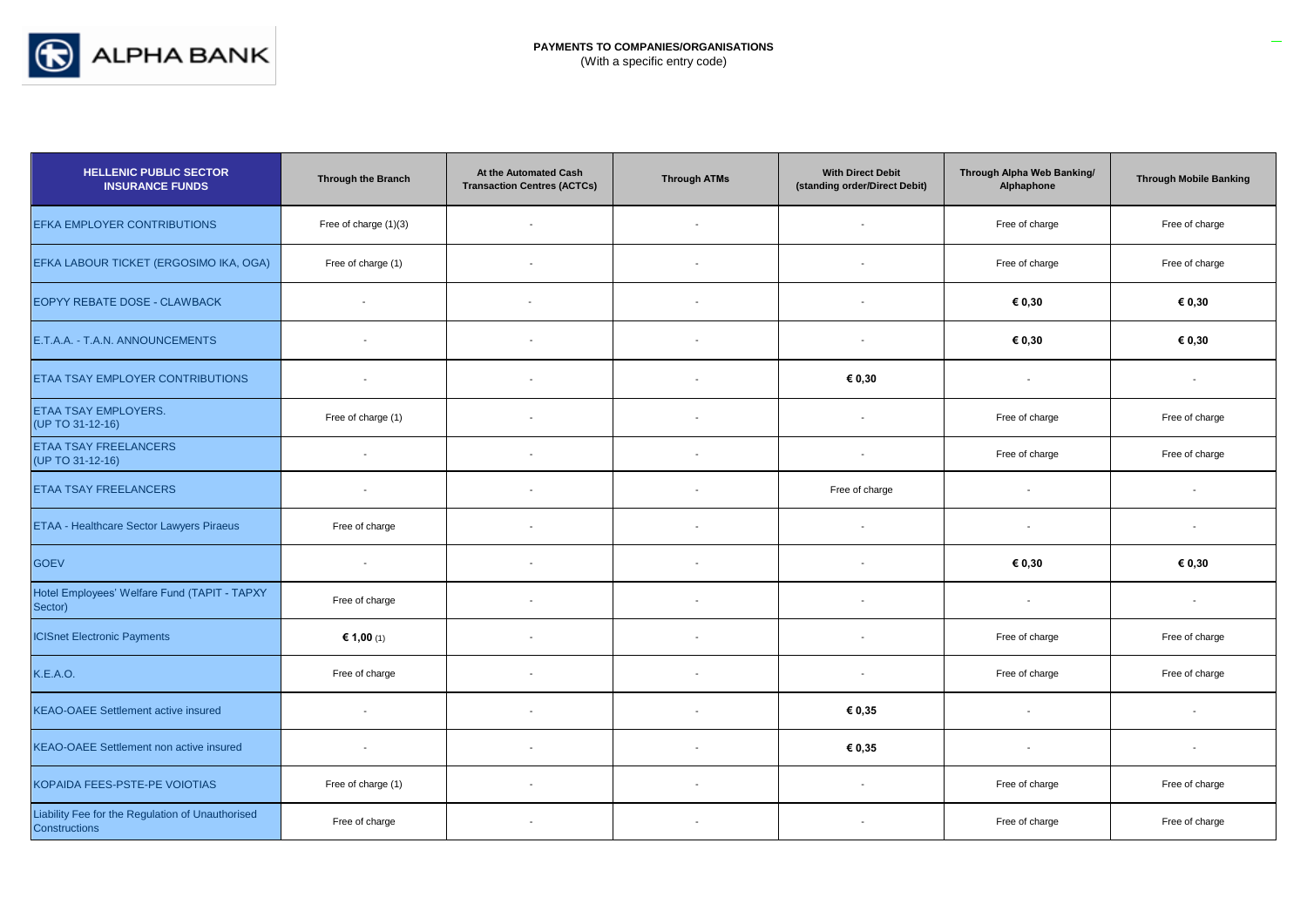

| <b>HELLENIC PUBLIC SECTOR</b><br><b>INSURANCE FUNDS</b>                                                                                                                                                                        | <b>Through the Branch</b>                                                      | At the Automated Cash<br><b>Transaction Centres (ACTCs)</b> | <b>Through ATMs</b>      | <b>With Direct Debit</b><br>(standing order/Direct Debit) | Through Alpha Web Banking/<br>Alphaphone | <b>Through Mobile Banking</b> |
|--------------------------------------------------------------------------------------------------------------------------------------------------------------------------------------------------------------------------------|--------------------------------------------------------------------------------|-------------------------------------------------------------|--------------------------|-----------------------------------------------------------|------------------------------------------|-------------------------------|
| Metalworkers Welfare Fund (TAPIT - TAPEM<br>Sector)                                                                                                                                                                            | Free of charge                                                                 | $\blacksquare$                                              |                          |                                                           |                                          |                               |
| MUNICIPAL NURSERY OF THESSALONIKI                                                                                                                                                                                              | $\overline{\phantom{a}}$                                                       | $\overline{\phantom{a}}$                                    |                          | $\overline{\phantom{a}}$                                  | € 0,30                                   | € 0,30                        |
| <b>NPDD OPANDA</b>                                                                                                                                                                                                             | $\overline{\phantom{a}}$                                                       | $\blacksquare$                                              |                          | $\overline{\phantom{a}}$                                  | Free of charge                           | Free of charge                |
| OAED SETTLEMENT PAYMENT                                                                                                                                                                                                        | Free of charge                                                                 | $\blacksquare$                                              |                          |                                                           | $\blacksquare$                           | $\overline{\phantom{a}}$      |
| OAED SETTLEMENT PAYMENTS OF LOANS<br><b>AND HOUSES</b>                                                                                                                                                                         | Free of charge                                                                 | Free of charge                                              | $\blacksquare$           | $\overline{\phantom{a}}$                                  | Free of charge                           | Free of charge                |
| <b>OAEE</b> Insurance Contributions                                                                                                                                                                                            | € 1,00                                                                         | $\blacksquare$                                              | $\overline{\phantom{a}}$ | € 0,35                                                    | € 0,30                                   | € 0,30                        |
| PUBLIC MARKETS ATTICA REGION-SELLERS                                                                                                                                                                                           | $\overline{a}$                                                                 |                                                             |                          |                                                           | € 0,30                                   | € 0,30                        |
| PUBLIC MARKETS ATTICA REGION-<br><b>PRODUCERS</b>                                                                                                                                                                              | $\sim$                                                                         | $\blacksquare$                                              | $\overline{a}$           | $\overline{a}$                                            | € 0,30                                   | € 0,30                        |
| Region of Attica (former Athens Prefecture) -<br><b>Vehicles Levies</b>                                                                                                                                                        | Free of charge                                                                 | $\overline{\phantom{a}}$                                    |                          |                                                           | $\overline{\phantom{a}}$                 | $\sim$                        |
| Single Special Penalty for the Regulation of<br><b>Unauthorized Constructions</b>                                                                                                                                              | $\overline{\phantom{a}}$                                                       |                                                             |                          |                                                           | Free of charge                           | Free of charge                |
| Tax Affairs Closure Law 3888/2010                                                                                                                                                                                              | Free of charge (2)                                                             | $\overline{\phantom{a}}$                                    |                          |                                                           | Free of charge (2)                       | $\blacksquare$                |
| <b>TEAYET - NPID</b>                                                                                                                                                                                                           | $\overline{\phantom{a}}$                                                       | $\overline{\phantom{a}}$                                    |                          |                                                           | € 0,30                                   | € 0,30                        |
| T.M.E.D.E. GUARANTEE LETTERS                                                                                                                                                                                                   | $\overline{\phantom{a}}$                                                       | $\blacksquare$                                              |                          |                                                           | € 0,30                                   | € 0,30                        |
| <b>TOEV MERAMVELOU</b>                                                                                                                                                                                                         | $\overline{\phantom{a}}$                                                       | $\blacksquare$                                              | $\overline{\phantom{a}}$ | $\overline{a}$                                            | € 0,30                                   | € 0,30                        |
| <b>TOEV NAOUSA FARMSTEAD</b>                                                                                                                                                                                                   |                                                                                |                                                             |                          |                                                           | € 0,30                                   | € 0,30                        |
| <b>TOEV PAPAGIANNADON</b>                                                                                                                                                                                                      | $\overline{\phantom{a}}$                                                       | $\blacksquare$                                              |                          |                                                           | € 0,30                                   | € 0,30                        |
| <b>TOEV lerapetras</b>                                                                                                                                                                                                         | $\overline{\phantom{a}}$                                                       | $\blacksquare$                                              |                          |                                                           | € 0,30                                   | € 0,30                        |
| University of the Aegean ELE                                                                                                                                                                                                   | € 1,50                                                                         | $\sim$                                                      | $\overline{\phantom{a}}$ | $\blacksquare$                                            | Free of charge                           | Free of charge                |
| <b>Vehicle Circulation Tax</b>                                                                                                                                                                                                 | € 1,00 payment through debit of<br>bank account or card<br>€ 2,00 through cash | Free of charge                                              |                          |                                                           | Free of charge (2)                       | Free of charge (2)            |
| (1) The payment is carried out only by debiting an account.                                                                                                                                                                    |                                                                                |                                                             |                          |                                                           |                                          |                               |
| (2) Also paid by using a credit card of the Bank with up to twelve (12) interest-free instalments.                                                                                                                             |                                                                                |                                                             |                          |                                                           |                                          |                               |
| (3) When the payment is carried out during the last six (6) calendar days of each month, it is charged with a commission of 0.15%, with a minimum amount of Euro 15 and a maximum amount of Euro 15 and a maximum amount of Eu |                                                                                |                                                             |                          |                                                           |                                          |                               |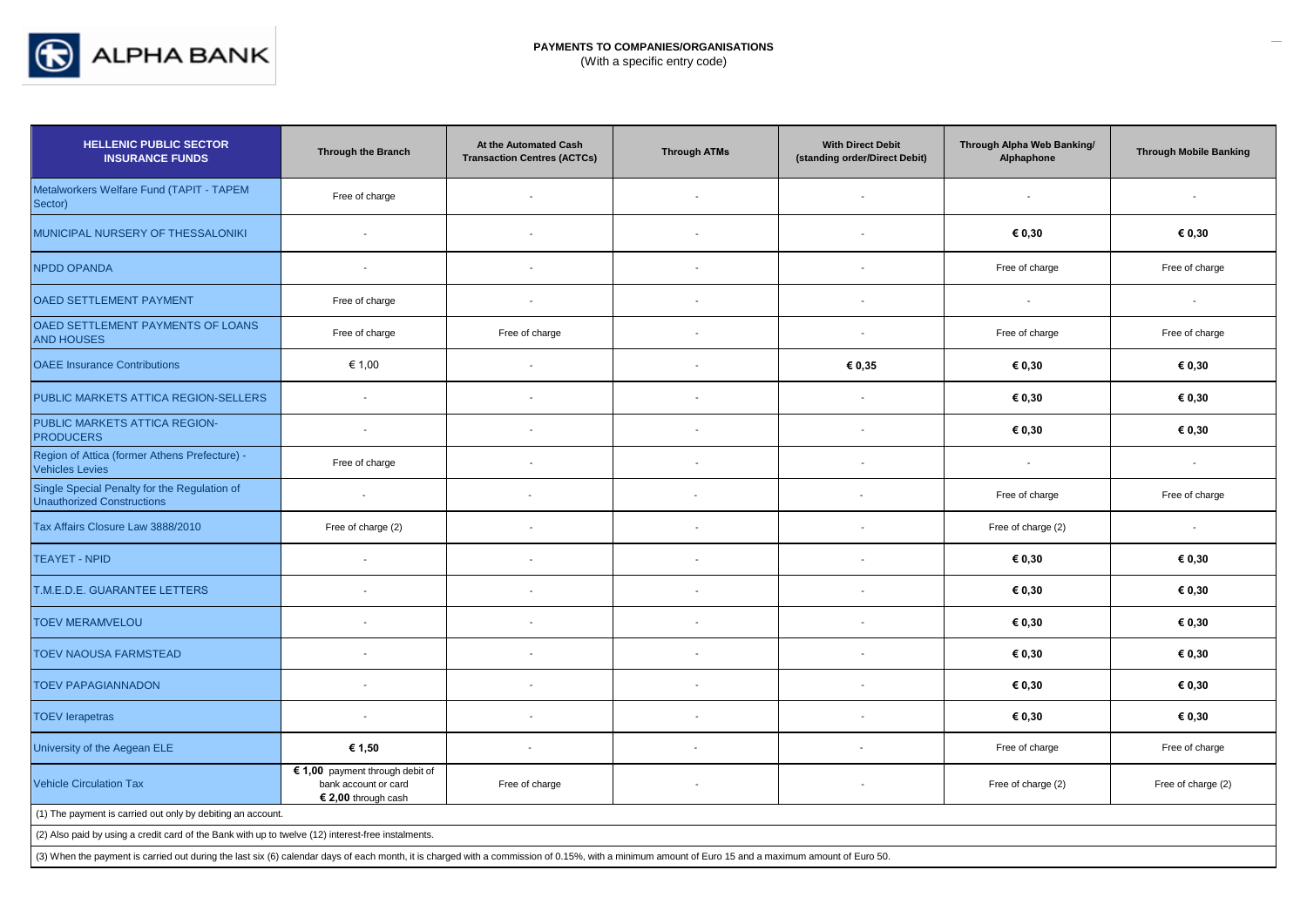

| <b>WATER SUPPLY AND SEWERAGE COMPANIES</b><br>- MUNICIPALITIES | <b>Through the Branch</b> | At the Automated Cash<br><b>Transaction Centres (ACTCs)</b> | <b>Through ATMs</b>      | <b>With Direct Debit</b><br>(standing order/Direct Debit) | Through Alpha Web Banking/<br>Alphaphone | <b>Through Mobile Banking</b> |
|----------------------------------------------------------------|---------------------------|-------------------------------------------------------------|--------------------------|-----------------------------------------------------------|------------------------------------------|-------------------------------|
| EYDAP S.A.                                                     | ÷,                        | € 0,50                                                      |                          | € 0,30                                                    | € 0,20                                   | € 0,20                        |
| EYA THESSALONIKIS S.A.                                         | $\sim$                    | $\blacksquare$                                              | $\overline{\phantom{a}}$ | € 0,30                                                    | € 0,30                                   | € 0,30                        |
| <b>DEYA AGIAS</b>                                              | $\sim$                    | $\overline{\phantom{a}}$                                    | $\overline{\phantom{a}}$ | € 0,30                                                    | € 0,30                                   | € 0,30                        |
| <b>DEYA AGHIOU NIKOLAOU</b>                                    | € 1,00                    | $\overline{\phantom{a}}$                                    | $\blacksquare$           | € 0,30                                                    | € 0,30                                   | € 0,30                        |
| <b>DEYA AIGIALEIAS</b>                                         | € 1,25 (1)                | $\overline{\phantom{a}}$                                    | $\overline{\phantom{a}}$ | € 0,30                                                    | € 0,30                                   | € 0,30                        |
| <b>DEYA ALEXANDRIAS</b>                                        | € 3,00                    |                                                             | $\blacksquare$           | Free of charge                                            | Free of charge                           | Free of charge                |
| <b>DEYA ALEXANDROUPOLIS</b>                                    | $\sim$                    | $\blacksquare$                                              |                          | € 0,30                                                    | € 0,30                                   | € 0,30                        |
| <b>DEYA ANATOLIKIS MANIS</b>                                   | $\overline{\phantom{a}}$  | $\overline{\phantom{a}}$                                    | $\sim$                   | $\sim$                                                    | € 0,30                                   | € 0,30                        |
| <b>DEYA ARTAS</b>                                              | $\sim$                    | $\overline{\phantom{a}}$                                    | $\overline{\phantom{a}}$ | € 0,30                                                    | $\epsilon$ 0,30                          | € 0,30                        |
| DEYA ARXAIAS OLYMPIAS                                          | $\overline{\phantom{a}}$  | $\overline{\phantom{a}}$                                    | $\overline{a}$           | $\sim$                                                    | € 0,30                                   | € 0,30                        |
| <b>DEYA CHALKIDONOS</b>                                        | $\overline{\phantom{a}}$  | $\sim$                                                      | $\overline{\phantom{a}}$ | € 0,30                                                    | € 0,30                                   | € 0,30                        |
| <b>DEYA CHALKIDOS</b>                                          | $\overline{\phantom{a}}$  | $\overline{\phantom{a}}$                                    | $\overline{a}$           | € 0,30                                                    | € 0,30                                   | € 0,30                        |
| <b>DEYA CHANION</b>                                            | $\sim$                    | $\blacksquare$                                              | $\overline{\phantom{a}}$ | € 0,30                                                    | € 0,30                                   | € 0,30                        |
| <b>DEYA CHIOU</b>                                              | $\mathbf{r}$              | $\overline{\phantom{a}}$                                    | $\blacksquare$           | € 0,30                                                    | € 0,30                                   | € 0,30                        |
| <b>DEYA DIMOU DELTA</b>                                        | $\blacksquare$            | $\overline{\phantom{a}}$                                    | $\overline{\phantom{a}}$ | € 0,30                                                    | € 0,30                                   | € 0,30                        |
| <b>DEYA DIMOU VOLVIS</b>                                       | € 1,30                    | $\overline{\phantom{a}}$                                    | $\overline{\phantom{a}}$ | Free of charge                                            | Free of charge                           | Free of charge                |
| DEYA DIOU OLYMPOU                                              | $\sim$                    | $\blacksquare$                                              |                          | € 0,30                                                    | € 0,30                                   | € 0,30                        |
| <b>DEYA DRAMAS</b>                                             | $\overline{\phantom{a}}$  | $\blacksquare$                                              |                          | € 0,30                                                    | € 0,30                                   | € 0,30                        |
| <b>DEYA EDESSAS</b>                                            | € 1,50 (1)                | $\blacksquare$                                              | $\overline{\phantom{a}}$ | € 0,30                                                    | € 0,30                                   | € 0,30                        |
| <b>DEYA ELASSONAS</b>                                          | $\blacksquare$            | $\overline{\phantom{a}}$                                    | $\blacksquare$           | € 0,30                                                    | € 0,30                                   | € 0,30                        |
| <b>DEYA EORDAIAS</b>                                           | $\overline{\phantom{a}}$  | $\overline{\phantom{a}}$                                    | $\overline{\phantom{a}}$ | € 0,30                                                    | $\sim$                                   | $\sim$                        |
| <b>DEYA EPIDAVROU</b>                                          | $\sim$                    | $\sim$                                                      | $\overline{\phantom{a}}$ | € 0,30                                                    | € 0,30                                   | € 0,30                        |
| <b>DEYA ERETRIAS</b>                                           | $\overline{\phantom{a}}$  | $\blacksquare$                                              | $\overline{a}$           | € 0,30                                                    | € 0,30                                   | € 0,30                        |
| <b>DEYA ERMIONIDAS</b>                                         | $\sim$                    | $\blacksquare$                                              | $\overline{\phantom{a}}$ | € 0,30                                                    | € 0,30                                   | € 0,30                        |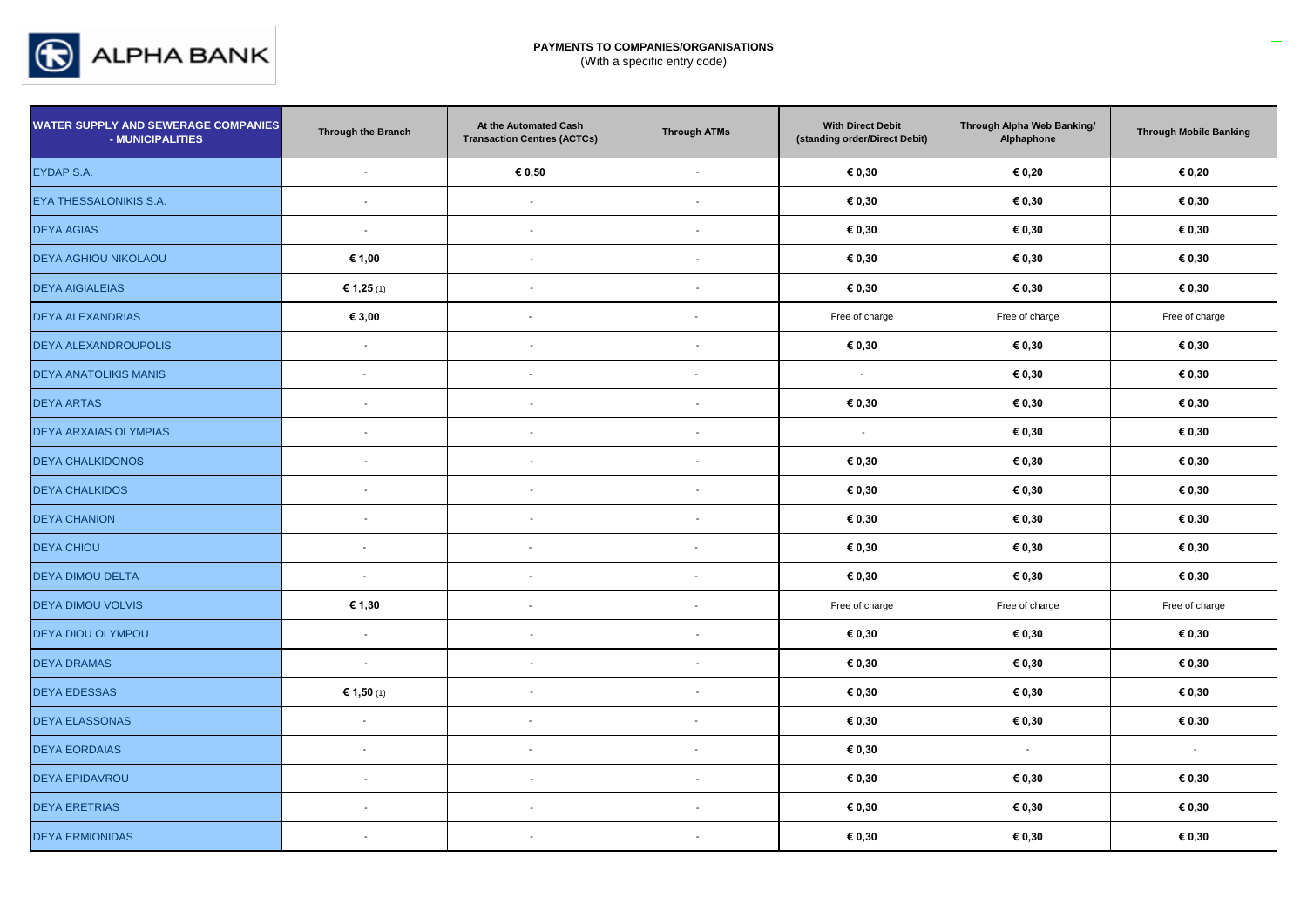

| <b>WATER SUPPLY AND SEWERAGE COMPANIES</b><br>- MUNICIPALITIES | Through the Branch       | At the Automated Cash<br><b>Transaction Centres (ACTCs)</b> | <b>Through ATMs</b>      | <b>With Direct Debit</b><br>(standing order/Direct Debit) | Through Alpha Web Banking/<br>Alphaphone | <b>Through Mobile Banking</b> |
|----------------------------------------------------------------|--------------------------|-------------------------------------------------------------|--------------------------|-----------------------------------------------------------|------------------------------------------|-------------------------------|
| <b>DEYA FESTOU</b>                                             | $\overline{\phantom{a}}$ | $\overline{\phantom{a}}$                                    | $\overline{\phantom{a}}$ | € 0,30                                                    | € 0,30                                   | € 0,30                        |
| <b>DEYA FARKADONAS</b>                                         | $\overline{\phantom{a}}$ | $\blacksquare$                                              | $\blacksquare$           | € 0,30                                                    | € 0,30                                   | € 0,30                        |
| <b>DEYA FLORINAS</b>                                           | $\overline{\phantom{a}}$ | $\blacksquare$                                              | $\overline{\phantom{a}}$ | € 0,30                                                    | € 0,30                                   | € 0,30                        |
| <b>DEYA HERSONISOU</b>                                         | $\overline{\phantom{a}}$ | $\overline{\phantom{a}}$                                    | $\blacksquare$           | € 0,30                                                    | € 0,30                                   | € 0,30                        |
| <b>DEYA IGOUMENITSAS</b>                                       | $\overline{\phantom{a}}$ | $\blacksquare$                                              | $\overline{\phantom{a}}$ | € 0,30                                                    | € 0,30                                   | € 0,30                        |
| <b>DEYA IOANNINON</b>                                          | $\overline{\phantom{a}}$ | $\blacksquare$                                              | $\overline{\phantom{a}}$ | € 0,30                                                    | € 0,30                                   | € 0,30                        |
| <b>DEYA IRAKLIOU</b>                                           | $\sim$                   | $\overline{\phantom{a}}$                                    | $\overline{\phantom{a}}$ | € 0,30                                                    | € 0,30                                   | € 0,30                        |
| <b>DEYA KAVALAS</b>                                            | $\overline{\phantom{a}}$ | $\blacksquare$                                              |                          | € 0,30                                                    | € 0,30                                   | € 0,30                        |
| <b>DEYA KALAMATAS</b>                                          | € 3,00                   | $\overline{\phantom{a}}$                                    | $\overline{\phantom{a}}$ | € 0,30                                                    | € 0,30                                   | € 0,30                        |
| <b>DEYA KALAMPAKAS</b>                                         | $\blacksquare$           | $\overline{\phantom{a}}$                                    | $\overline{\phantom{a}}$ | € 0,30                                                    | € 0,30                                   | € 0,30                        |
| <b>DEYA KALYMNOU</b>                                           | $\sim$                   | € 0,50                                                      | $\overline{\phantom{a}}$ | Free of charge                                            | Free of charge                           | Free of charge                |
| <b>DEYA KARDITSAS</b>                                          | $\overline{\phantom{a}}$ | $\sim$                                                      | $\overline{\phantom{a}}$ | € 0,30                                                    | € 0,30                                   | € 0,30                        |
| <b>DEYA KASTORIAS</b>                                          | $\sim$                   | $\overline{\phantom{a}}$                                    | $\overline{\phantom{a}}$ | € 0,30                                                    | € 0,30                                   | € 0,30                        |
| <b>DEYA KATERINIS</b>                                          | $\overline{\phantom{a}}$ | $\overline{\phantom{a}}$                                    | $\overline{\phantom{a}}$ | € 0,30                                                    | € 0,30                                   | € 0,30                        |
| <b>DEYA KERKYRAS</b>                                           | $\overline{\phantom{a}}$ | $\overline{\phantom{a}}$                                    | $\overline{\phantom{a}}$ | € 0,30                                                    | € 0,30                                   | € 0,30                        |
| <b>DEYA KILKIS</b>                                             | $\overline{\phantom{a}}$ | $\blacksquare$                                              | $\overline{\phantom{a}}$ | € 0,30                                                    | € 0,30                                   | € 0,30                        |
| <b>DEYAKO</b>                                                  | $\overline{\phantom{a}}$ | $\blacksquare$                                              | $\overline{\phantom{a}}$ | € 0,30                                                    | € 0,30                                   | € 0,30                        |
| <b>DEYA KOMOTINIS</b>                                          | $\sim$                   | $\blacksquare$                                              | $\sim$                   | € 0,30                                                    | € 0,30                                   | € 0,30                        |
| <b>DEYA KORINTHOU</b>                                          | $\sim$                   | $\blacksquare$                                              | $\sim$                   | € 0,30                                                    | € 0,30                                   | € 0,30                        |
| <b>DEYA KOZANIS</b>                                            | € 1,10                   | € 0,70                                                      | $\sim$                   | $\sim$                                                    | € 0,30                                   | € 0,30                        |
| <b>DEYA LAGKADA</b>                                            | $\sim$                   | $\blacksquare$                                              | $\overline{\phantom{a}}$ | € 0,30                                                    | € 0,30                                   | € 0,30                        |
| <b>DEYA LAMIAS</b>                                             | $\sim$                   | $\overline{\phantom{a}}$                                    | $\overline{\phantom{a}}$ | € 0,30                                                    | € 0,30                                   | € 0,30                        |
| <b>DEYA LARISSAS</b>                                           | $\sim$                   | $\blacksquare$                                              | $\overline{\phantom{a}}$ | € 0,30                                                    | € 0,30                                   | € 0,30                        |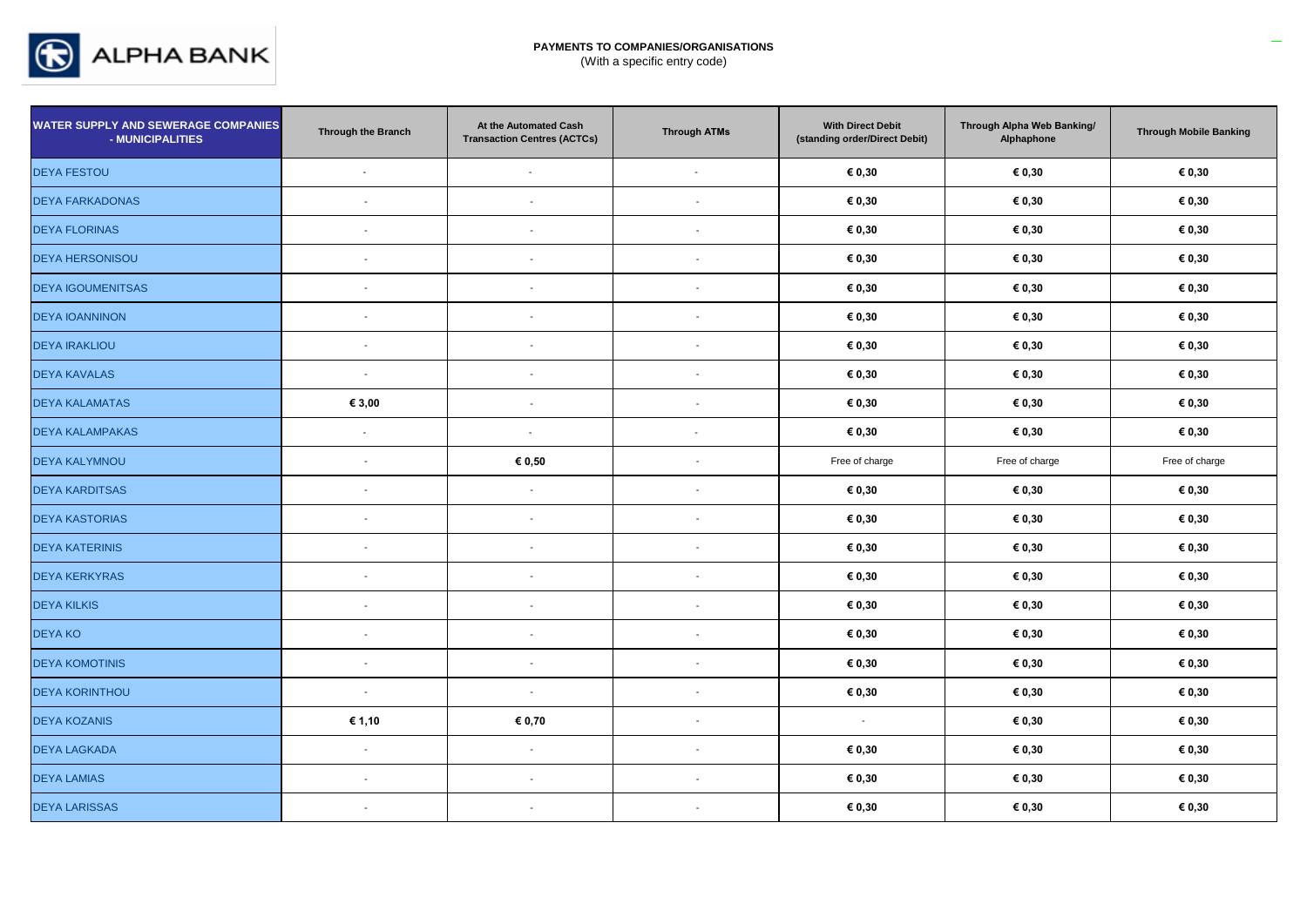

| <b>WATER SUPPLY AND SEWERAGE COMPANIES</b><br>- MUNICIPALITIES | Through the Branch       | At the Automated Cash<br><b>Transaction Centres (ACTCs)</b> | <b>Through ATMs</b>      | <b>With Direct Debit</b><br>(standing order/Direct Debit) | Through Alpha Web Banking/<br>Alphaphone | <b>Through Mobile Banking</b> |
|----------------------------------------------------------------|--------------------------|-------------------------------------------------------------|--------------------------|-----------------------------------------------------------|------------------------------------------|-------------------------------|
| <b>DEYA LESVOU</b>                                             | $\overline{\phantom{a}}$ | $\overline{\phantom{a}}$                                    | $\overline{\phantom{a}}$ | € 0,30                                                    | € 0,30                                   | € 0,30                        |
| <b>DEYA LIVADIAS</b>                                           | $\overline{\phantom{a}}$ | $\overline{\phantom{a}}$                                    | $\overline{\phantom{a}}$ | € 0,30                                                    | € 0,30                                   | € 0,30                        |
| <b>DEYA LOUTRAKIOU</b>                                         | $\overline{\phantom{a}}$ | $\overline{\phantom{a}}$                                    |                          | € 0,30                                                    | € 0,30                                   | € 0,30                        |
| <b>DEYA MALEVIZIOU</b>                                         | $\overline{\phantom{a}}$ | $\overline{\phantom{a}}$                                    | $\overline{\phantom{a}}$ | € 0,30                                                    | € 0,30                                   | € 0,30                        |
| DEYA MANTOYDIOU AG. ANNA LAKE                                  | $\overline{\phantom{a}}$ | $\blacksquare$                                              |                          | € 0,30                                                    | € 0,30                                   | € 0,30                        |
| DEYA MIZONOS VOLOU                                             | $\sim$                   | $\sim$                                                      | $\sim$                   | € 0,30                                                    | € 0,30                                   | € 0,30                        |
| <b>DEYA MESSOLONGIOU</b>                                       | ÷,                       | $\blacksquare$                                              |                          | € 0,30                                                    | € 0,30                                   | € 0,30                        |
| DEYA MINOA PEDIADAS                                            | $\overline{a}$           | $\blacksquare$                                              |                          | € 0,30                                                    | € 0,30                                   | € 0,30                        |
| <b>DEYA MOUZAKIOU</b>                                          | $\sim$                   | $\sim$                                                      | $\overline{\phantom{a}}$ | $\mathbf{r}$                                              | € 0,30                                   | € 0,30                        |
| <b>DEYA MYKONOU</b>                                            | $\sim$                   | $\overline{\phantom{a}}$                                    | $\overline{a}$           | € 0,30                                                    | € 0,30                                   | € 0,30                        |
| <b>DEYA MYLOPOTAMOU</b>                                        | $\sim$                   | $\blacksquare$                                              | $\sim$                   | € 0,30                                                    | € 0,30                                   | € 0,30                        |
| <b>DEYA NAOUSAS</b>                                            | $\overline{\phantom{a}}$ | $\blacksquare$                                              |                          | € 0,30                                                    | € 0,30                                   | € 0,30                        |
| <b>DEYA NAVPAKTIAS</b>                                         | $\sim$                   | $\overline{\phantom{a}}$                                    | $\blacksquare$           | € 0,30                                                    | € 0,30                                   | € 0,30                        |
| <b>DEYA NAFPLIOU</b>                                           | $\overline{\phantom{a}}$ | $\overline{\phantom{a}}$                                    | $\overline{\phantom{a}}$ | € 0,30                                                    | € 0,30                                   | € 0,30                        |
| <b>DEYA NESTOU</b>                                             | Free of charge (1)       | $\overline{\phantom{a}}$                                    | $\overline{\phantom{a}}$ | $\mathbf{r}$                                              | Free of charge                           | Free of charge                |
| <b>DEYA OF DELPHI</b>                                          | $\sim$                   | $\blacksquare$                                              | $\overline{\phantom{a}}$ | $\sim$                                                    | € 0,30                                   | € 0,30                        |
| <b>DEYA ORESTIADAS</b>                                         | $\overline{\phantom{a}}$ | $\overline{\phantom{a}}$                                    |                          | € 0,30                                                    | € 0,30                                   | € 0,30                        |
| <b>DEYA PALAMA</b>                                             | $\sim$                   | $\overline{\phantom{a}}$                                    | $\blacksquare$           | € 0,30                                                    | € 0,30                                   | € 0,30                        |
| <b>DEYA PANGEOU</b>                                            | ÷,                       | $\blacksquare$                                              |                          | € 0,30                                                    | € 0,30                                   | € 0,30                        |
| <b>DEYA PAROU</b>                                              | $\sim$                   | $\overline{\phantom{a}}$                                    | $\blacksquare$           | € 0,30                                                    | € 0,30                                   | € 0,30                        |
| <b>DEYA PELLAS</b>                                             | $\sim$                   | $\blacksquare$                                              |                          | € 0,30                                                    | € 0,30                                   | € 0,30                        |
| <b>DEYA PEONIAS</b>                                            | $\overline{\phantom{a}}$ | $\overline{\phantom{a}}$                                    | $\overline{\phantom{a}}$ | € 0,30                                                    | € 0,30                                   | € 0,30                        |
| <b>DEYA PREVEZAS</b>                                           | € 1,50 (1)               | $\overline{\phantom{a}}$                                    | $\overline{\phantom{a}}$ | € 0,30                                                    | € 0,30                                   | € 0,30                        |
| <b>DEYA PYLEAS CHORTIATI</b>                                   | $\sim$                   | $\blacksquare$                                              | $\overline{a}$           | € 0,30                                                    | € 0,30                                   | € 0,30                        |
| <b>DEYA PYLIS</b>                                              | $\blacksquare$           | $\overline{\phantom{a}}$                                    | $\sim$                   | € 0,30                                                    | $\epsilon$ 0,30                          | € 0,30                        |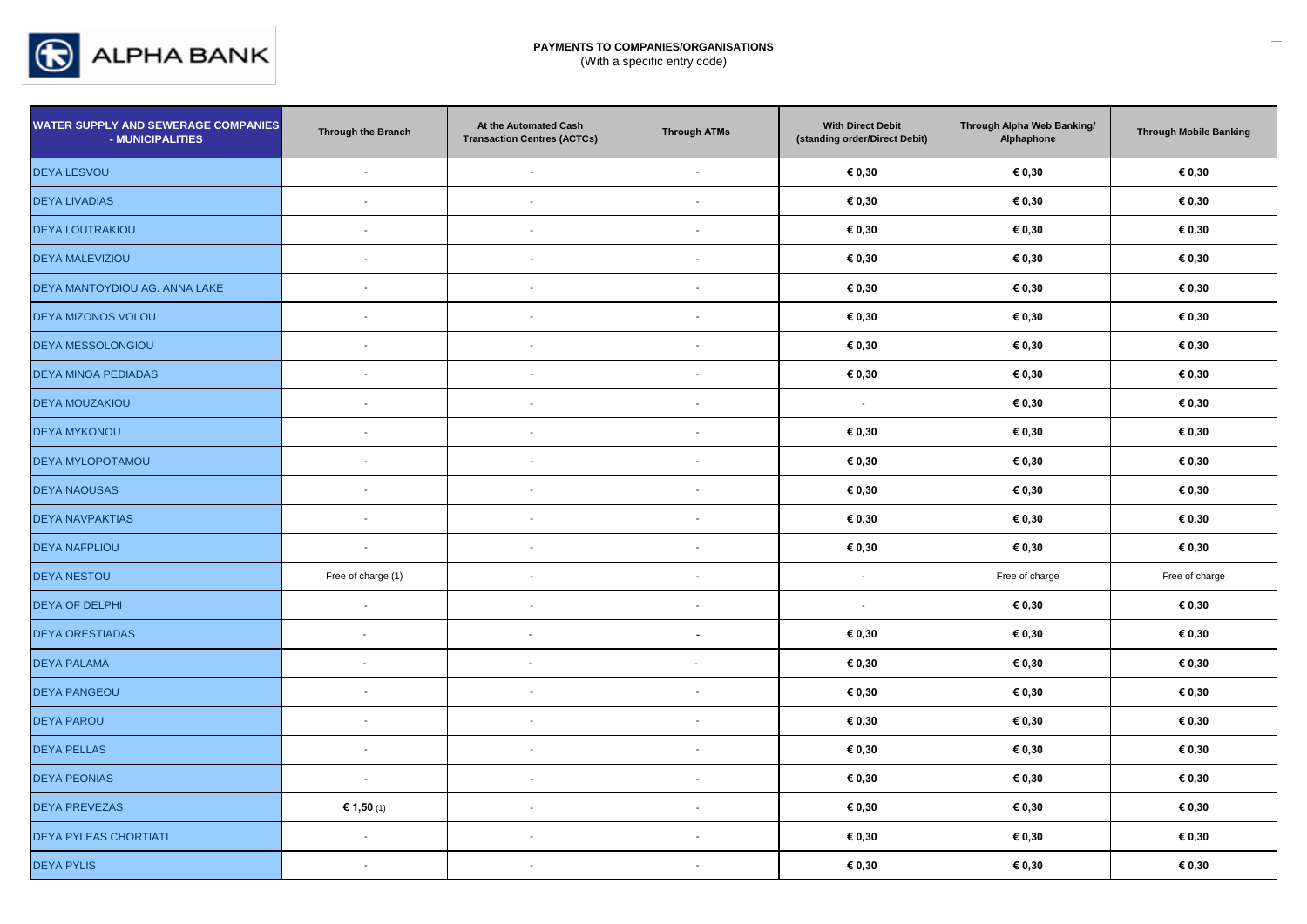

| <b>WATER SUPPLY AND SEWERAGE COMPANIES</b><br>- MUNICIPALITIES | Through the Branch       | At the Automated Cash<br><b>Transaction Centres (ACTCs)</b> | <b>Through ATMs</b>      | <b>With Direct Debit</b><br>(standing order/Direct Debit) | Through Alpha Web Banking/<br>Alphaphone | <b>Through Mobile Banking</b> |
|----------------------------------------------------------------|--------------------------|-------------------------------------------------------------|--------------------------|-----------------------------------------------------------|------------------------------------------|-------------------------------|
| <b>DEYA PYLOU</b>                                              | $\blacksquare$           | $\blacksquare$                                              | $\overline{\phantom{a}}$ | € 0,30                                                    | € 0,30                                   | € 0,30                        |
| <b>DEYA RHODOU</b>                                             | $\blacksquare$           | $\overline{\phantom{a}}$                                    |                          | € 0,30                                                    | € 0,30                                   | € 0,30                        |
| <b>DEYA RIGA FERAIOU</b>                                       | $\blacksquare$           | $\blacksquare$                                              | $\overline{\phantom{a}}$ | € 0,30                                                    | € 0,30                                   | € 0,30                        |
| <b>DEYA SELINOU</b>                                            | $\sim$                   | $\blacksquare$                                              |                          | € 0,30                                                    | € 0,30                                   | € 0,30                        |
| <b>DEYA SERRON</b>                                             | $\sim$                   | $\overline{\phantom{a}}$                                    |                          | € 0,30                                                    | € 0,30                                   | € 0,30                        |
| <b>DEYA SITIAS</b>                                             | $\sim$                   | $\overline{a}$                                              |                          | € 0,30                                                    | € 0,30                                   | € 0,30                        |
| <b>DEYA SIKIONION</b>                                          | $\blacksquare$           | $\blacksquare$                                              |                          | € 0,30                                                    | $\epsilon$ 0,30                          | $\epsilon$ 0,30               |
| <b>DEYA SKIATHOU</b>                                           | $\overline{\phantom{a}}$ |                                                             |                          | € 0,30                                                    | € 0,30                                   | € 0,30                        |
| <b>DEYA SKOPELOU</b>                                           | $\blacksquare$           | $\blacksquare$                                              |                          | € 0,30                                                    | € 0,30                                   | € 0,30                        |
| <b>DEYA SPARTIS</b>                                            | $\blacksquare$           | $\blacksquare$                                              |                          | € 0,30                                                    | € 0,30                                   | € 0,30                        |
| <b>DEYA SYMIS</b>                                              | € 0,90 (1)               | $\blacksquare$                                              | $\overline{\phantom{a}}$ | Free of charge                                            | Free of charge                           | Free of charge                |
| <b>DEYA SYROU</b>                                              | $\overline{\phantom{a}}$ | $\blacksquare$                                              | $\overline{\phantom{0}}$ | € 0,30                                                    | € 0,30                                   | € 0,30                        |
| <b>DEYA TEMPON</b>                                             | $\overline{\phantom{a}}$ | $\overline{\phantom{a}}$                                    | $\overline{\phantom{a}}$ | $\blacksquare$                                            | € 0,30                                   | € 0,30                        |
| <b>DEYA THASSOU</b>                                            | $\overline{\phantom{a}}$ | $\blacksquare$                                              |                          | € 0,30                                                    | € 0,30                                   | € 0,30                        |
| <b>DEYA THERMIS</b>                                            | $\blacksquare$           | $\blacksquare$                                              | $\overline{\phantom{a}}$ | € 0,30                                                    | € 0,30                                   | € 0,30                        |
| <b>DEYA THIRAS</b>                                             | $\overline{\phantom{a}}$ | $\overline{\phantom{a}}$                                    |                          | € 0,30                                                    | € 0,30                                   | € 0,30                        |
| <b>DEYA THIVAS</b>                                             | $\overline{\phantom{a}}$ | $\overline{\phantom{a}}$                                    | $\overline{\phantom{a}}$ | Free of charge                                            | Free of charge                           | Free of charge                |
| <b>DEYA THL LAVREOTIKIS</b>                                    | $\overline{\phantom{a}}$ | $\blacksquare$                                              |                          | € 0,30                                                    | € 0,30                                   | € 0,30                        |
| <b>DEYA TRIFYLIAS</b>                                          | $\blacksquare$           | $\overline{\phantom{a}}$                                    | $\overline{\phantom{a}}$ | € 0,30                                                    | € 0,30                                   | € 0,30                        |
| <b>DEYA RETHYMNO</b>                                           | $\blacksquare$           | $\overline{\phantom{a}}$                                    | $\overline{\phantom{a}}$ | € 0,30                                                    | € 0,30                                   | $\epsilon$ 0,30               |
| <b>DEYA TRIKALON</b>                                           | $\overline{\phantom{a}}$ | $\sim$                                                      | $\sim$                   | € 0,30                                                    | € 0,30                                   | € 0,30                        |
| <b>DEYA TRIPOLIS</b>                                           | $\blacksquare$           | $\overline{\phantom{a}}$                                    | $\overline{\phantom{a}}$ | € 0,30                                                    | € 0,30                                   | € 0,30                        |
| <b>DEYA VERIAS</b>                                             | $\overline{\phantom{a}}$ | $\overline{\phantom{a}}$                                    | $\overline{\phantom{a}}$ | € 0,30                                                    | € 0,30                                   | € 0,30                        |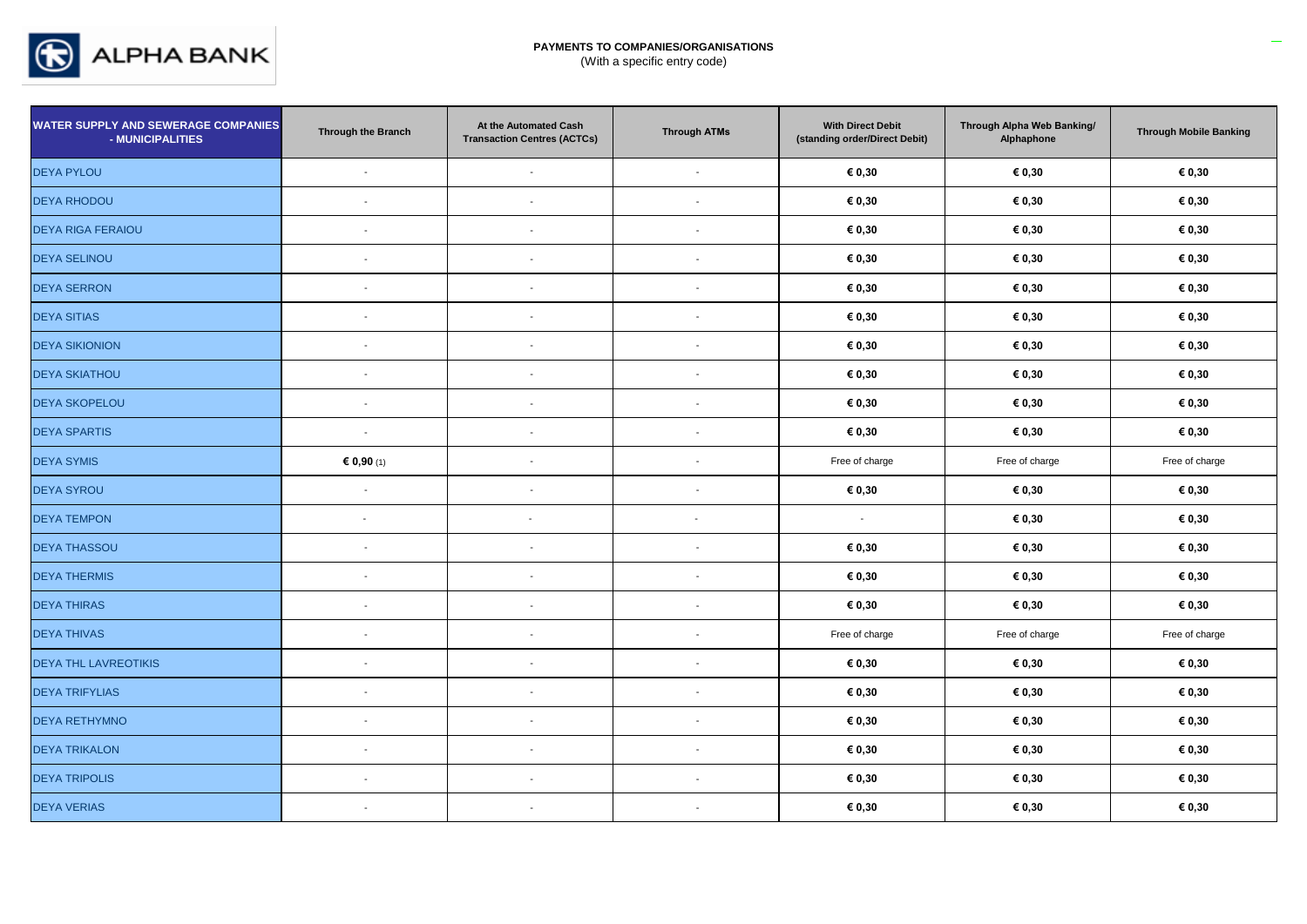

| <b>WATER SUPPLY AND SEWERAGE COMPANIES</b><br>- MUNICIPALITIES | Through the Branch       | At the Automated Cash<br><b>Transaction Centres (ACTCs)</b> | <b>Through ATMs</b>      | <b>With Direct Debit</b><br>(standing order/Direct Debit) | Through Alpha Web Banking/<br>Alphaphone | <b>Through Mobile Banking</b> |
|----------------------------------------------------------------|--------------------------|-------------------------------------------------------------|--------------------------|-----------------------------------------------------------|------------------------------------------|-------------------------------|
| <b>DEYA VISALTIAS</b>                                          | $\mathbf{r}$             | $\sim$                                                      | $\overline{\phantom{a}}$ | $\overline{\phantom{a}}$                                  | € 0,30                                   | € 0,30                        |
| <b>DEYA VOIOU</b>                                              | $\sim$                   | $\blacksquare$                                              | $\overline{\phantom{a}}$ | Free of charge                                            | Free of charge                           | Free of charge                |
| <b>DEYA VOREIAS KYNOURIAS</b>                                  | $\blacksquare$           | $\blacksquare$                                              | $\blacksquare$           | € 0,30                                                    | € 0,30                                   | € 0,30                        |
| DEYA VOREIOU AXONA N. CHANION                                  | $\overline{\phantom{a}}$ | $\blacksquare$                                              | $\overline{a}$           | € 0,30                                                    | € 0,30                                   | € 0,30                        |
| <b>DEYA XANTHIS</b>                                            | $\sim$                   | $\overline{\phantom{a}}$                                    | $\overline{\phantom{a}}$ | € 0,30                                                    | € 0,30                                   | € 0,30                        |
| <b>DEYA XYLOKASTROY</b>                                        | € 1,50                   | $\blacksquare$                                              |                          | € 0,30                                                    | € 0,30                                   | € 0,30                        |
| <b>DEYA ZACHAROS</b>                                           | $\overline{\phantom{a}}$ | $\blacksquare$                                              | $\blacksquare$           | € 0,30                                                    | € 0,30                                   | € 0,30                        |
| MUNICIPALITY OF AEGINA                                         | $\sim$                   | $\overline{\phantom{a}}$                                    | $\overline{a}$           | € 0,30                                                    | € 0,30                                   | € 0,30                        |
| MUNICIPALITY OF AGIOS DIMITRIOS                                | $\overline{\phantom{a}}$ | $\overline{\phantom{a}}$                                    | $\overline{\phantom{a}}$ | $\sim$                                                    | € 0,30                                   | € 0,30                        |
| MUNICIPALITY OF ALIARTOS THESPIEON                             | $\blacksquare$           | $\blacksquare$                                              | $\blacksquare$           | $\overline{\phantom{a}}$                                  | € 0,30                                   | € 0,30                        |
| MUNICIPALITY OF ALONISSOS                                      | $\overline{\phantom{a}}$ | $\overline{a}$                                              | $\blacksquare$           |                                                           | € 0,30                                   | € 0,30                        |
| MUNICIPALITY OF AMAROUSION                                     | $\sim$                   | $\blacksquare$                                              | $\blacksquare$           | $\overline{\phantom{a}}$                                  | € 0,30                                   | € 0,30                        |
| MUNICIPALITY OF AMFIKLIA ELATIA                                | Free of charge (1)       | $\overline{\phantom{a}}$                                    | $\overline{\phantom{a}}$ | $\overline{a}$                                            | Free of charge                           | Free of charge                |
| MUNICIPALITY OF AMFILOXIA                                      | $\blacksquare$           | $\blacksquare$                                              |                          | $\blacksquare$                                            | € 0,30                                   | € 0,30                        |
| MUNICIPALITY OF ANDROS                                         | € 0,80                   | $\blacksquare$                                              |                          | $\blacksquare$                                            | Free of charge                           | Free of charge                |
| MUNICIPALITY OF ARGITHEA                                       | $\sim$                   | $\overline{\phantom{a}}$                                    | $\overline{\phantom{a}}$ | € 0,30                                                    | € 0,30                                   | € 0,30                        |
| MUNICIPALITY OF ARISTOTELI                                     |                          |                                                             |                          | € 0,30                                                    | € 0,30                                   | € 0,30                        |
| MUNICIPALITY OF ATHENS                                         | $\blacksquare$           | $\overline{\phantom{a}}$                                    | $\overline{\phantom{a}}$ | $\sim$                                                    | € 0,30                                   | € 0,30                        |
| MUNICIPALITY OF BYRONA                                         | € 1,20                   | $\sim$                                                      | $\overline{\phantom{a}}$ | $\sim$                                                    | Free of charge                           | Free of charge                |
| MUNICIPALITY OF CHANIA                                         | $\mathbf{r}$             | $\blacksquare$                                              | $\overline{\phantom{a}}$ | $\blacksquare$                                            | € 0,50                                   | € 0,50                        |
| MUNICIPALITY OF CHERSONISSOS                                   | $\blacksquare$           | $\blacksquare$                                              | $\blacksquare$           | $\sim$                                                    | € 0,30                                   | € 0,30                        |
| MUNICIPALITY OF DIONISSOS                                      | $\overline{\phantom{a}}$ | $\overline{\phantom{a}}$                                    | $\blacksquare$           | € 0,30                                                    | € 0,30                                   | € 0,30                        |
| MUNICIPALITY OF DIRFION MESSAPION                              | $\overline{\phantom{a}}$ | $\blacksquare$                                              |                          | $\mathcal{L}_{\mathcal{A}}$                               | € 0,30                                   | € 0,30                        |
| MUNICIPALITY OF DODONI                                         | $\blacksquare$           |                                                             |                          | € 0,30                                                    | € 0,30                                   | € 0,30                        |
| MUNICIPALITY OF DOMOKOS                                        | Free of charge           | $\sim$                                                      | $\sim$                   | $\sim$                                                    | Free of charge                           | Free of charge                |
| MUNICIPALITY OF DOXATO                                         | $\overline{\phantom{a}}$ | $\sim$                                                      | $\overline{\phantom{a}}$ | $\overline{\phantom{a}}$                                  | € 0,30                                   | € 0,30                        |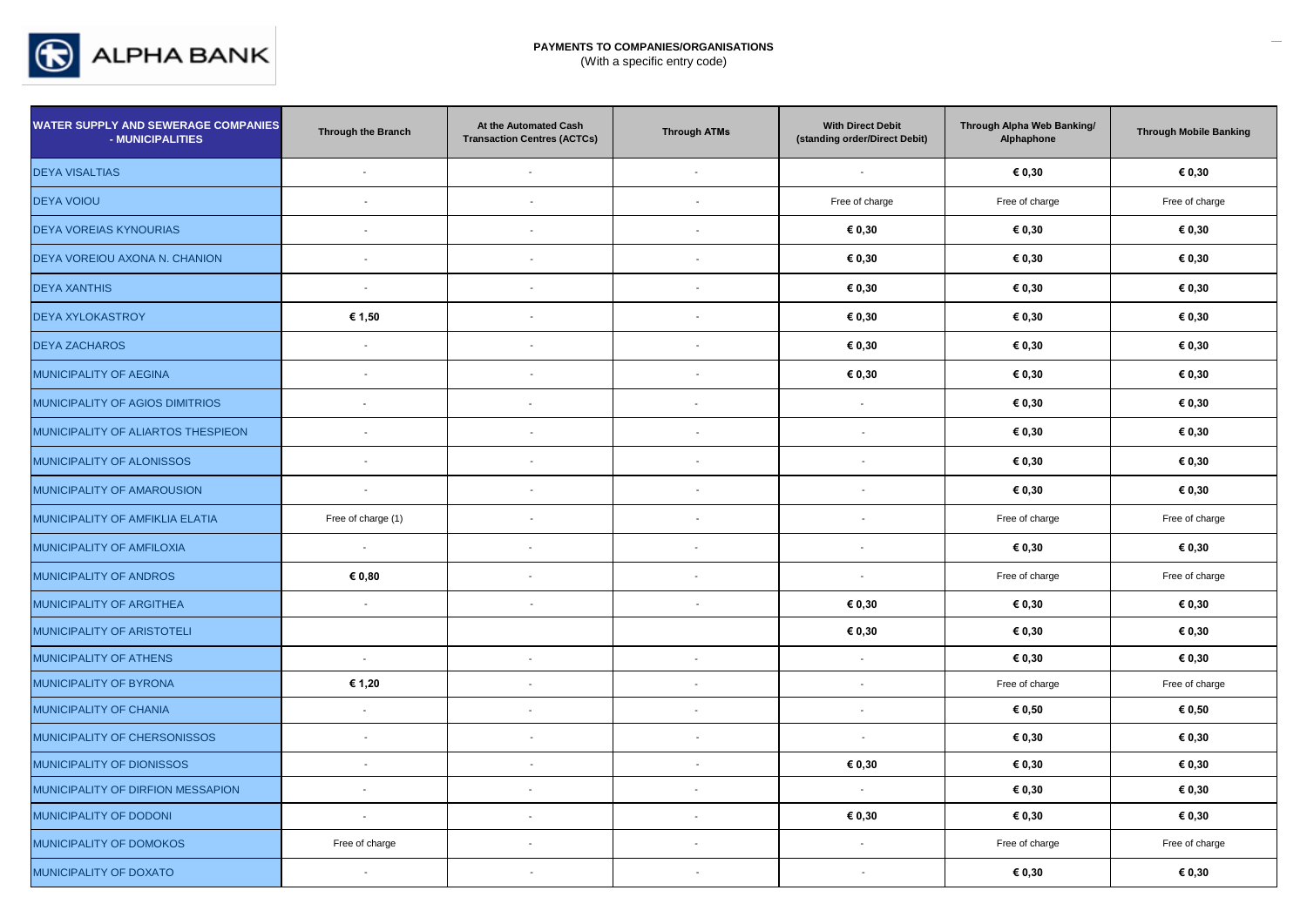

| <b>WATER SUPPLY AND SEWERAGE COMPANIES</b><br>- MUNICIPALITIES | Through the Branch       | At the Automated Cash<br><b>Transaction Centres (ACTCs)</b> | <b>Through ATMs</b>      | <b>With Direct Debit</b><br>(standing order/Direct Debit) | Through Alpha Web Banking/<br>Alphaphone | <b>Through Mobile Banking</b> |
|----------------------------------------------------------------|--------------------------|-------------------------------------------------------------|--------------------------|-----------------------------------------------------------|------------------------------------------|-------------------------------|
| MUNICIPALITY OF EMMANOUIL PAPPA                                | $\overline{\phantom{a}}$ | $\overline{\phantom{a}}$                                    | $\sim$                   | $\sim$                                                    | € 0,30                                   | € 0,30                        |
| MUNICIPALITY OF ERYMANTHOS                                     | $\mathbf{r}$             | $\sim$                                                      | $\blacksquare$           | € 0,30                                                    | € 0,30                                   | € 0,30                        |
| MUNICIPALITY OF EVROTAS                                        | $\overline{\phantom{a}}$ |                                                             | $\overline{\phantom{a}}$ | € 0,30                                                    | € 0,30                                   | € 0,30                        |
| MUNICIPALITY OF FILOTHEI - PSYCHIKO                            | $\blacksquare$           | $\overline{\phantom{a}}$                                    | $\overline{\phantom{a}}$ | $\sim$                                                    | € 0,30                                   | € 0,30                        |
| MUNICIPALITY OF FYLI                                           | $\overline{\phantom{a}}$ |                                                             | $\overline{\phantom{a}}$ | $\overline{\phantom{a}}$                                  | € 0,30                                   | € 0,30                        |
| MUNICIPALITY OF IERAPETRA                                      | $\overline{\phantom{a}}$ | $\overline{\phantom{a}}$                                    | $\overline{\phantom{a}}$ | € 0,30                                                    | € 0,30                                   | € 0,30                        |
| MUNICIPALITY OF ILION                                          | $\overline{\phantom{a}}$ | $\overline{\phantom{a}}$                                    |                          | $\blacksquare$                                            | € 0,30                                   | € 0,30                        |
| MUNICIPALITY OF ILIOUPOLI                                      | $\sim$                   | $\blacksquare$                                              |                          | $\overline{\phantom{a}}$                                  | € 0,30                                   | € 0,30                        |
| MUNICIPALITY OF KALAMATA                                       | € 3,00                   | $\overline{a}$                                              | $\overline{a}$           | $\overline{a}$                                            | € 0,30                                   | € 0,30                        |
| MUNICIPALITY OF KALAVRITA                                      | $\blacksquare$           | $\blacksquare$                                              |                          | $\blacksquare$                                            | € 0,30                                   | € 0,30                        |
| MUNICIPALITY OF KARPATHOS                                      | $\sim$                   | $\overline{\phantom{a}}$                                    | $\blacksquare$           | € 0,30                                                    | € 0,30                                   | € 0,30                        |
| MUNICIPALITY OF KARPENISSI                                     | $\blacksquare$           |                                                             | $\overline{\phantom{a}}$ | € 0,30                                                    | € 0,30                                   | $\boldsymbol{\epsilon}$ 0,30  |
| MUNICIPALITY OF KARYSTOS                                       | $\blacksquare$           | $\overline{\phantom{a}}$                                    | $\overline{\phantom{a}}$ | € 0,30                                                    | € 0,30                                   | € 0,30                        |
| MUNICIPALITY OF KASSANDRA                                      | $\blacksquare$           | $\overline{\phantom{a}}$                                    | $\blacksquare$           | € 0,30                                                    | € 0,30                                   | € 0,30                        |
| MUNICIPALITY OF KAVALA                                         | € 0,75                   |                                                             | $\overline{\phantom{a}}$ | Free of charge                                            | Free of charge                           | Free of charge                |
| MUNICIPALITY OF KERATSINI - DRAPETSONA                         | $\overline{\phantom{a}}$ | $\overline{\phantom{a}}$                                    | $\overline{\phantom{a}}$ | $\overline{\phantom{a}}$                                  | € 0,30                                   | € 0,30                        |
| MUNICIPALITY OF KIFISIA                                        | $\sim$                   |                                                             | $\overline{a}$           | $\overline{\phantom{a}}$                                  | € 0,30                                   | € 0,30                        |
| MUNICIPALITY OF KISSAMOS                                       | $\sim$                   | $\overline{\phantom{a}}$                                    |                          | $\overline{\phantom{a}}$                                  | € 0,30                                   | € 0,30                        |
| MUNICIPALITY OF KORINTHOS                                      | $\sim$                   | $\overline{\phantom{a}}$                                    | $\overline{\phantom{a}}$ | $\sim$                                                    | € 0,30                                   | € 0,30                        |
| MUNICIPALITY OF KOZANI                                         | $\overline{\phantom{a}}$ |                                                             | $\sim$                   | $\blacksquare$                                            | € 0,30                                   | € 0,30                        |
| <b>MUNICIPALITY OF KROPIA</b>                                  | $\overline{\phantom{a}}$ | $\blacksquare$                                              | $\overline{a}$           | $\sim$                                                    | € 0,30                                   | € 0,30                        |
| MUNICIPALITY OF KYTHIRA                                        | $\blacksquare$           |                                                             | $\overline{\phantom{a}}$ | € 0,30                                                    | € 0,30                                   | € 0,30                        |
| MUNICIPALITY OF LAMIA                                          | $\blacksquare$           |                                                             | $\overline{\phantom{a}}$ | € 0,30                                                    | € 0,30                                   | € 0,30                        |
| MUNICIPALITY OF LARISSA                                        | $\overline{\phantom{a}}$ | $\blacksquare$                                              | $\overline{\phantom{a}}$ | $\overline{\phantom{a}}$                                  | € 0,30                                   | € 0,30                        |
| MUNICIPALITY OF LAVREOTIKI                                     | $\overline{\phantom{a}}$ | $\blacksquare$                                              |                          | $\overline{\phantom{a}}$                                  | € 0,30                                   | € 0,30                        |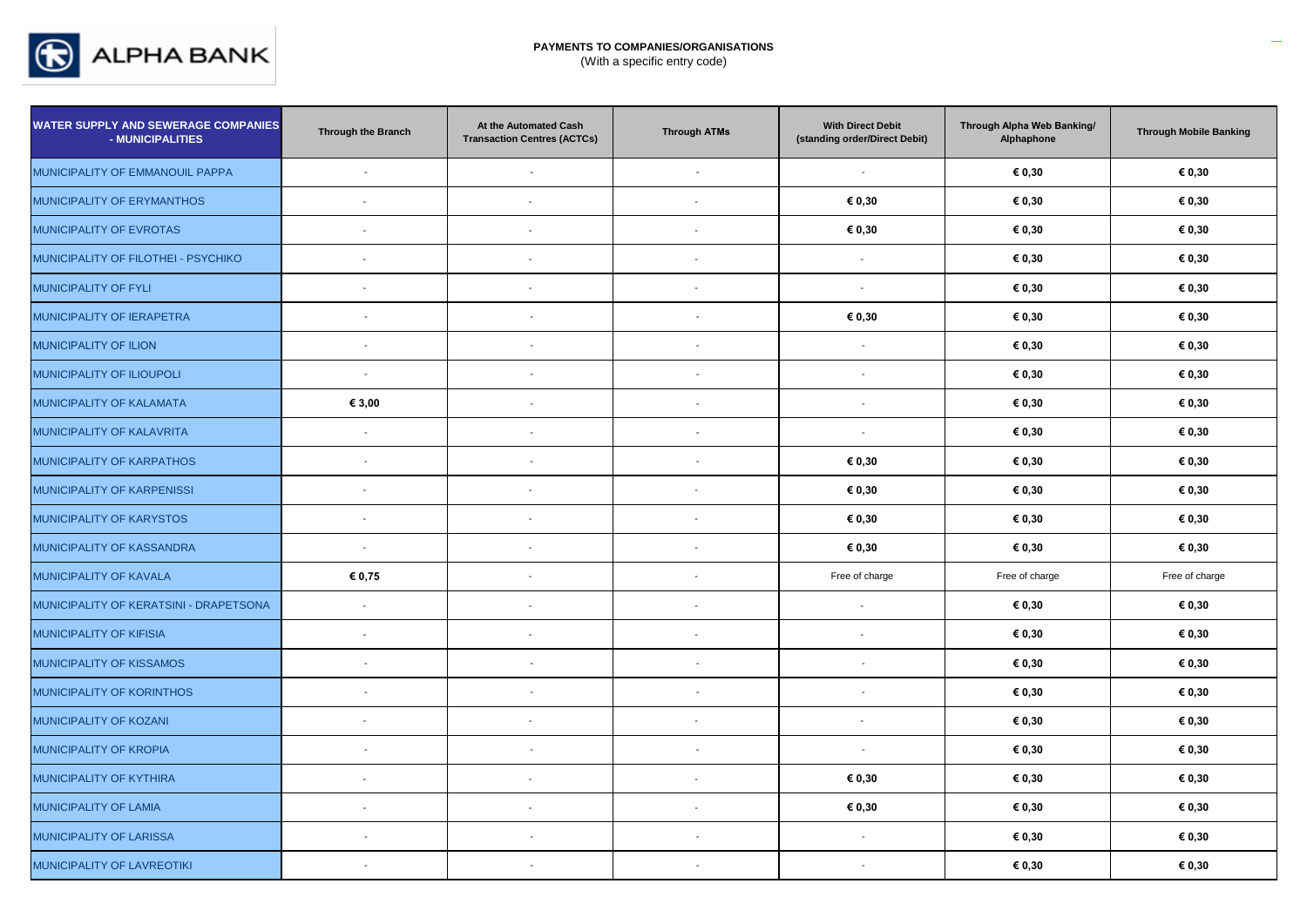

| <b>WATER SUPPLY AND SEWERAGE COMPANIES</b><br>- MUNICIPALITIES | <b>Through the Branch</b> | At the Automated Cash<br><b>Transaction Centres (ACTCs)</b> | <b>Through ATMs</b>      | <b>With Direct Debit</b><br>(standing order/Direct Debit) | Through Alpha Web Banking/<br>Alphaphone | <b>Through Mobile Banking</b> |
|----------------------------------------------------------------|---------------------------|-------------------------------------------------------------|--------------------------|-----------------------------------------------------------|------------------------------------------|-------------------------------|
| MUNICIPALITY OF LEFKADA                                        | $\sim$                    | $\overline{\phantom{a}}$                                    | $\overline{\phantom{a}}$ | € 0,30                                                    | € 0,30                                   | € 0,30                        |
| <b>MUNICIPALITY OF LEROS</b>                                   | $\overline{\phantom{a}}$  | $\blacksquare$                                              |                          | € 0,30                                                    | Free of charge                           | Free of charge                |
| MUNICIPALITY OF LESVOS                                         | $\overline{\phantom{a}}$  | $\overline{\phantom{a}}$                                    | $\blacksquare$           | € 0,30                                                    | € 0,30                                   | € 0,30                        |
| MUNICIPALITY OF LIMNOS                                         | $\overline{\phantom{a}}$  | $\overline{\phantom{a}}$                                    | $\overline{\phantom{a}}$ | € 0,30                                                    | € 0,30                                   | € 0,30                        |
| <b>MUNICIPALITY OF LIPSI</b>                                   | € 1,30                    | $\overline{\phantom{a}}$                                    |                          | Free of charge                                            | Free of charge                           | Free of charge                |
| MUNICIPALITY OF MAKRAKOMI                                      | $\blacksquare$            | $\overline{\phantom{a}}$                                    | $\overline{\phantom{a}}$ | $\sim$                                                    | € 0,30                                   | € 0,30                        |
| MUNICIPALITY OF MARATHON                                       | $\overline{a}$            | $\overline{\phantom{a}}$                                    |                          | € 0,30                                                    | € 0,30                                   | € 0,30                        |
| MUNICIPALITY OF MARKOPOULO                                     | $\overline{\phantom{a}}$  | $\blacksquare$                                              |                          | € 0,30                                                    | € 0,30                                   | € 0,30                        |
| MUNICIPALITY OF MEGALOPOLI                                     | $\sim$                    |                                                             | $\overline{\phantom{a}}$ | € 0,30                                                    | € 0,30                                   | € 0,30                        |
| MUNICIPALITY OF MOLOS AGIOU<br><b>KONSTANTINOU</b>             | $\sim$                    | $\sim$                                                      |                          | $\sim$                                                    | € 0,30                                   | € 0,30                        |
| MUNICIPALITY OF MONEMVASIA                                     | $\overline{a}$            | $\overline{a}$                                              |                          | € 0,30                                                    | € 0,30                                   | € 0,30                        |
| MUNICIPALITY OF NAFPAKTIA                                      | $\sim$                    | $\sim$                                                      | $\overline{\phantom{a}}$ | $\blacksquare$                                            | € 0,30                                   | € 0,30                        |
| MUNICIPALITY OF NAFPLIO                                        | € 1,00                    | $\overline{\phantom{a}}$                                    | $\blacksquare$           | Free of charge                                            | Free of charge                           | Free of charge                |
| MUNICIPALITY OF NEA PROPONTIDA                                 | $\sim$                    | $\sim$                                                      | $\overline{\phantom{a}}$ | € 0,30                                                    | € 0,30                                   | € 0,30                        |
| MUNICIPALITY OF NEA SMYRNI                                     | $\blacksquare$            |                                                             | $\overline{\phantom{a}}$ | $\sim$                                                    | € 0,30                                   | € 0,30                        |
| MUNICIPALITY OF NEMEA                                          | $\blacksquare$            | $\overline{\phantom{a}}$                                    | $\blacksquare$           | € 0,30                                                    | € 0,30                                   | € 0,30                        |
| MUNICIPALITY OF NOTIA KYNOURIA                                 | $\sim$                    | $\sim$                                                      | $\overline{\phantom{a}}$ | € 0,30                                                    | € 0,30                                   | € 0,30                        |
| MUNICIPALITY OF ORAIOKASTRO                                    | $\sim$                    |                                                             | $\overline{a}$           | $\sim$                                                    | € 0,30                                   | € 0,30                        |
| MUNICIPALITY OF OROPOS                                         | $\overline{\phantom{a}}$  | $\blacksquare$                                              | $\overline{\phantom{a}}$ | € 0,30                                                    | € 0,30                                   | € 0,30                        |
| MUNICIPALITY OF PAIANIA                                        | $\overline{\phantom{a}}$  | $\blacksquare$                                              |                          | $\sim$                                                    | € 0,30                                   | € 0,30                        |
| MUNICIPALITY OF PALAIO FALIRO                                  | $\overline{\phantom{a}}$  | $\blacksquare$                                              | $\overline{\phantom{a}}$ | $\mathbf{r}$                                              | € 0,30                                   | € 0,30                        |
| MUNICIPALITY OF PALAMA                                         | $\blacksquare$            |                                                             | $\overline{\phantom{a}}$ | € 0,30                                                    | € 0,30                                   | € 0,30                        |
| MUNICIPALITY OF PALLINI                                        | $\overline{a}$            | $\overline{\phantom{a}}$                                    |                          | € 0,30                                                    | € 0,30                                   | € 0,30                        |
| MUNICIPALITY OF PAPAGOU - HOLARGOS                             | $\overline{\phantom{a}}$  | $\blacksquare$                                              | $\sim$                   | $\sim$                                                    | € 0,30                                   | € 0,30                        |
| MUNICIPALITY OF PETROUPOLI                                     | $\overline{\phantom{a}}$  | $\overline{\phantom{a}}$                                    | $\overline{a}$           | € 0,30                                                    | € 0,30                                   | € 0,30                        |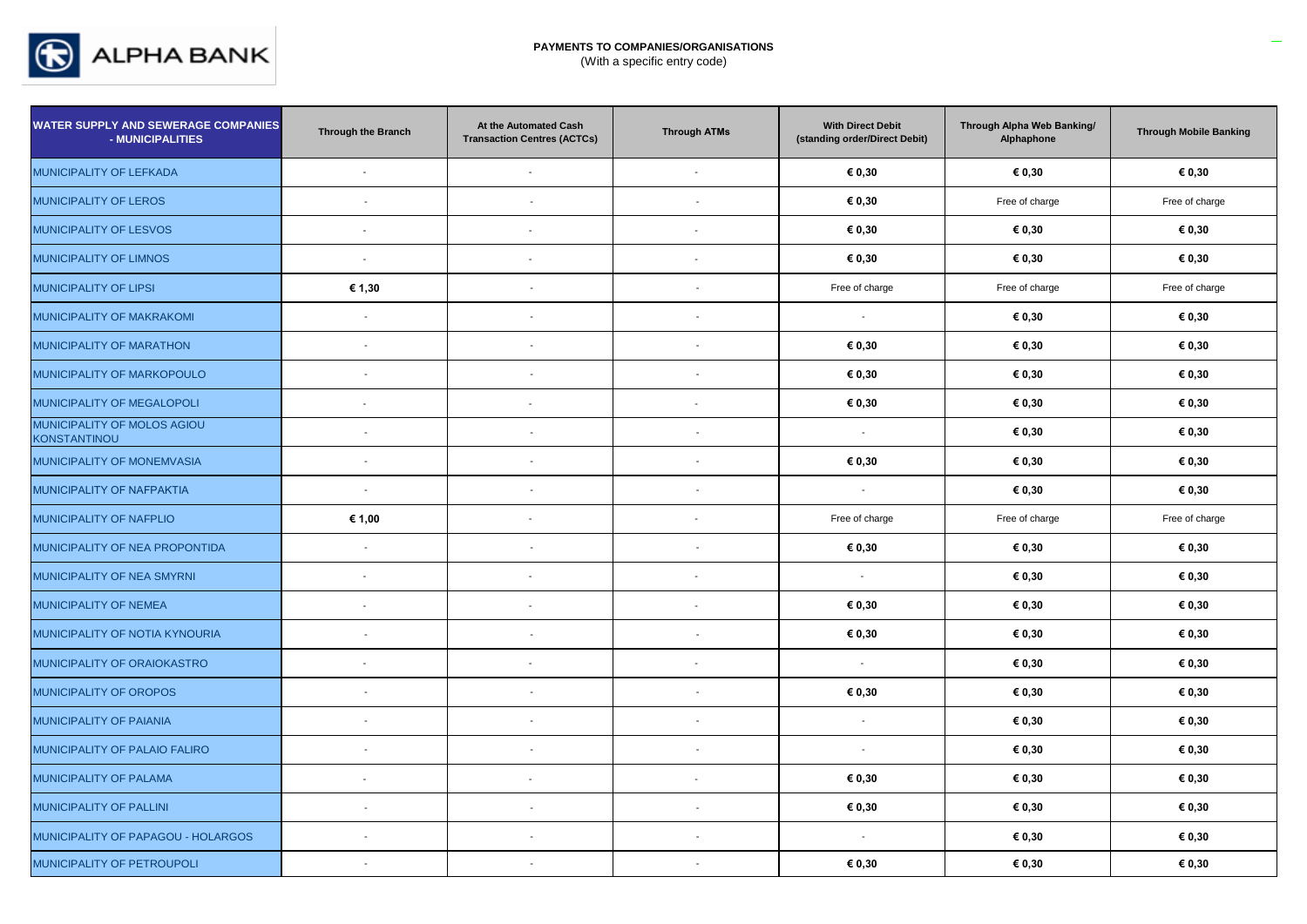

| <b>WATER SUPPLY AND SEWERAGE COMPANIES</b><br>- MUNICIPALITIES | Through the Branch       | At the Automated Cash<br><b>Transaction Centres (ACTCs)</b> | <b>Through ATMs</b>      | <b>With Direct Debit</b><br>(standing order/Direct Debit) | Through Alpha Web Banking/<br>Alphaphone | <b>Through Mobile Banking</b> |
|----------------------------------------------------------------|--------------------------|-------------------------------------------------------------|--------------------------|-----------------------------------------------------------|------------------------------------------|-------------------------------|
| MUNICIPALITY OF POLYGYROS                                      | $\sim$                   | $\mathcal{L}$                                               | $\mathcal{L}$            | € 0,30                                                    | € 0,30                                   | € 0,30                        |
| MUNICIPALITY OF POROS                                          | € 1,00                   | $\mathbf{r}$                                                | $\sim$                   | Free of charge                                            | Free of charge                           | Free of charge                |
| MUNICIPALITY OF RAFINA-PIKERMI                                 | € 1,50                   | € 0,70                                                      | $\overline{\phantom{a}}$ | € 0,30                                                    | € 0,30                                   | € 0,30                        |
| MUNICIPALITY OF RETHYMNON                                      | € 1,00                   | $\sim$                                                      | $\sim$                   | Free of charge                                            | Free of charge                           | Free of charge                |
| MUNICIPALITY OF SAMOS                                          | $\blacksquare$           | $\mathbf{r}$                                                | $\overline{\phantom{a}}$ | $\blacksquare$                                            | € 0,30                                   | € 0,30                        |
| MUNICIPALITY OF SARONIKOS                                      | $\sim$                   | $\blacksquare$                                              | $\blacksquare$           | $\overline{\phantom{a}}$                                  | € 0,30                                   | € 0,30                        |
| MUNICIPALITY OF SERIFOS                                        | € 1,50                   | $\sim$                                                      | $\mathbf{r}$             | $\overline{\phantom{a}}$                                  |                                          |                               |
| MUNICIPALITY OF SINTIKI                                        | $\sim$                   | $\blacksquare$                                              | $\overline{\phantom{a}}$ | $\blacksquare$                                            | € 0,30                                   | € 0,30                        |
| MUNICIPALITY OF SITHONIAS                                      | $\overline{\phantom{a}}$ | $\blacksquare$                                              | $\overline{\phantom{a}}$ | $\overline{\phantom{a}}$                                  | € 0,30                                   | € 0,30                        |
| MUNICIPALITY OF SPATA ARTEMIS                                  | $\sim$                   | $\overline{\phantom{a}}$                                    | $\blacksquare$           | $\sim$                                                    | € 0,30                                   | € 0,30                        |
| MUNICIPALITY OF SPETSES                                        | € 1,00                   | $\overline{\phantom{a}}$                                    | $\sim$                   | € 0,30                                                    | € 0,30                                   | € 0,30                        |
| MUNICIPALITY OF STYLIDA                                        | $\sim$                   | $\blacksquare$                                              | $\blacksquare$           | $\overline{\phantom{a}}$                                  | € 0,30                                   | € 0,30                        |
| MUNICIPALITY OF SOULIOU                                        | $\sim$                   | $\overline{\phantom{a}}$                                    | $\mathbf{r}$             | $\overline{\phantom{a}}$                                  | € 0,30                                   | € 0,30                        |
| MUNICIPALITY OF SPARTI                                         | $\overline{\phantom{a}}$ | $\sim$                                                      | $\overline{\phantom{a}}$ | € 0,30                                                    | € 0,30                                   | € 0,30                        |
| MUNICIPALITY OF TANAGRA                                        | $\blacksquare$           | $\blacksquare$                                              | $\overline{\phantom{a}}$ | $\overline{\phantom{a}}$                                  | € 0,30                                   | € 0,30                        |
| MUNICIPALITY OF THERMO                                         | $\overline{\phantom{a}}$ | $\blacksquare$                                              | $\sim$                   | $\overline{\phantom{a}}$                                  | € 0,30                                   | € 0,30                        |
| MUNICIPALITY OF THESSALONIKI                                   | $\sim$                   | $\blacksquare$                                              | $\sim$                   | $\overline{\phantom{a}}$                                  | € 0,30                                   | € 0,30                        |
| MUNICIPALITY OF TRIPOLIS                                       | $\overline{\phantom{a}}$ | $\blacksquare$                                              | $\blacksquare$           | $\overline{\phantom{a}}$                                  | € 0,30                                   | € 0,30                        |
| MUNICIPALITY OF TROIZINIA - METHANA                            | € 1,00                   | $\overline{\phantom{a}}$                                    | $\blacksquare$           | $\overline{\phantom{a}}$                                  | Free of charge                           | Free of charge                |
| MUNICIPALITY OF VELO VOCHA                                     | $\sim$                   | $\sim$                                                      | $\mathbf{r}$             | € 0,30                                                    | € 0,30                                   | € 0,30                        |
| <b>MUNICIPALITY OF VOLOS</b>                                   | $\blacksquare$           | $\blacksquare$                                              | $\sim$                   | $\mathbf{r}$                                              | € 0,30                                   | € 0,30                        |
| MUNICIPALITY OF VORIA KINOURIA                                 | $\overline{\phantom{a}}$ | $\overline{\phantom{a}}$                                    | $\sim$                   | $\overline{\phantom{a}}$                                  | € 0,30                                   | € 0,30                        |
| <b>MUNICIPALITY OF VRILISSIA</b>                               | $\sim$                   | $\blacksquare$                                              | $\overline{\phantom{a}}$ | € 0,30                                                    | € 0,30                                   | € 0,30                        |
| MUNICIPALITY OF YDRA                                           | € 1,00                   | $\blacksquare$                                              |                          | Free of charge                                            | Free of charge                           | Free of charge                |
| MUNICIPALITY OF ZAGORA MOURESIOU                               | $\mathcal{L}$            | $\blacksquare$                                              | $\blacksquare$           | € 0,30                                                    | € 0,30                                   | € 0,30                        |
| MUNICIPALITY OF ZITSA                                          | $\sim$                   | $\overline{\phantom{a}}$                                    | $\sim$                   | $\sim$                                                    | € 0,30                                   | € 0,30                        |
| (1) The payment is carried out only by debiting an account.    |                          |                                                             |                          |                                                           |                                          |                               |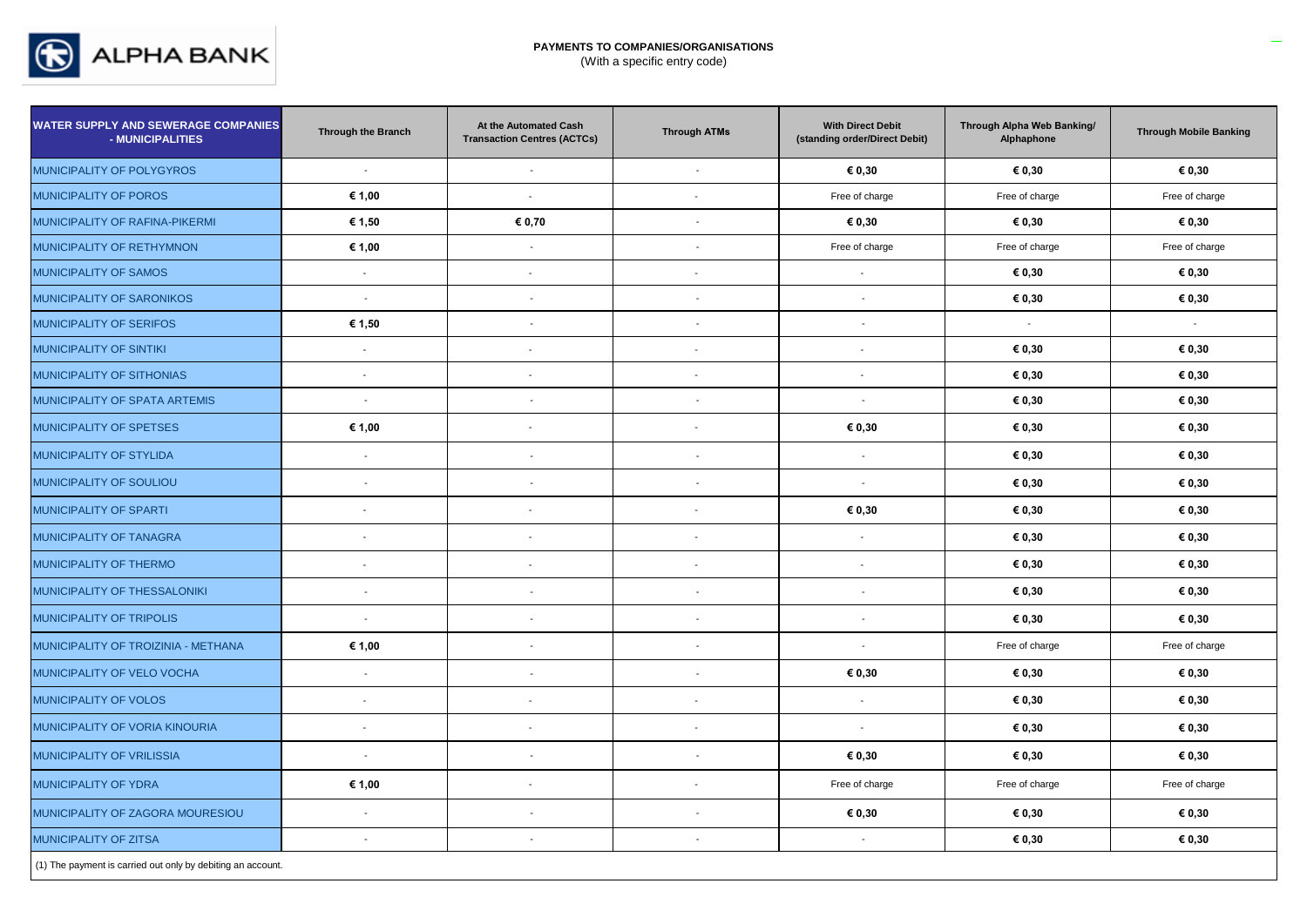

| <b>ENERGY AND NATURAL GAS PROVIDERS</b>        | <b>Through the Branch</b> | At the Automated Cash<br><b>Transaction Centres (ACTCs)</b> | <b>Through ATMs</b>      | <b>With Direct Debit</b><br>(standing order/Direct Debit) | Through Alpha Web Banking/<br>Alphaphone | <b>Through Mobile Banking</b> |
|------------------------------------------------|---------------------------|-------------------------------------------------------------|--------------------------|-----------------------------------------------------------|------------------------------------------|-------------------------------|
| <b>CORAL</b>                                   | Free of charge (1)        | $\overline{\phantom{a}}$                                    |                          |                                                           | Free of charge                           | Free of charge                |
| CoralPower - Energy Provider                   | Free of charge (1)        | $\overline{\phantom{a}}$                                    | $\overline{\phantom{a}}$ | $\overline{\phantom{a}}$                                  | Free of charge                           | Free of charge                |
| <b>DEI - CORPORATE CLIENTS</b>                 | € 1,00                    | $\overline{\phantom{a}}$                                    | $\blacksquare$           | $\overline{\phantom{a}}$                                  | € 0,30                                   | € 0,30                        |
| <b>DEI - INVOICES AND AGENTS</b>               | € 1,00                    | $\overline{\phantom{a}}$                                    | $\overline{\phantom{a}}$ | $\overline{\phantom{a}}$                                  | € 0,30                                   | € 0,30                        |
| DEI PUBLIC INSTITUTIONS N.4512/2018            | $\blacksquare$            | $\overline{\phantom{a}}$                                    | $\sim$                   | $\blacksquare$                                            | € 0,30                                   | € 0,30                        |
| DEI S.A.                                       | $\overline{\phantom{a}}$  | € 0,80                                                      | € 0.50 (1)               | € 0,30                                                    | 6.10(2)                                  | € 0.10 (2)                    |
| <b>EDA ATTIKIS SA</b>                          | € 1,20                    | $\overline{\phantom{a}}$                                    | $\overline{\phantom{a}}$ | Free of charge                                            | Free of charge                           | Free of charge                |
| ELPEDISON ENERGY S.A. B2B                      | € 2,00 (1)                | $\overline{\phantom{a}}$                                    | $\overline{\phantom{a}}$ | € 0,30                                                    | € 0,30                                   | € 0,30                        |
| ELPEDISON ENERGY S.A. INDIVIDUALS              | € 2,00 (1)                | $\blacksquare$                                              | $\overline{\phantom{a}}$ | € 0,30                                                    | € 0,30                                   | € 0,30                        |
| <b>ENERGA HELLAS S.A.</b>                      | $\overline{\phantom{a}}$  | $\blacksquare$                                              |                          | € 0,30                                                    | € 0,30                                   | € 0,30                        |
| <b>EUNICE TRADING SA-BUSINESS</b>              | $\blacksquare$            | $\overline{\phantom{a}}$                                    | $\overline{\phantom{a}}$ | € 0,30                                                    | € 0,30                                   | € 0,30                        |
| EUNICE TRADING SA-PRIVATE CUSTOMERS            | $\blacksquare$            | $\overline{\phantom{a}}$                                    | $\overline{\phantom{a}}$ | € 0,30                                                    | € 0,30                                   | € 0,30                        |
| <b>FORMER EPA THESSALIAS</b>                   | € 1,20                    | € 0,50                                                      | $\overline{\phantom{a}}$ | Free of charge                                            | Free of charge                           | Free of charge                |
| <b>GREEN ENVIRONMENTAL COMPANIES</b>           | $\overline{\phantom{a}}$  | $\overline{\phantom{a}}$                                    |                          | € 0,30                                                    | € 0,30                                   | € 0,30                        |
| <b>GREEN ENVIRONMENTAL INDIVIDUALS</b>         | $\overline{\phantom{a}}$  | $\overline{\phantom{a}}$                                    | $\overline{\phantom{a}}$ | € 0,30                                                    | € 0,30                                   | € 0,30                        |
| H.E.D.N.O. SA                                  | € 1,50 (1)                | $\overline{\phantom{a}}$                                    | $\overline{\phantom{a}}$ | € 0,30                                                    | € 0,30                                   | € 0,30                        |
| H.E.D.N.O. SA - Article 95/KDD                 | € 1,50 (1)                | $\overline{\phantom{a}}$                                    | $\overline{\phantom{a}}$ | $\overline{\phantom{a}}$                                  | € 0,30                                   | € 0,30                        |
| <b>HELLENIC POST SA</b>                        | $\overline{\phantom{a}}$  | $\blacksquare$                                              | $\overline{\phantom{a}}$ |                                                           | € 0,30                                   | € 0,30                        |
| HERON THERMOELECTRIC S.A. - COMPANIES          | $\overline{\phantom{a}}$  | $\blacksquare$                                              | $\overline{\phantom{a}}$ | Free of charge                                            | Free of charge                           | Free of charge                |
| <b>HERON THERMOELECTRIC S.A. - INDIVIDUALS</b> | $\overline{\phantom{a}}$  | $\blacksquare$                                              | $\overline{\phantom{a}}$ | Free of charge                                            | Free of charge                           | Free of charge                |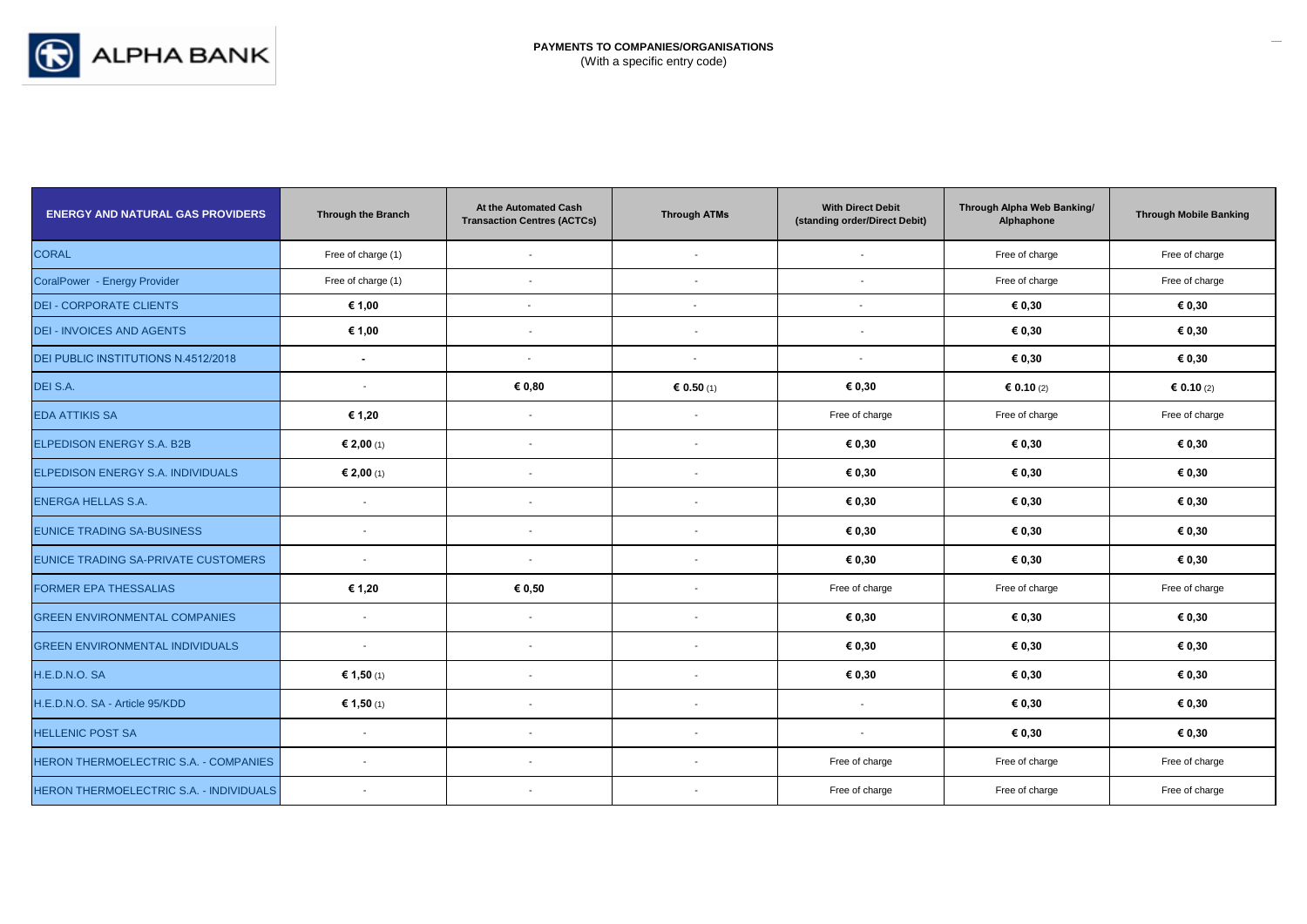

| <b>ENERGY AND NATURAL GAS PROVIDERS</b>                                                                                            | <b>Through the Branch</b>                                   | At the Automated Cash<br><b>Transaction Centres (ACTCs)</b> | <b>Through ATMs</b>      | <b>With Direct Debit</b><br>(standing order/Direct Debit) | Through Alpha Web Banking/<br>Alphaphone | <b>Through Mobile Banking</b> |  |  |
|------------------------------------------------------------------------------------------------------------------------------------|-------------------------------------------------------------|-------------------------------------------------------------|--------------------------|-----------------------------------------------------------|------------------------------------------|-------------------------------|--|--|
| <b>KEN SA - COMPANIES</b>                                                                                                          | € 1,30                                                      | € 0,50                                                      | $\overline{\phantom{a}}$ | € 0,30                                                    | € 0,30                                   | € 0,30                        |  |  |
| <b>KEN SA - INDIVIDUALS</b>                                                                                                        | € 1,30                                                      | € 0,50                                                      | $\blacksquare$           | € 0,30                                                    | € 0,30                                   | € 0,30                        |  |  |
| Natural Gas - Greek Energy Co                                                                                                      | € 1,20                                                      | € 0,50                                                      | $\blacksquare$           | Free of charge                                            | Free of charge                           | Free of charge                |  |  |
| <b>NOVA ENERGY-VOLTON Individuals</b>                                                                                              | $\sim$                                                      | $\blacksquare$                                              | $\blacksquare$           | € 0,30                                                    | € 0,30                                   | € 0,30                        |  |  |
| <b>NOVA ENERGY-VOLTON Professionals</b>                                                                                            | $\sim$                                                      | $\blacksquare$                                              | $\blacksquare$           | € 0,30                                                    | € 0,30                                   | € 0,30                        |  |  |
| <b>NRG INDIVIDUALS</b>                                                                                                             | € 2,00                                                      | $\overline{\phantom{a}}$                                    | $\overline{\phantom{a}}$ | € 0,30                                                    | € 0,30                                   | € 0,30                        |  |  |
| PROTERGIA S.A. B2B                                                                                                                 | $\overline{\phantom{a}}$                                    | ÷,                                                          | $\blacksquare$           | € 0,30                                                    | € 0,30                                   | € 0,30                        |  |  |
| PROTERGIA S.A. INDIVIDUALS                                                                                                         | $\sim$                                                      | $\overline{\phantom{a}}$                                    | $\overline{\phantom{a}}$ | € 0,30                                                    | € 0,30                                   | € 0,30                        |  |  |
| <b>REVMAena B2B</b>                                                                                                                | Free of charge (1)                                          | $\overline{\phantom{a}}$                                    | $\blacksquare$           | Free of charge                                            | Free of charge                           | Free of charge                |  |  |
| REVMAena INDIVIDUALS                                                                                                               | Free of charge (1)                                          | $\overline{\phantom{a}}$                                    | $\blacksquare$           | Free of charge                                            | Free of charge                           | Free of charge                |  |  |
| <b>TELEHEATING SERRON LTD</b>                                                                                                      | € 1.25 (1)                                                  | ÷,                                                          | $\overline{\phantom{a}}$ | € 0,30                                                    | € 0,30                                   | € 0,30                        |  |  |
| <b>VOLTERRA S.A. - CORE</b>                                                                                                        | $\sim$                                                      | $\overline{\phantom{a}}$                                    | $\blacksquare$           | € 0,30                                                    | € 0,30                                   | € 0,30                        |  |  |
| <b>VOLTERRA S.A. - B2B</b>                                                                                                         | $\overline{\phantom{a}}$                                    | $\overline{\phantom{a}}$                                    | $\overline{\phantom{a}}$ | € 0,30                                                    | € 0,30                                   | € 0,30                        |  |  |
| <b>VOLTON COMPANIES</b>                                                                                                            | $\sim$                                                      | $\blacksquare$                                              | $\blacksquare$           | € 0,30                                                    | € 0,30                                   | € 0,30                        |  |  |
| <b>VOLTON INDIVIDUALS</b>                                                                                                          | $\sim$                                                      | $\overline{\phantom{a}}$                                    | $\overline{\phantom{a}}$ | € 0,30                                                    | € 0,30                                   | € 0,30                        |  |  |
| WATT AND VOLT SA Companies - electricity                                                                                           | € 1,50                                                      | € 0,70                                                      | $\blacksquare$           | € 0,30                                                    | € 0,30                                   | € 0,30                        |  |  |
| WATT AND VOLT SA Individuals - electricity                                                                                         | € 1,50                                                      | € 0,70                                                      | $\blacksquare$           | € 0,30                                                    | € 0,30                                   | € 0,30                        |  |  |
| <b>WATT AND VOLT SA Natural Gas</b>                                                                                                | $\sim$                                                      | $\sim$                                                      | $\blacksquare$           | € 0,30                                                    | € 0,30                                   | € 0,30                        |  |  |
| <b>ZENITH GAS</b>                                                                                                                  | € 1,20                                                      | € 0,50                                                      | $\blacksquare$           | Free of charge                                            | Free of charge                           | Free of charge                |  |  |
| <b>ZENITH POWER</b>                                                                                                                | € 1,20                                                      | € 0,50                                                      | $\overline{\phantom{a}}$ | Free of charge                                            | Free of charge                           | Free of charge                |  |  |
|                                                                                                                                    | (1) The payment is carried out only by debiting an account. |                                                             |                          |                                                           |                                          |                               |  |  |
| (2) Also paid by using a credit card of the Bank. For amounts over Euro 200, up to six (6) interest-free installments are payable. |                                                             |                                                             |                          |                                                           |                                          |                               |  |  |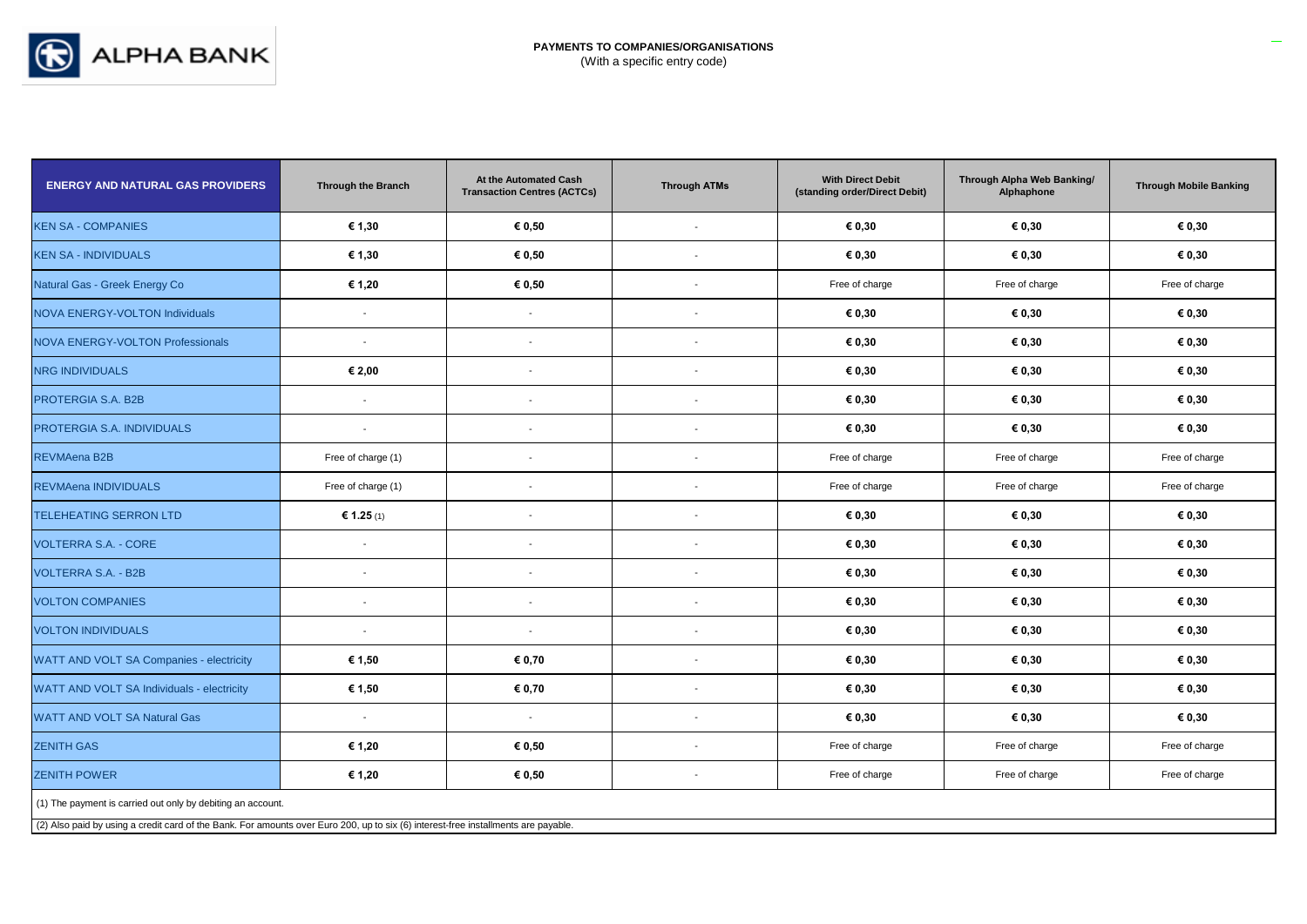

| <b>INTERNET AND TELEPHONY SERVICES</b><br><b>PROVIDERS</b>  | <b>Through the Branch</b>                                 | At the Automated Cash<br><b>Transaction Centres (ACTCs)</b> | <b>Through ATMs</b>      | <b>With Direct Debit</b><br>(standing order/Direct Debit) | Through Alpha Web Banking/<br>Alphaphone | <b>Through Mobile Banking</b> |
|-------------------------------------------------------------|-----------------------------------------------------------|-------------------------------------------------------------|--------------------------|-----------------------------------------------------------|------------------------------------------|-------------------------------|
| COSMOLINE TELECOM SERVICES S.A. (former<br><b>NETFON)</b>   | € 3,00                                                    | € 0,50                                                      | $\sim$                   | Free of charge                                            | Free of charge                           | Free of charge                |
| <b>COSMOTE B2B</b>                                          | $\sim$                                                    | $\mathcal{L}$                                               |                          | Free of charge                                            | $\sim$                                   | $\sim$                        |
| <b>COSMOTE CORE</b>                                         | € 1,00 through debit of by account<br>€ 2,00 through cash | € 0,80                                                      |                          | Free of charge                                            | € 0,30                                   | € 0,30                        |
| COSMOTE FIXED CORPORATE CUSTOMERS                           | € 3.00 (1)                                                | $\sim$                                                      | $\sim$                   | Free of charge                                            | € 0,30                                   | $\sim$                        |
| <b>COSMOTE FIXED - INVOICES</b>                             | $\sim$                                                    | $\sim$                                                      | $\sim$                   | $\sim$                                                    | Free of charge                           | Free of charge                |
| COSMOTE FIXED - OTE TV - HOME                               | $\overline{\phantom{a}}$                                  | € 0,80                                                      | € 0,30                   | Free of charge                                            | € 0,30                                   | € 0,30                        |
| <b>CYTA HELLAS</b>                                          | $\sim$                                                    | $\sim$                                                      | $\sim$                   | Free of charge                                            | Free of charge                           | Free of charge                |
| <b>HELLASFON</b>                                            | $\overline{\phantom{a}}$                                  | $\sim$                                                      | $\overline{\phantom{a}}$ | € 0,30                                                    | € 0,30                                   | € 0,30                        |
| <b>INALAN-MEDIANET INVEST MIKE</b>                          | Free of charge (1)                                        | $\mathcal{L}$                                               | $\mathcal{L}$            | $\sim$                                                    | Free of charge                           | Free of charge                |
| <b>MTEL</b>                                                 | $\sim$                                                    | $\sim$                                                      | $\sim$                   | $\sim$                                                    | Free of charge                           | Free of charge                |
| <b>NICTECH</b>                                              | $\mathcal{L}$                                             | $\sim$                                                      | $\mathbf{r}$             | $\mathbf{r}$                                              | Free of charge                           | Free of charge                |
| Nova 2play, 3play / Forthnet                                | € 1,80                                                    | € 0,50                                                      | $\overline{\phantom{a}}$ | Free of charge                                            | Free of charge                           | Free of charge                |
| <b>Nova Television</b>                                      | € 1,50                                                    | € 0,30                                                      | € 0,30                   | Free of charge                                            | € 0,30                                   | € 0,30                        |
| <b>ON TELECOMS (former VIVODI)</b>                          | $\overline{\phantom{a}}$                                  | Free of charge                                              | $\sim$                   | Free of charge                                            | Free of charge                           | Free of charge                |
| <b>PAYPHONE HELLAS</b>                                      | $\sim$                                                    |                                                             |                          | Free of charge                                            | $\overline{a}$                           | $\sim$                        |
| <b>TELLAS</b>                                               | $\sim$                                                    | $\sim$                                                      | $\sim$                   | € 0,30                                                    | € 0,30                                   | € 0,30                        |
| <b>VOICENET</b>                                             | € 1,50                                                    | $\sim$                                                      | $\sim$                   | Free of charge                                            | Free of charge                           | Free of charge                |
| <b>VODAFONE Mobile/Fixed</b>                                | € 1,00                                                    | € 0,50                                                      | 0,30(1)                  | € 0,30                                                    | € 0,30                                   | € 0,30                        |
| WIND HELLAS TELECOMMUNICATIONS S.A.                         | € 1,47                                                    | € 0,80                                                      | € 0.29 $(1)$             | Free of charge                                            | € 0,30                                   | € 0,30                        |
| OTE S.A. (OTENET)                                           | € 1,50                                                    | $\sim$                                                      | $\sim$                   | $\sim$                                                    | Free of charge                           | Free of charge                |
| <b>OTE YOUTH ACCOUNT</b>                                    | $\sim$                                                    | $\sim$                                                      | $\mathbf{r}$             | Free of charge                                            | $\sim$                                   | $\sim$                        |
| (1) The payment is carried out only by debiting an account. |                                                           |                                                             |                          |                                                           |                                          |                               |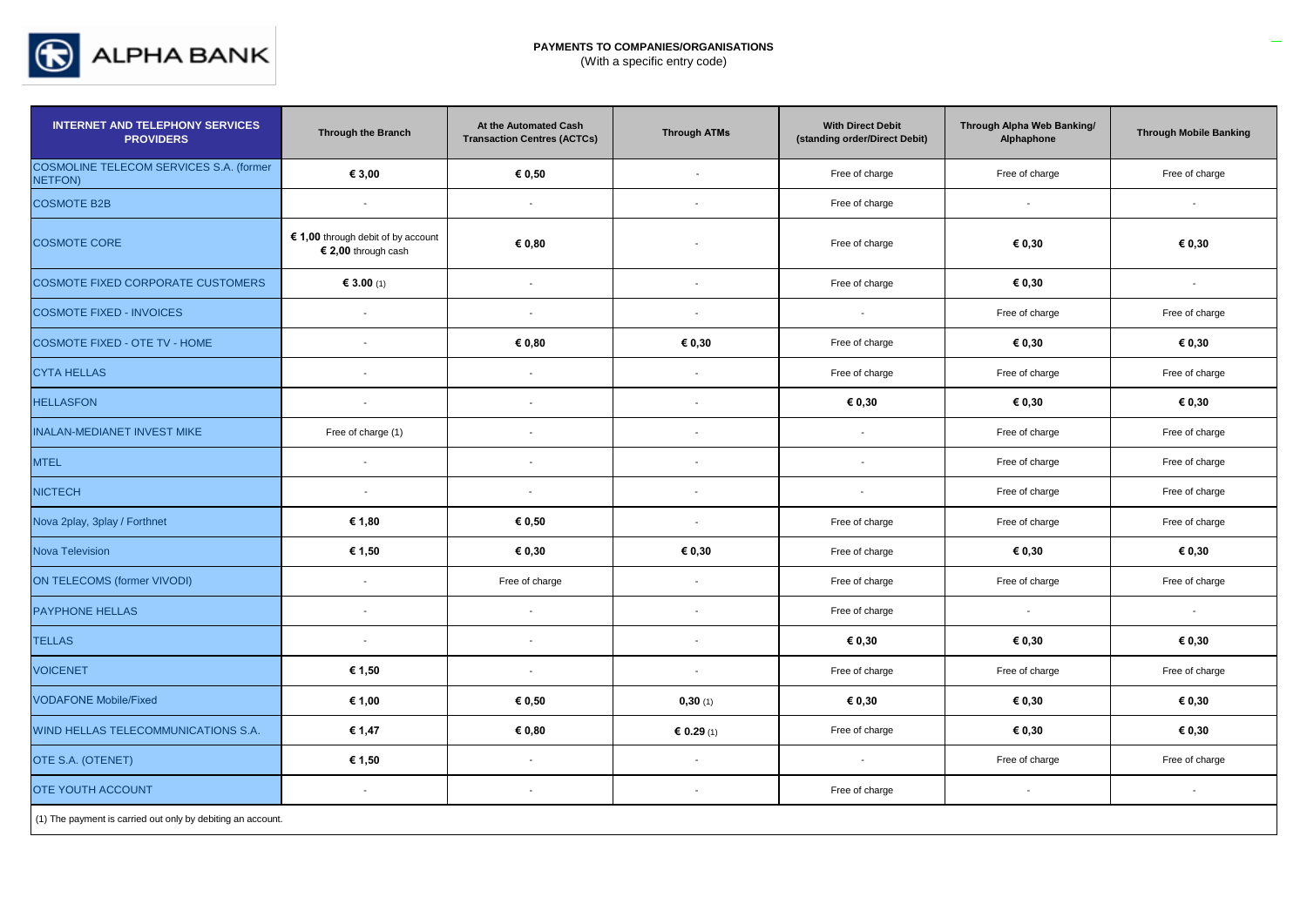

| <b>INSURANCE COMPANIES</b>                           | <b>Through the Branch</b> | At the Automated Cash<br><b>Transaction Centres (ACTCs)</b> | <b>Through ATMs</b>      | <b>With Direct Debit</b><br>(standing order/Direct Debit) | Through Alpha Web Banking/<br>Alphaphone | <b>Through Mobile Banking</b> |
|------------------------------------------------------|---------------------------|-------------------------------------------------------------|--------------------------|-----------------------------------------------------------|------------------------------------------|-------------------------------|
| <b>4 LIFE DIRECT</b>                                 | Free of charge            | $\overline{\phantom{a}}$                                    |                          |                                                           | Free of charge                           | Free of charge                |
| <b>AEGEAN INSURANCE</b>                              | Free of charge            | $\overline{\phantom{a}}$                                    | $\overline{\phantom{a}}$ |                                                           | Free of charge                           | Free of charge                |
| <b>AEGEAN INSURANCE - PARTNERS</b>                   | $\overline{\phantom{a}}$  | $\blacksquare$                                              | $\blacksquare$           | $\sim$                                                    | Free of charge                           | Free of charge                |
| AIG (FORMER CHARTIS INSURANCE)                       | $\overline{\phantom{a}}$  | $\overline{\phantom{a}}$                                    | $\overline{\phantom{a}}$ | $\overline{\phantom{a}}$                                  | Free of charge                           | Free of charge                |
| <b>AIGAION INSURANCE</b>                             | € 1,00                    | $\overline{\phantom{a}}$                                    | $\overline{\phantom{a}}$ |                                                           | € 0,30                                   | € 0,30                        |
| AIGAION INSURANCE S.A. - PARTNERS'<br><b>PAYMENT</b> |                           | $\overline{\phantom{a}}$                                    | $\overline{\phantom{a}}$ | $\overline{\phantom{a}}$                                  | € 0,15                                   |                               |
| ALLIANZ AEAZ LIFE INSURANCE                          | Free of charge            | $\overline{\phantom{a}}$                                    | $\blacksquare$           | $\overline{\phantom{a}}$                                  |                                          | $\overline{\phantom{a}}$      |
| <b>ALLIANZ AEAZ RAS</b>                              | Free of charge            | $\sim$                                                      | $\overline{\phantom{a}}$ | $\overline{\phantom{a}}$                                  | $\overline{\phantom{a}}$                 | $\overline{\phantom{a}}$      |
| <b>ALLIANZ AEGA</b>                                  | Free of charge            | Free of charge                                              | $\blacksquare$           | Free of charge                                            | Free of charge                           | Free of charge                |
| <b>ALLIANZ HELLAS AAE - PARTNERS</b>                 | $\overline{\phantom{a}}$  | $\overline{\phantom{a}}$                                    | $\overline{\phantom{a}}$ | $\blacksquare$                                            | Free of charge                           | $\overline{\phantom{a}}$      |
| <b>APEIRON INSURANCE</b>                             | € 2,00                    | $\overline{\phantom{a}}$                                    | $\blacksquare$           |                                                           | Free of charge                           | Free of charge                |
| APOLLON SA ASSURANCE BROKERS                         | Free of charge (1)        | $\overline{\phantom{a}}$                                    |                          |                                                           | Free of charge                           | Free of charge                |
| <b>ARAG HELLAS</b>                                   | € 2,00                    | $\overline{\phantom{a}}$                                    | $\overline{\phantom{a}}$ | $\overline{\phantom{a}}$                                  | Free of charge                           | Free of charge                |
| <b>ATLANTIC UNION AEGA</b>                           | Free of charge            | Free of charge                                              | $\overline{\phantom{a}}$ | Free of charge                                            | Free of charge                           | Free of charge                |
| AXA INSURANCE - LIFE INSURANCES                      | Free of charge            | Free of charge                                              | $\blacksquare$           | $\overline{\phantom{a}}$                                  | Free of charge                           | Free of charge                |
| AXA INSURANCE - GENERAL INSURANCES                   | Free of charge            | Free of charge                                              | $\overline{\phantom{a}}$ | $\overline{\phantom{a}}$                                  | Free of charge                           | Free of charge                |
| AXA INSURANCE - PARTNERS                             |                           |                                                             |                          |                                                           | Free of charge                           |                               |
| <b>BROKINS INSURANCE BROKERAGE</b>                   |                           | $\overline{\phantom{a}}$                                    | $\overline{\phantom{a}}$ | $\overline{\phantom{a}}$                                  | Free of charge                           | $\overline{a}$                |
| <b>CNP BROKERAGE S.A.</b>                            |                           |                                                             |                          | € 0,30                                                    | € 0,30                                   | € 0,30                        |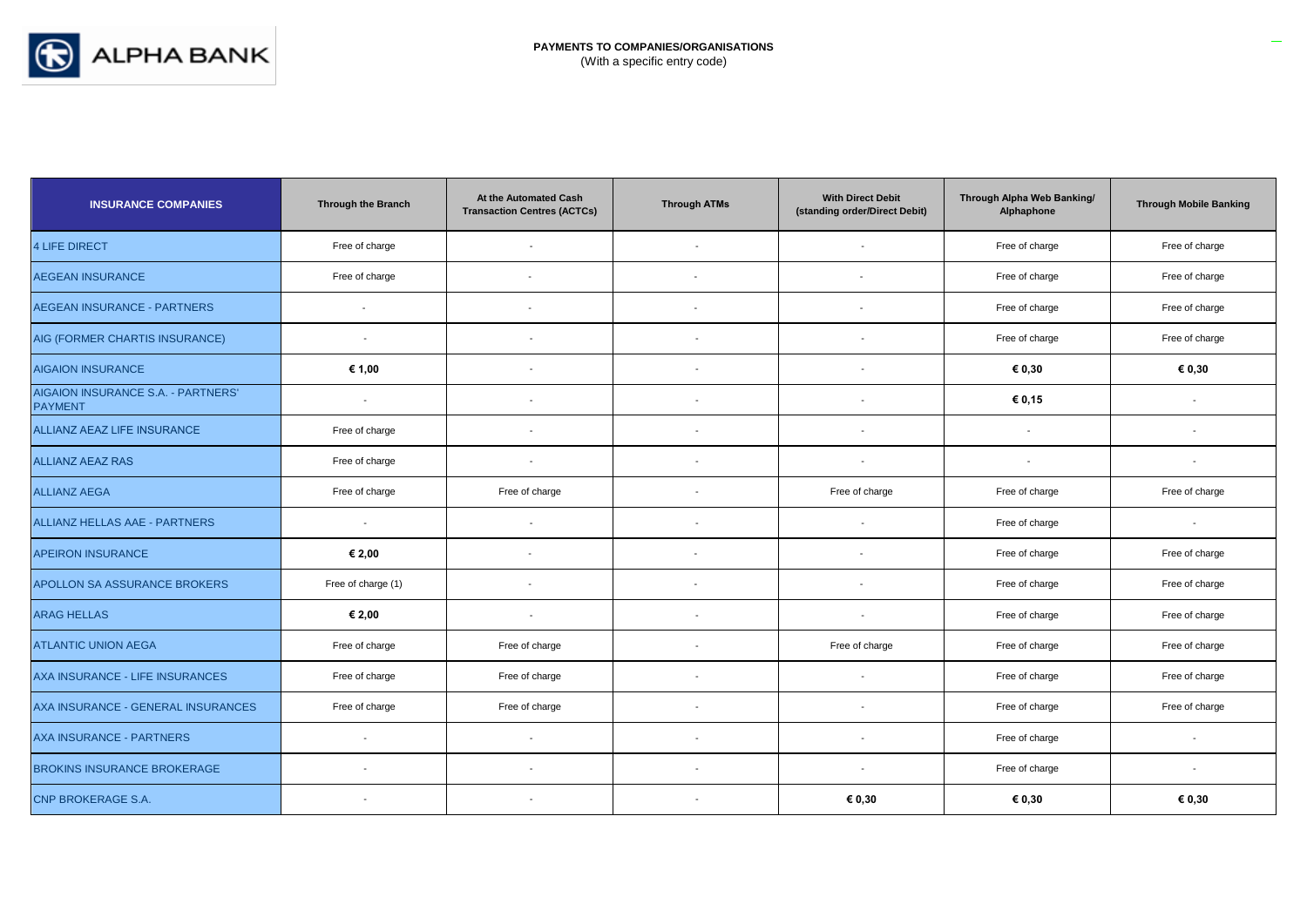

| <b>INSURANCE COMPANIES</b>                  | <b>Through the Branch</b> | At the Automated Cash<br><b>Transaction Centres (ACTCs)</b> | <b>Through ATMs</b>      | <b>With Direct Debit</b><br>(standing order/Direct Debit) | Through Alpha Web Banking/<br>Alphaphone | <b>Through Mobile Banking</b> |
|---------------------------------------------|---------------------------|-------------------------------------------------------------|--------------------------|-----------------------------------------------------------|------------------------------------------|-------------------------------|
| <b>CNP INSURANCE LTD</b>                    |                           | $\overline{a}$                                              |                          | € 0,30                                                    | € 0,30                                   | € 0,30                        |
| <b>CNP LIFE</b>                             | $\overline{\phantom{a}}$  | $\blacksquare$                                              |                          | € 0,30                                                    | € 0,30                                   | € 0,30                        |
| <b>COMMERCIAL VALUE</b>                     | $\overline{\phantom{a}}$  | $\overline{\phantom{a}}$                                    |                          | Free of charge                                            | $\blacksquare$                           |                               |
| <b>COSMOTE INSURANCE</b>                    | $\blacksquare$            |                                                             |                          | $\sim$                                                    | € 0,30                                   | € 0,30                        |
| <b>CREDIT AGRICOLE INSURANCE</b>            | $\overline{\phantom{a}}$  | $\blacksquare$                                              | $\sim$                   | Free of charge                                            | $\blacksquare$                           | $\overline{\phantom{a}}$      |
| <b>CREDIT AGRICOLE LIFE</b>                 | $\sim$                    | $\overline{\phantom{a}}$                                    | $\overline{\phantom{a}}$ | Free of charge                                            | $\overline{\phantom{a}}$                 | $\overline{\phantom{a}}$      |
| <b>CROMAR INSURANCE BROKERS</b>             | Free of charge            | Free of charge                                              |                          | $\overline{a}$                                            | Free of charge                           | Free of charge                |
| <b>DIRECT PLUS INSURANCE</b>                | Free of charge (1)        | $\sim$                                                      |                          | $\overline{\phantom{a}}$                                  | Free of charge                           | Free of charge                |
| <b>DYNAMIS AEGA</b>                         | Free of charge            | Free of charge                                              |                          |                                                           | Free of charge                           | Free of charge                |
| DYNAMIS AEGA - PARTNERS PAYMENT             | $\blacksquare$            |                                                             |                          | $\overline{\phantom{a}}$                                  | Free of charge                           | Free of charge                |
| <b>ERGO (FORMER ATE GENERAL INSURANCES)</b> | € 1,50                    |                                                             |                          | Free of charge                                            | Free of charge                           | Free of charge                |
| ERGO (FORMER ATE INSURANCE LIFE)            | € 1,50 (1)                |                                                             |                          | Free of charge                                            | Free of charge                           | Free of charge                |
| <b>ERGO INSURANCE</b>                       | € 1,50 (1)                |                                                             |                          | Free of charge                                            | Free of charge                           | Free of charge                |
| <b>ERGO LIFE</b>                            | € 1,50                    | $\overline{\phantom{a}}$                                    |                          | Free of charge                                            | Free of charge                           | Free of charge                |
| <b>ETHNIKI ASFALISTIKI-Flexible Pension</b> | Free of charge (1)        |                                                             |                          | $\overline{\phantom{a}}$                                  | Free of charge                           | Free of charge                |
| <b>ETHNIKI INSURANCE AEEGA</b>              | Free of charge (1)        | $\overline{\phantom{a}}$                                    |                          | Free of charge                                            | Free of charge                           | Free of charge                |
| <b>EUROLIFE ERB AEAZ</b>                    | Free of charge (1)        | $\overline{\phantom{a}}$                                    | $\overline{\phantom{a}}$ | $\overline{\phantom{a}}$                                  | Free of charge                           | Free of charge                |
| <b>EUROLIFE ERB AEGA</b>                    | Free of charge (1)        |                                                             |                          |                                                           | Free of charge                           | Free of charge                |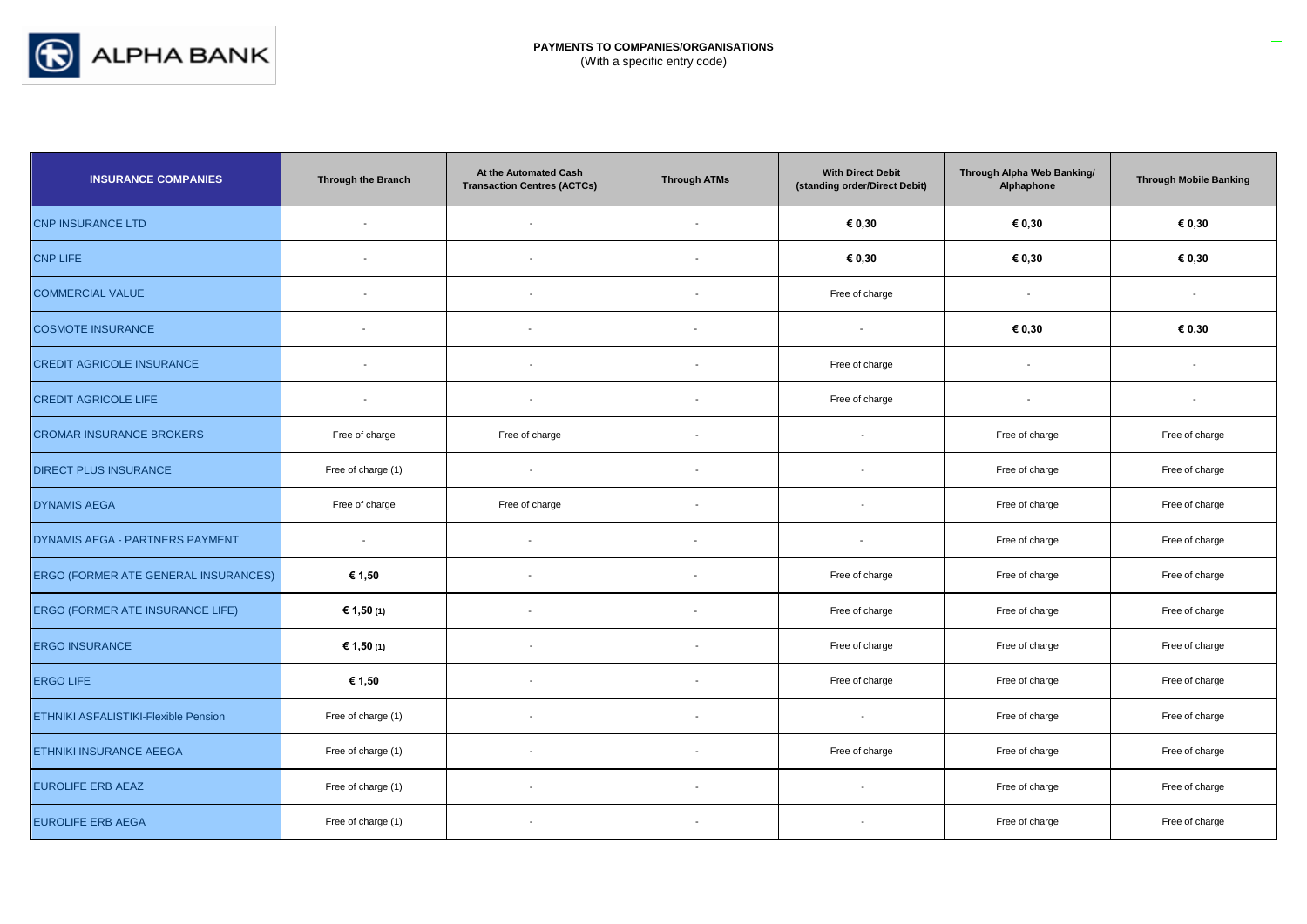

| <b>INSURANCE COMPANIES</b>                                | Through the Branch | At the Automated Cash<br><b>Transaction Centres (ACTCs)</b> | <b>Through ATMs</b>      | <b>With Direct Debit</b><br>(standing order/Direct Debit) | Through Alpha Web Banking/<br>Alphaphone | <b>Through Mobile Banking</b> |
|-----------------------------------------------------------|--------------------|-------------------------------------------------------------|--------------------------|-----------------------------------------------------------|------------------------------------------|-------------------------------|
| EUROPEAN RELIANCE A.E.G.A.                                | € 2,00             | Free of charge                                              | $\sim$                   | € 0,30                                                    | € 0,30                                   | € 0,30                        |
| EUROPEAN RELIANCE - A.E.G.A. - PARTNERS<br><b>PAYMENT</b> | $\sim$             | $\sim$                                                      | $\overline{\phantom{a}}$ |                                                           | Free of charge                           | $\overline{\phantom{a}}$      |
| <b>EUROPE AEGA</b>                                        | Free of charge (1) | $\blacksquare$                                              | $\blacksquare$           |                                                           | Free of charge                           | Free of charge                |
| <b>EUROPROTECTION INSURANCE BROKERS</b>                   | Free of charge (1) | $\blacksquare$                                              | $\mathbf{r}$             |                                                           | Free of charge                           | Free of charge                |
| <b>EUROSTATUS INSURANCE</b>                               | Free of charge     |                                                             | $\overline{\phantom{a}}$ |                                                           | Free of charge                           | Free of charge                |
| EUROSTATUS INSURANCE - PARTNERS                           | $\sim$             | $\overline{\phantom{a}}$                                    |                          | $\overline{\phantom{a}}$                                  | Free of charge                           | Free of charge                |
| <b>FCA INSURANCE HELLAS</b>                               | € 1,00             | $\overline{\phantom{a}}$                                    | $\overline{a}$           | Free of charge                                            | Free of charge                           | Free of charge                |
| FUTURE MOVING FORWARD INSURANCE<br><b>BROKERS</b>         | $\sim$             | $\overline{\phantom{a}}$                                    | $\overline{a}$           |                                                           | Free of charge                           | Free of charge                |
| <b>GENIKI PANELLADIKI LTD</b>                             | $\blacksquare$     | $\blacksquare$                                              | $\blacksquare$           |                                                           | Free of charge                           | Free of charge                |
| <b>GENERALI HELLAS AEA</b>                                | Free of charge     | Free of charge                                              |                          | Free of charge                                            | Free of charge                           | Free of charge                |
| <b>GP BROKERS S.A.</b>                                    | $\sim$             | $\mathbf{r}$                                                | $\blacksquare$           | $\sim$                                                    | Free of charge                           | Free of charge                |
| <b>GROUPAMA INSURANCE</b>                                 | Free of charge (1) | Free of charge                                              | $\blacksquare$           | Free of charge                                            | Free of charge                           | Free of charge                |
| <b>HELLAS DIRECT</b>                                      | Free of charge     | $\blacksquare$                                              | $\overline{\phantom{a}}$ | $\overline{a}$                                            | Free of charge                           | Free of charge                |
| <b>HELIOS ASSURANCE BROKERS SA</b>                        | $\sim$             | $\blacksquare$                                              | $\overline{\phantom{a}}$ | $\overline{\phantom{a}}$                                  | Free of charge                           | Free of charge                |
| <b>HORIZON INSURANCE</b>                                  | $\blacksquare$     | $\overline{\phantom{a}}$                                    | $\blacksquare$           |                                                           | Free of charge                           | Free of charge                |
| <b>NN LIFE</b>                                            | € 3,00             | $\blacksquare$                                              | $\sim$                   | Free of charge                                            | Free of charge                           | Free of charge                |
| ING GENERAL INSURANCE AGENCY                              | Free of charge     |                                                             | $\blacksquare$           | Free of charge                                            | Free of charge                           | Free of charge                |
| insurancemarket.gr                                        | € 2,00             | $\overline{\phantom{a}}$                                    | $\overline{\phantom{a}}$ |                                                           | Free of charge                           | Free of charge                |
| <b>INSURANCE PRO</b>                                      | € 2,00             | $\overline{\phantom{a}}$                                    |                          | $\blacksquare$                                            | Free of charge                           | Free of charge                |
| INTERAMERICAN - ANYTIME LIFE                              | € 1,00             | $\overline{\phantom{a}}$                                    | $\blacksquare$           | € 0,30                                                    | € 0,30                                   | € 0.30                        |
| <b>INTERAMERICAN - ANYTIME DAMAGES</b>                    | € 1,00             | $\overline{\phantom{a}}$                                    | $\overline{\phantom{a}}$ | € 0,30                                                    | € 0,30                                   | € 0,30                        |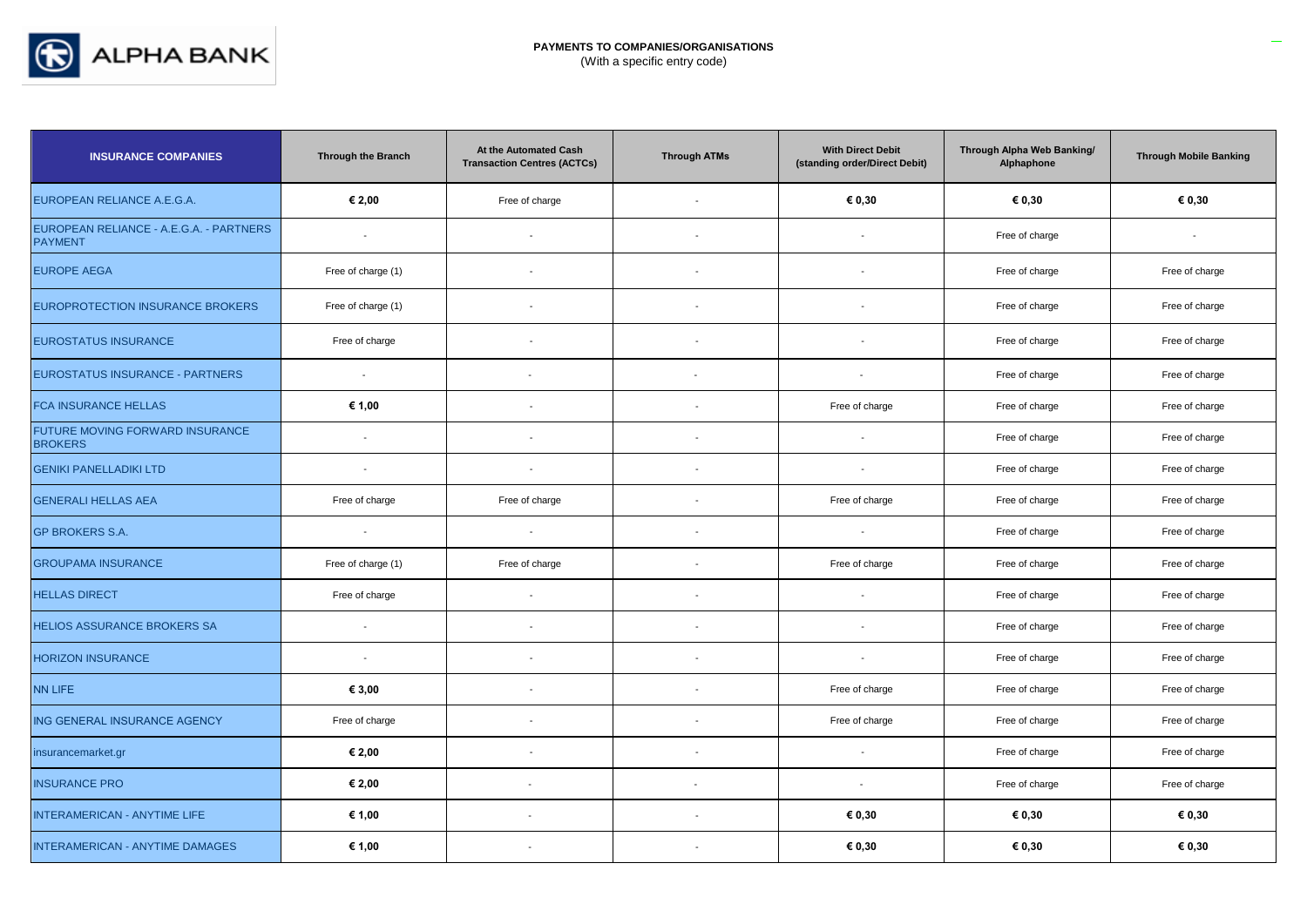

| <b>INSURANCE COMPANIES</b>                                       | <b>Through the Branch</b> | At the Automated Cash<br><b>Transaction Centres (ACTCs)</b> | <b>Through ATMs</b>      | <b>With Direct Debit</b><br>(standing order/Direct Debit) | Through Alpha Web Banking/<br>Alphaphone | <b>Through Mobile Banking</b> |
|------------------------------------------------------------------|---------------------------|-------------------------------------------------------------|--------------------------|-----------------------------------------------------------|------------------------------------------|-------------------------------|
| INTERAMERICAN - ANYTIME ASSISTANCE<br><b>SERVICES</b>            | € 1,00                    | $\overline{a}$                                              | $\overline{\phantom{a}}$ |                                                           | € 0,30                                   | € 0,30                        |
| <b>INTERASCO AEGA</b>                                            |                           |                                                             | $\blacksquare$           | € 0,30                                                    | € 0,30                                   | € 0,30                        |
| <b>INTERLIFE A.A.E.G.A.</b>                                      | $\overline{a}$            |                                                             | $\overline{a}$           |                                                           | Free of charge                           | Free of charge                |
| <b>INTERLIFE INSURANCE CLIENTS</b>                               | $\overline{\phantom{a}}$  | $\blacksquare$                                              | $\overline{\phantom{a}}$ | $\overline{\phantom{a}}$                                  | € 0,30                                   | € 0,30                        |
| <b>INTERLIFE INSURANCE NETWORK</b>                               | $\overline{\phantom{a}}$  | $\blacksquare$                                              | $\blacksquare$           | $\overline{\phantom{a}}$                                  | € 0,30                                   | € 0,30                        |
| INTERNATIONAL LIFE AEGA (former ING<br><b>GENERAL INSURANCE)</b> | $\overline{\phantom{a}}$  |                                                             |                          | Free of charge                                            | Free of charge                           | Free of charge                |
| INTERNATIONAL LIFE A.E.G.A. - PARTNERS<br><b>PAYMENT</b>         | $\sim$                    | $\overline{a}$                                              | $\blacksquare$           |                                                           | Free of charge                           |                               |
| <b>INTERNATIONAL LIFE A.E.A.Z.</b>                               | $\blacksquare$            | $\blacksquare$                                              | $\overline{\phantom{a}}$ | Free of charge                                            | Free of charge                           | Free of charge                |
| INTERNATIONAL LIFE A.E.A.Z. - PARTNERS<br><b>PAYMENT</b>         | $\sim$                    | $\blacksquare$                                              | $\overline{\phantom{a}}$ | $\overline{\phantom{a}}$                                  | Free of charge                           | $\sim$                        |
| INTERSALONIKA A.E.G.A. - INSURANCE<br><b>POLICY PAYMENT</b>      | Free of charge            | Free of charge                                              | $\overline{\phantom{a}}$ | $\overline{\phantom{a}}$                                  | Free of charge                           | Free of charge                |
| <b>INTERSALONIKA A.E.G.A. - PARTNERS</b><br>(ADVANCE PAYMENT)    | $\sim$                    | $\blacksquare$                                              | $\blacksquare$           |                                                           | Free of charge                           | Free of charge                |
| INTERSALONIKA A.E.G.A. - PARTNERS (PRINT-<br>PAY)                | $\sim$                    |                                                             |                          |                                                           | Free of charge                           | Free of charge                |
| <b>METLIFE AEAZ</b>                                              | € 3,00                    | Free of charge                                              | $\overline{\phantom{a}}$ | € 0,30                                                    | Free of charge                           | Free of charge                |
| <b>MINETTA GENERAL INSURANCES</b>                                | Free of charge            | $\overline{\phantom{a}}$                                    | $\overline{\phantom{a}}$ | Free of charge                                            | Free of charge                           | Free of charge                |
| <b>MINETTA INSURANCES LIFE</b>                                   | Free of charge            | $\blacksquare$                                              | $\blacksquare$           | Free of charge                                            | Free of charge                           | Free of charge                |
| MOTOR INSURERS' BUREAU-GREECE                                    | $\overline{\phantom{a}}$  | $\blacksquare$                                              | $\blacksquare$           |                                                           | Free of charge                           | Free of charge                |
| MUTUAL ASSURANCE BROKERS S.A.                                    | Free of charge            | $\overline{a}$                                              | $\overline{\phantom{a}}$ |                                                           | Free of charge                           | Free of charge                |
| <b>MY DIRECT INSURANCE</b>                                       | Free of charge (1)        | $\blacksquare$                                              | $\overline{\phantom{a}}$ |                                                           | Free of charge                           | Free of charge                |
| <b>NEQUS BROKERS SA - PARTNERS</b>                               | $\sim$                    |                                                             |                          |                                                           | Free of charge                           | Free of charge                |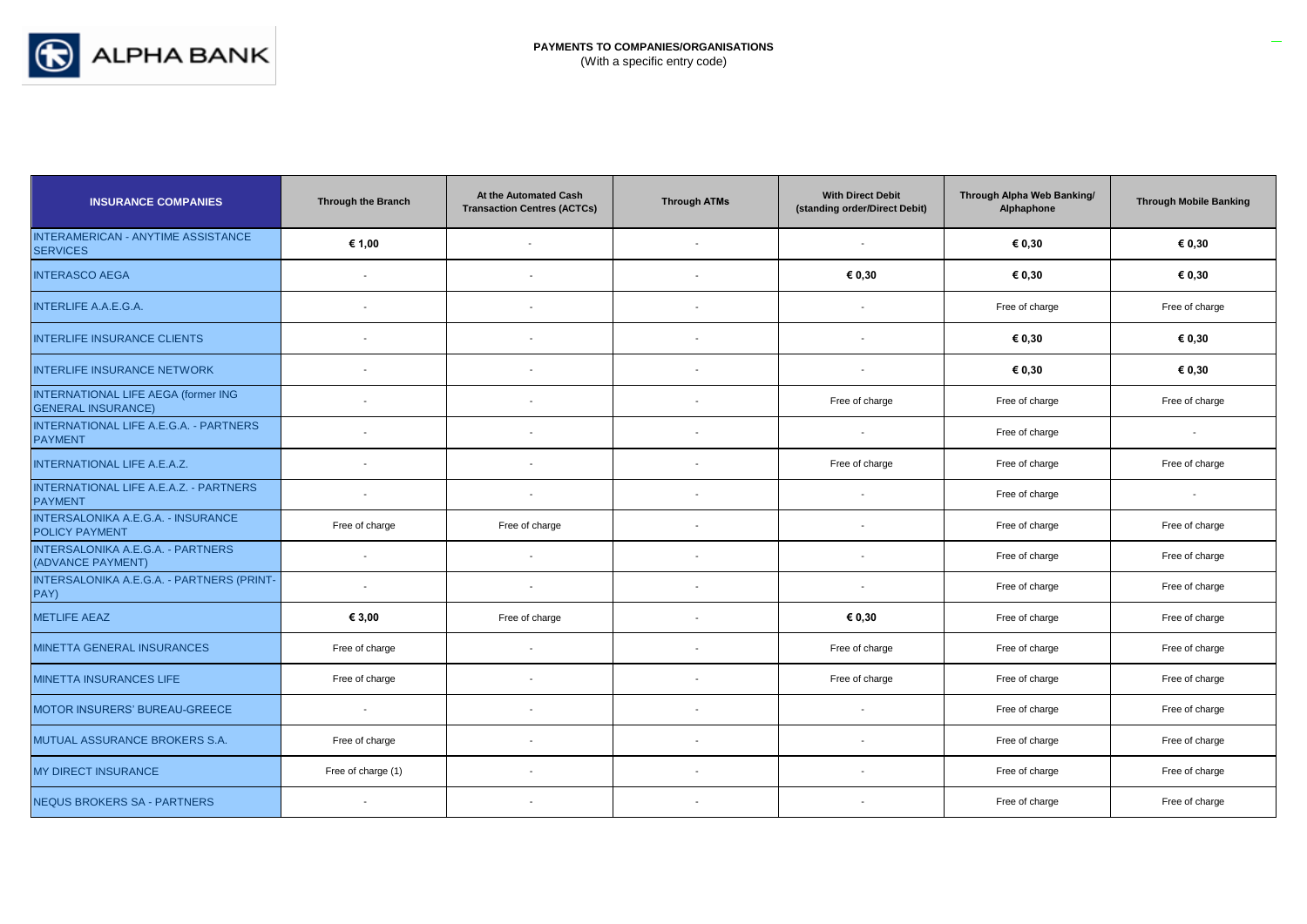

| <b>INSURANCE COMPANIES</b>                                  | <b>Through the Branch</b> | At the Automated Cash<br><b>Transaction Centres (ACTCs)</b> | <b>Through ATMs</b>      | <b>With Direct Debit</b><br>(standing order/Direct Debit) | Through Alpha Web Banking/<br>Alphaphone | <b>Through Mobile Banking</b> |
|-------------------------------------------------------------|---------------------------|-------------------------------------------------------------|--------------------------|-----------------------------------------------------------|------------------------------------------|-------------------------------|
| <b>NEQUS INSURANCE BROKERS SA</b>                           | $\overline{\phantom{a}}$  | $\overline{\phantom{a}}$                                    | $\blacksquare$           | $\overline{\phantom{a}}$                                  | Free of charge                           | Free of charge                |
| <b>NP INSURANCE - CUSTOMERS</b>                             |                           |                                                             |                          |                                                           | € 0,30                                   | € 0,30                        |
| NP INSURANCE - PARTNERS PAYMENTS                            | $\overline{\phantom{a}}$  | $\overline{\phantom{a}}$                                    | $\overline{\phantom{a}}$ | $\overline{\phantom{a}}$                                  | Free of charge                           | Free of charge                |
| PERSONAL INSURANCE AEGA                                     | Free of charge (1)        | $\overline{\phantom{a}}$                                    |                          | Free of charge                                            | Free of charge                           | Free of charge                |
| <b>PRIME INSURANCE</b>                                      | Free of charge (1)        | $\overline{\phantom{a}}$                                    | $\overline{\phantom{a}}$ |                                                           | Free of charge                           | Free of charge                |
| <b>Q BROKERS - PARTNERS</b>                                 | $\overline{\phantom{a}}$  | $\overline{\phantom{a}}$                                    | $\overline{\phantom{a}}$ | $\overline{\phantom{a}}$                                  | Free of charge                           | $\overline{\phantom{a}}$      |
| <b>Q INSURANCE BROKERS HELLAS SA</b>                        | $\overline{\phantom{a}}$  |                                                             | $\overline{\phantom{a}}$ |                                                           | Free of charge                           | Free of charge                |
| <b>QUDOS INSURANCE</b>                                      | Free of charge            | $\blacksquare$                                              | $\blacksquare$           | $\overline{\phantom{a}}$                                  | Free of charge                           | Free of charge                |
| <b>QUDOS INSURANCE - PARTNERS</b>                           | $\overline{\phantom{a}}$  | $\blacksquare$                                              | $\overline{\phantom{a}}$ | $\overline{\phantom{a}}$                                  | Free of charge                           | Free of charge                |
| Realdirect.gr                                               | € 3,00                    | $\overline{\phantom{a}}$                                    | $\overline{\phantom{a}}$ | $\overline{\phantom{a}}$                                  | Free of charge                           | Free of charge                |
| SFAKIANAKIS INSURANCE BROKERS SA                            | $\overline{\phantom{a}}$  | $\blacksquare$                                              |                          |                                                           | € 0,30                                   | € 0,30                        |
| <b>SYNETERISTIKI INSURANCE</b>                              | $\overline{\phantom{a}}$  | $\blacksquare$                                              |                          | Free of charge                                            | Free of charge                           | Free of charge                |
| <b>U AND M HELLAS</b>                                       | Free of charge            | $\overline{\phantom{a}}$                                    | $\overline{\phantom{a}}$ |                                                           | Free of charge                           | Free of charge                |
| <b>VOLKSWAGEN BANK - INSURANCE</b>                          | € 1,75                    |                                                             |                          |                                                           | Free of charge                           | Free of charge                |
| <b>YDROGIOS INSURANCE</b>                                   | $\sim$                    |                                                             |                          |                                                           | Free of charge                           | Free of charge                |
| YDROGIOS INSURANCE REINSURANCE<br><b>COMPANY - PARTNERS</b> | $\overline{\phantom{a}}$  | $\overline{\phantom{a}}$                                    | $\overline{\phantom{a}}$ |                                                           | Free of charge                           | $\sim$                        |
| <b>YELLOW BROKERS</b>                                       | € 2,00                    | $\blacksquare$                                              | $\sim$                   | $\sim$                                                    | Free of charge                           | Free of charge                |
| (1) The payment is carried out only by debiting an account. |                           |                                                             |                          |                                                           |                                          |                               |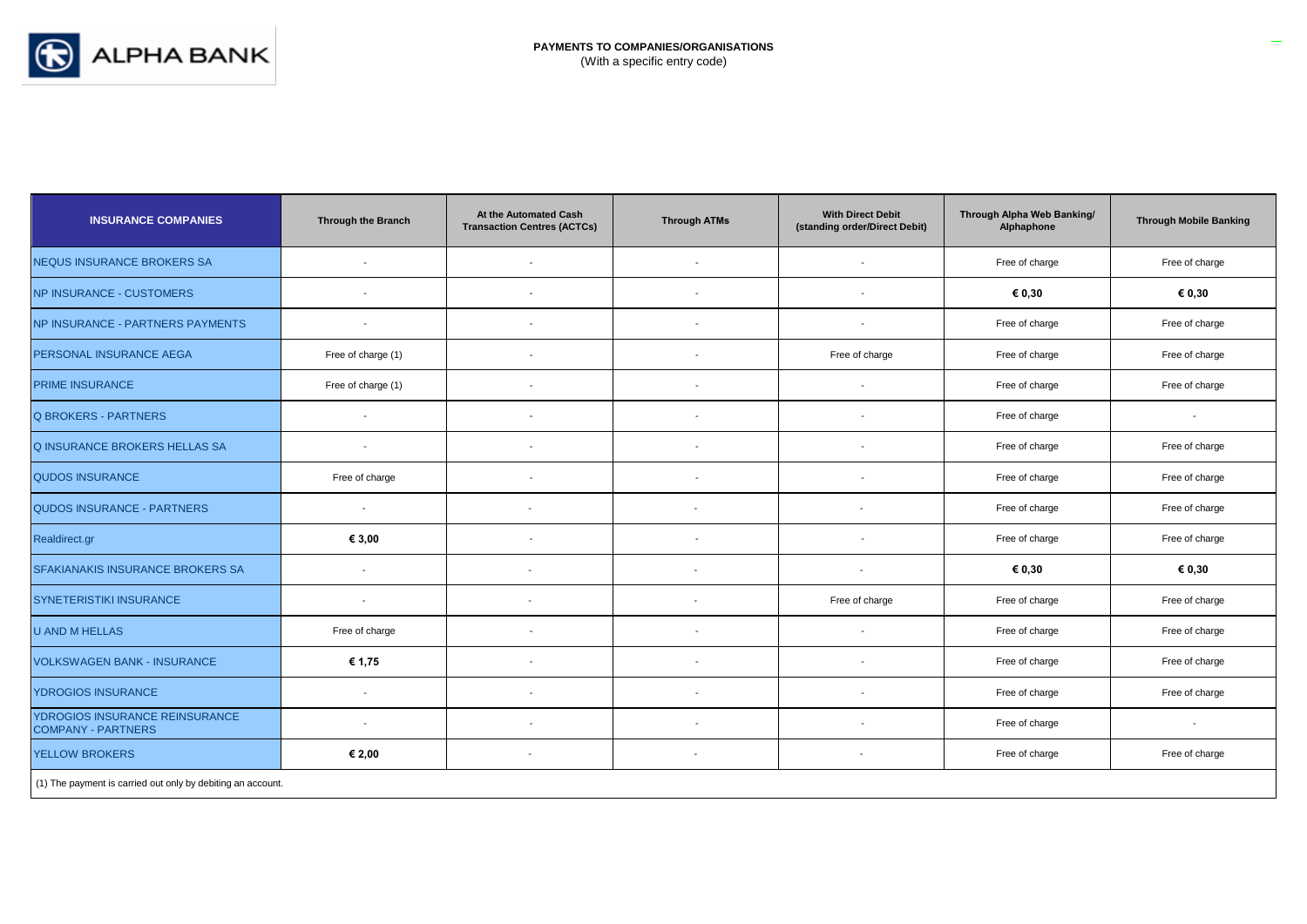

| <b>OTHER COMPANIES</b>                         | <b>Through the Branch</b> | At the Automated Cash<br><b>Transaction Centres (ACTCs)</b> | <b>Through ATMs</b>      | <b>With Direct Debit</b><br>(standing order/Direct Debit) | Through Alpha Web Banking/<br>Alphaphone | <b>Through Mobile Banking</b> |
|------------------------------------------------|---------------------------|-------------------------------------------------------------|--------------------------|-----------------------------------------------------------|------------------------------------------|-------------------------------|
| 3K Investments Partners                        | $\overline{\phantom{a}}$  | $\blacksquare$                                              | $\overline{\phantom{a}}$ | Free of charge                                            | $\overline{\phantom{a}}$                 | $\overline{\phantom{a}}$      |
| <b>520 BARCODE HELLAS</b>                      | $\overline{\phantom{a}}$  | $\overline{\phantom{a}}$                                    | $\overline{\phantom{a}}$ | $\blacksquare$                                            | Free of charge                           | Free of charge                |
| 11880 PROFESSIONALS LIST                       | $\overline{\phantom{a}}$  | $\blacksquare$                                              | $\overline{\phantom{0}}$ | $\blacksquare$                                            | € 0,30                                   | € 0,30                        |
| ABC FACTORS S.A.                               | Free of charge            | $\overline{\phantom{a}}$                                    |                          | $\blacksquare$                                            | $\overline{\phantom{a}}$                 | $\overline{\phantom{a}}$      |
| <b>ABOTT LABORATORIES</b>                      | $\sim$                    | $\sim$                                                      | $\overline{a}$           | € 0,30                                                    | $\sim$                                   | $\sim$                        |
| AB VASILOPOULOS/ENA CC                         | € 1,50                    | $\overline{\phantom{a}}$                                    | $\overline{\phantom{0}}$ | $\sim$                                                    | Free of charge                           | Free of charge                |
| <b>ACS ATHENS (American Community Schools)</b> | $\blacksquare$            | $\blacksquare$                                              |                          | $\overline{\phantom{a}}$                                  | Free of charge                           | Free of charge                |
| <b>ACS COURIER</b>                             | $\overline{\phantom{a}}$  | $\overline{\phantom{a}}$                                    |                          | € 0,30                                                    | € 0,30                                   | € 0,30                        |
| <b>ADMIE SA</b>                                | $\sim$                    | $\overline{\phantom{a}}$                                    |                          | $\sim$                                                    | € 0,30                                   | € 0,30                        |
| AEGEAN ELECTRONICS S.A.                        | € 1,50                    | $\blacksquare$                                              | $\overline{\phantom{a}}$ | $\blacksquare$                                            | Free of charge                           | Free of charge                |
| <b>AEGEAN MOTORWAY S.A.</b>                    | $\overline{a}$            |                                                             |                          |                                                           | € 0,30                                   | € 0,30                        |
| AEGEAN SEA S.C.                                | $\overline{\phantom{a}}$  | $\overline{\phantom{a}}$                                    | in 1919.                 | $\sim$                                                    | Free of charge                           | Free of charge                |
| <b>AEGEAN SPEED LINES</b>                      | $\overline{\phantom{a}}$  | $\overline{\phantom{a}}$                                    | $\sim$                   | $\sim$                                                    | Free of charge                           | Free of charge                |
| <b>AEPI</b>                                    | Free of charge            | $\blacksquare$                                              |                          | $\blacksquare$                                            | € 0,30                                   | € 0,30                        |
| <b>AFOI NASOPOULOI SA</b>                      | $\sim$                    | $\overline{\phantom{a}}$                                    |                          | $\overline{\phantom{a}}$                                  | € 0,30                                   | € 0,30                        |
| <b>AGGELIDIS NIKOLAOS PHARMACY</b>             | Free of charge (1)        | $\overline{\phantom{a}}$                                    |                          | $\sim$                                                    | Free of charge                           | Free of charge                |
| <b>AGROLINE S.A.</b>                           | $\overline{\phantom{a}}$  | $\blacksquare$                                              |                          | Free of charge                                            | $\overline{\phantom{a}}$                 | $\overline{\phantom{a}}$      |
| <b>AGROMARKET S.A.</b>                         | $\overline{\phantom{a}}$  |                                                             |                          | Free of charge                                            | $\overline{\phantom{a}}$                 | $\overline{\phantom{a}}$      |
| <b>AGROPARTS S.A.</b>                          | $\overline{\phantom{a}}$  | $\blacksquare$                                              | $\overline{\phantom{a}}$ | Free of charge                                            | $\blacksquare$                           | $\overline{\phantom{a}}$      |
| <b>AGROTECH S.A.</b>                           | $\overline{\phantom{a}}$  | $\overline{\phantom{a}}$                                    |                          | Free of charge                                            | $\overline{\phantom{a}}$                 | $\overline{\phantom{a}}$      |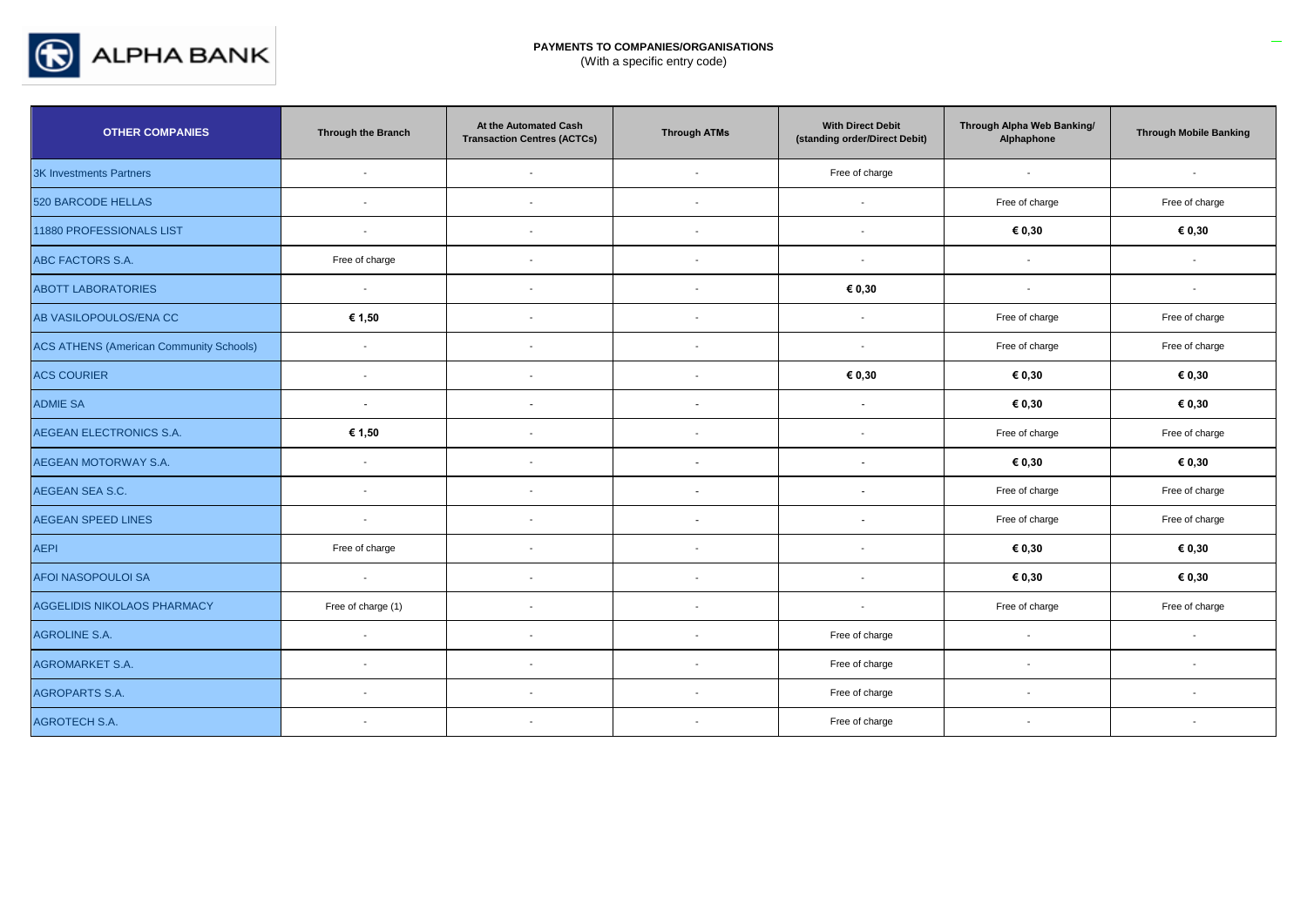

| <b>OTHER COMPANIES</b>                                        | Through the Branch | At the Automated Cash<br><b>Transaction Centres (ACTCs)</b> | <b>Through ATMs</b>      | <b>With Direct Debit</b><br>(standing order/Direct Debit) | Through Alpha Web Banking/<br>Alphaphone | <b>Through Mobile Banking</b> |
|---------------------------------------------------------------|--------------------|-------------------------------------------------------------|--------------------------|-----------------------------------------------------------|------------------------------------------|-------------------------------|
| A. LIANOS SA                                                  | € 1,20 (1)         | $\sim$                                                      | $\sim$                   | $\sim$                                                    | Free of charge                           | Free of charge                |
| ALD AUTOMOTIVE HELLAS                                         | $\sim$ $-$         | $\sim$                                                      | $\overline{\phantom{a}}$ | Free of charge                                            | $\sim$                                   | $\sim$                        |
| ALPHA LEASING S.A.                                            | Free of charge     | $\sim$                                                      | $\overline{a}$           | $\sim$                                                    | $\sim$                                   | $\sim$                        |
| ALPHA LEASING S.A. (FORMER IONIKI)                            | Free of charge     | $\overline{a}$                                              | $\overline{\phantom{a}}$ | $\sim$                                                    | $\sim$                                   | $\sim$                        |
| AMERICAN COLLEGE OF GREECE - DEREE                            | Free of charge     | $\sim$                                                      | $\sim$                   | $\sim$                                                    | $\sim$                                   | $\sim$                        |
| <b>ANEK LINES</b>                                             | $\sim$             | $\mathbf{r}$                                                | $\overline{\phantom{a}}$ | $\mathbf{r}$                                              | € 0,30                                   | € 0,30                        |
| ANEK PARTNERS PAYMENT                                         | $\sim$             | $\overline{a}$                                              | $\overline{a}$           | $\overline{a}$                                            | Free of charge                           | $\sim$                        |
| ANEK S.A. - SUPERFAST PARTNERS                                | $\sim$             | $\overline{\phantom{a}}$                                    | $\overline{\phantom{a}}$ | $\overline{\phantom{a}}$                                  | Free of charge                           | $\sim$                        |
| <b>ANES FERRIES</b>                                           | $\sim$             | $\sim$                                                      | $\overline{\phantom{a}}$ | $\sim$                                                    | Free of charge                           | Free of charge                |
| ANGELINI PHARMA HELLAS A.B.E.E.                               | $\sim$             | $\overline{\phantom{a}}$                                    | $\overline{\phantom{a}}$ | Free of charge                                            | $\sim$                                   | $\sim$                        |
| <b>ARGO HELLAS</b>                                            | € 3,00             | $\sim$                                                      | $\sim$                   | $\sim$                                                    | Free of charge                           | Free of charge                |
| <b>ARGOS NET</b>                                              | $\sim$             | $\sim$                                                      | $\sim$                   | Free of charge                                            | $\sim$                                   | $\sim$ $-$                    |
| <b>ASTRAZENECA SA</b>                                         | € 1,20             | $\sim$                                                      | $\sim$                   | $\sim$                                                    | Free of charge                           | Free of charge                |
| ATHANASIOS KARABASSIS AND CO EE                               | Free of charge     | $\sim$                                                      | $\sim$                   | $\sim$                                                    | Free of charge                           | Free of charge                |
| <b>ATHENS CHAMBER OF COMMERCE &amp;</b><br><b>INDUSTRY</b>    | $\sim$ $-$         | $\sim$                                                      | $\overline{a}$           | $\sim$                                                    | € 0,30                                   | € 0,30                        |
| ATHENS CHAMBER OF SMALL AND MEDIUM<br><b>SIZED INDUSTRIES</b> | $\sim$             | $\overline{\phantom{a}}$                                    | $\sim$                   | $\sim$                                                    | € 0.30                                   | € 0.30                        |
| <b>ATTIKES DIADROMES S.A.</b>                                 | € 3,00             | $\sim$                                                      | 60.44(1)                 | € 0,15                                                    | € 0,15                                   | € 0,15                        |
| AUTODIAXEIRISI - AUTODIA                                      | € 1,50             | $\sim$                                                      | $\sim$                   | $\sim$                                                    | Free of charge                           | Free of charge                |
| <b>AUTO TRITI SA</b>                                          | $\sim$             | $\sim$                                                      | $\sim$                   | Free of charge                                            | $\sim$                                   | $\sim$                        |
| <b>AVIN</b>                                                   | Free of charge (1) | $\sim$                                                      | $\overline{\phantom{a}}$ | $\sim$                                                    | Free of charge                           | Free of charge                |
| <b>AVON COSMETICS</b>                                         | € 1,25             | € 0,50                                                      | $\sim$                   | $\sim$                                                    | Free of charge                           | Free of charge                |
| AVON S.T.P.                                                   | € 1,25             | € 0,50                                                      | $\sim$                   | $\sim$                                                    | Free of charge                           | Free of charge                |
| <b>BED AND BATH</b>                                           | $\sim$             | $\sim$                                                      |                          | $\overline{\phantom{a}}$                                  | € 0,30                                   | € 0,30                        |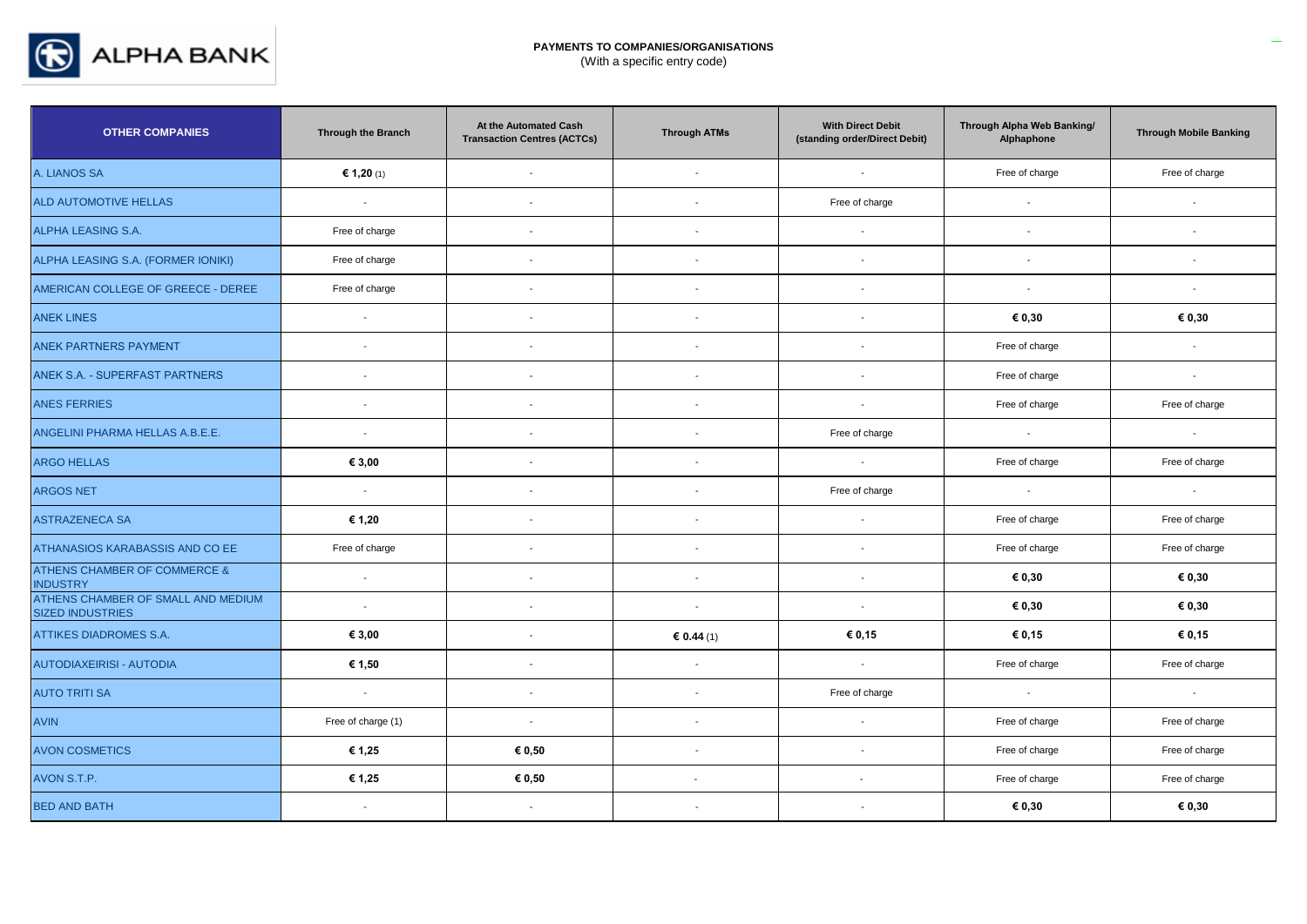

| <b>OTHER COMPANIES</b>                | <b>Through the Branch</b> | At the Automated Cash<br><b>Transaction Centres (ACTCs)</b> | <b>Through ATMs</b>      | <b>With Direct Debit</b><br>(standing order/Direct Debit) | Through Alpha Web Banking/<br>Alphaphone | <b>Through Mobile Banking</b> |
|---------------------------------------|---------------------------|-------------------------------------------------------------|--------------------------|-----------------------------------------------------------|------------------------------------------|-------------------------------|
| <b>BETSHOP</b>                        | Free of charge            | $\sim$                                                      | $\sim$                   | $\sim$                                                    | Free of charge                           | Free of charge                |
| <b>BLUEGROUND</b>                     | $\overline{\phantom{a}}$  | $\sim$                                                      | $\overline{\phantom{a}}$ | $\sim$                                                    | € 0,30                                   | € 0,30                        |
| <b>BML SECURITY</b>                   | $\sim$                    | $\sim$                                                      | $\sim$                   | € 0,30                                                    | $\sim$                                   | $\sim$                        |
| <b>BMW AUSTRIA BANK GmbH</b>          | € 1,20                    | $\overline{\phantom{a}}$                                    | $\overline{\phantom{a}}$ | Free of charge                                            | Free of charge                           | Free of charge                |
| <b>BOOKING COM. B2B</b>               | $\sim$                    | $\overline{a}$                                              | $\overline{\phantom{a}}$ | Free of charge                                            | $\sim$                                   | $\overline{\phantom{a}}$      |
| BP HELLENIC S.A.                      | Free of charge            | Free of charge                                              | $\overline{\phantom{a}}$ | Free of charge                                            | Free of charge                           | Free of charge                |
| BP HELLENIC S.A.-AIRPORTS             | Free of charge            | Free of charge                                              | $\overline{\phantom{a}}$ | $\sim$                                                    | $\sim$                                   | $\sim$                        |
| <b>BRINKS CASH-VALUABLE SERVICES</b>  | $\sim$                    | $\overline{a}$                                              | $\sim$                   | $\sim$                                                    | Free of charge                           | Free of charge                |
| <b>BRINK'S SECURITY SERVICES S.A.</b> | $\overline{\phantom{a}}$  |                                                             | $\overline{\phantom{a}}$ | Free of charge                                            | Free of charge                           | Free of charge                |
| <b>BSH IKIAKES SYSKEVES A.B.E.</b>    | $\sim$                    |                                                             | $\overline{\phantom{a}}$ | Free of charge                                            | $\sim$                                   | $\sim$                        |
| <b>CARDLINK S.A.</b>                  | Free of charge            | $\overline{\phantom{a}}$                                    | $\overline{\phantom{a}}$ | $\overline{\phantom{a}}$                                  | Free of charge                           | Free of charge                |
| CARGO GOUP SERVICES EPE               | Free of charge (1)        |                                                             | $\sim$                   | $\overline{\phantom{a}}$                                  | Free of charge                           | Free of charge                |
| CARGO GOUP EPE (CUSTOMS CLEARANCE)    | Free of charge (1)        |                                                             | $\overline{\phantom{a}}$ | $\overline{\phantom{a}}$                                  | Free of charge                           | Free of charge                |
| CARGO GOUP LOGISTICS EPE              | Free of charge (1)        |                                                             |                          | $\overline{\phantom{a}}$                                  | Free of charge                           | Free of charge                |
| <b>CENTRAL GREECE MOTORWAY SA</b>     | $\sim$                    | $\overline{\phantom{a}}$                                    | $\overline{\phantom{a}}$ | € 0,30                                                    | € 0,30                                   | € 0,30                        |
| <b>CHAMBER OF ACHAIA</b>              | $\overline{\phantom{a}}$  | $\sim$                                                      | $\sim$                   | $\mathbf{r}$                                              | € 0,30                                   | € 0,30                        |
| <b>CHAMBER OF AITOLOAKARNANIA</b>     | $\blacksquare$            | $\overline{\phantom{a}}$                                    | $\overline{\phantom{a}}$ | $\overline{\phantom{a}}$                                  | € 0,30                                   | € 0,30                        |
| <b>CHAMBER OF ARGOLIDA</b>            | $\blacksquare$            | $\overline{\phantom{a}}$                                    | $\overline{\phantom{a}}$ | $\blacksquare$                                            | € 0,30                                   | € 0,30                        |
| <b>CHAMBER OF ARKADIA</b>             | $\overline{\phantom{a}}$  | $\sim$                                                      | $\overline{\phantom{a}}$ | $\sim$                                                    | € 0,30                                   | € 0,30                        |
| <b>CHAMBER OF CHANIA</b>              | $\overline{\phantom{a}}$  | $\overline{\phantom{a}}$                                    | $\overline{\phantom{a}}$ | $\overline{\phantom{a}}$                                  | € 0,30                                   | € 0,30                        |
| <b>CHAMPER OF EVROS</b>               | $\overline{\phantom{a}}$  |                                                             |                          |                                                           | € 0,30                                   | € 0,30                        |
| <b>CHAMPER OF FINE ARTS</b>           | $\overline{\phantom{a}}$  |                                                             | $\overline{\phantom{a}}$ | $\overline{\phantom{a}}$                                  | € 0,30                                   | € 0,30                        |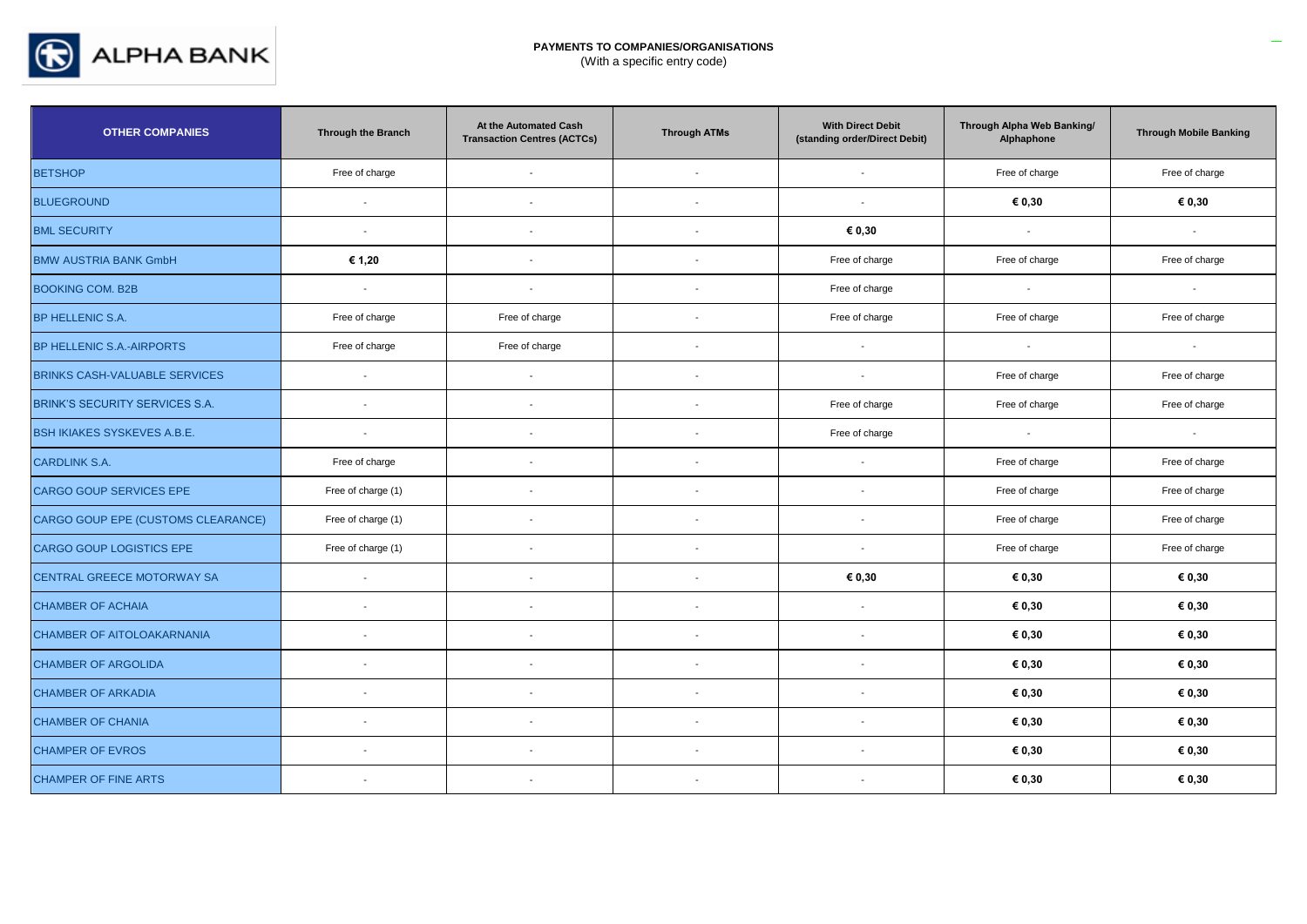

| <b>OTHER COMPANIES</b>                   | Through the Branch       | At the Automated Cash<br><b>Transaction Centres (ACTCs)</b> | <b>Through ATMs</b>      | <b>With Direct Debit</b><br>(standing order/Direct Debit) | Through Alpha Web Banking/<br>Alphaphone | <b>Through Mobile Banking</b> |
|------------------------------------------|--------------------------|-------------------------------------------------------------|--------------------------|-----------------------------------------------------------|------------------------------------------|-------------------------------|
| <b>CHAMBER OF FTHIOTIDA</b>              | $\sim$                   | $\sim$                                                      | $\sim$                   | $\sim$                                                    | € 0,30                                   | € 0,30                        |
| <b>CHAMBER OF HERAKLION</b>              | $\overline{\phantom{a}}$ | $\sim$                                                      | $\overline{\phantom{a}}$ | $\overline{a}$                                            | € 0,30                                   | € 0,30                        |
| <b>CHAMBER OF IOANNINA</b>               | $\sim$                   | $\overline{\phantom{a}}$                                    | $\overline{\phantom{a}}$ | $\sim$                                                    | € 0,30                                   | € 0,30                        |
| <b>CHAMBER OF KORINTHIA</b>              | $\blacksquare$           |                                                             |                          | $\blacksquare$                                            | € 0,30                                   | € 0,30                        |
| <b>CHAMBER OF LARISSA</b>                | $\sim$                   | $\overline{a}$                                              | $\overline{\phantom{a}}$ | $\overline{\phantom{a}}$                                  | € 0,30                                   | € 0,30                        |
| <b>CHAMBER OF MAGNISIA</b>               | $\sim$                   | $\sim$                                                      | $\sim$                   | $\sim$                                                    | € 0,30                                   | € 0,30                        |
| <b>CHAMBER OF PREVEZA</b>                | $\sim$                   | $\overline{\phantom{a}}$                                    | $\sim$                   | $\sim$                                                    | € 0,30                                   | € 0,30                        |
| <b>CITIBANK LOAN PAYMENT</b>             | Free of charge           | $\overline{\phantom{a}}$                                    | $\overline{\phantom{a}}$ | $\overline{a}$                                            | Free of charge                           | $\sim$                        |
| CITIBANK INTERNATIONAL MASTER            | Free of charge           | Free of charge                                              | $\overline{a}$           | Free of charge                                            | Free of charge                           | $\overline{\phantom{a}}$      |
| CITIBANK INTERNATIONAL VISA              | Free of charge           | Free of charge                                              | $\overline{\phantom{a}}$ | Free of charge                                            | Free of charge                           | $\sim$                        |
| COCA COLA 3E HELLAS AVEE                 | Free of charge           | $\sim$                                                      | $\overline{\phantom{a}}$ | $\sim$                                                    | Free of charge                           | Free of charge                |
| <b>COOKING HELLAS</b>                    | $\sim$                   | $\sim$                                                      | $\overline{\phantom{a}}$ | Free of charge                                            | $\sim$                                   | $\sim$                        |
| <b>CREDICOM</b>                          | € 1,00                   | Free of charge                                              |                          | Free of charge                                            | Free of charge                           | Free of charge                |
| <b>CREDIT AGRICOLE LEASING</b>           | $\sim$                   | $\sim$                                                      | $\overline{\phantom{a}}$ | Free of charge                                            | $\sim$                                   | $\sim$                        |
| <b>CREDIT M S.A</b>                      | Free of charge           | $\overline{\phantom{a}}$                                    | $\overline{\phantom{a}}$ | Free of charge                                            | Free of charge                           | Free of charge                |
| <b>CREDIT M SIMPLY VISA</b>              | Free of charge           | $\overline{\phantom{a}}$                                    | $\overline{\phantom{a}}$ | $\sim$                                                    | $\sim$                                   | $\sim$                        |
| <b>DAS HELLAS</b>                        | $\sim$                   | $\overline{a}$                                              | $\overline{\phantom{a}}$ | $\overline{\phantom{a}}$                                  | Free of charge                           | Free of charge                |
| Dept payment Ultimo Portfolio Investment | Free of charge           | $\overline{\phantom{a}}$                                    | $\overline{a}$           | $\overline{\phantom{a}}$                                  | $\sim$                                   | $\sim$                        |
| <b>DIAK ATHENS PRIVATE COMPANY</b>       | € 3,00                   | $\sim$                                                      | $\sim$                   | $\sim$                                                    | Free of charge                           | Free of charge                |
| <b>DIGITAL SIGNATURE KEE</b>             | € 1,25                   | $\sim$                                                      | $\overline{\phantom{a}}$ | $\sim$                                                    | Free of charge                           | Free of charge                |
| <b>DINERS</b>                            | Free of charge           | Free of charge                                              | $\overline{a}$           | Free of charge                                            | Free of charge                           | $\sim$                        |
| <b>DNHOST</b>                            |                          |                                                             |                          |                                                           | € 0,30                                   | € 0,30                        |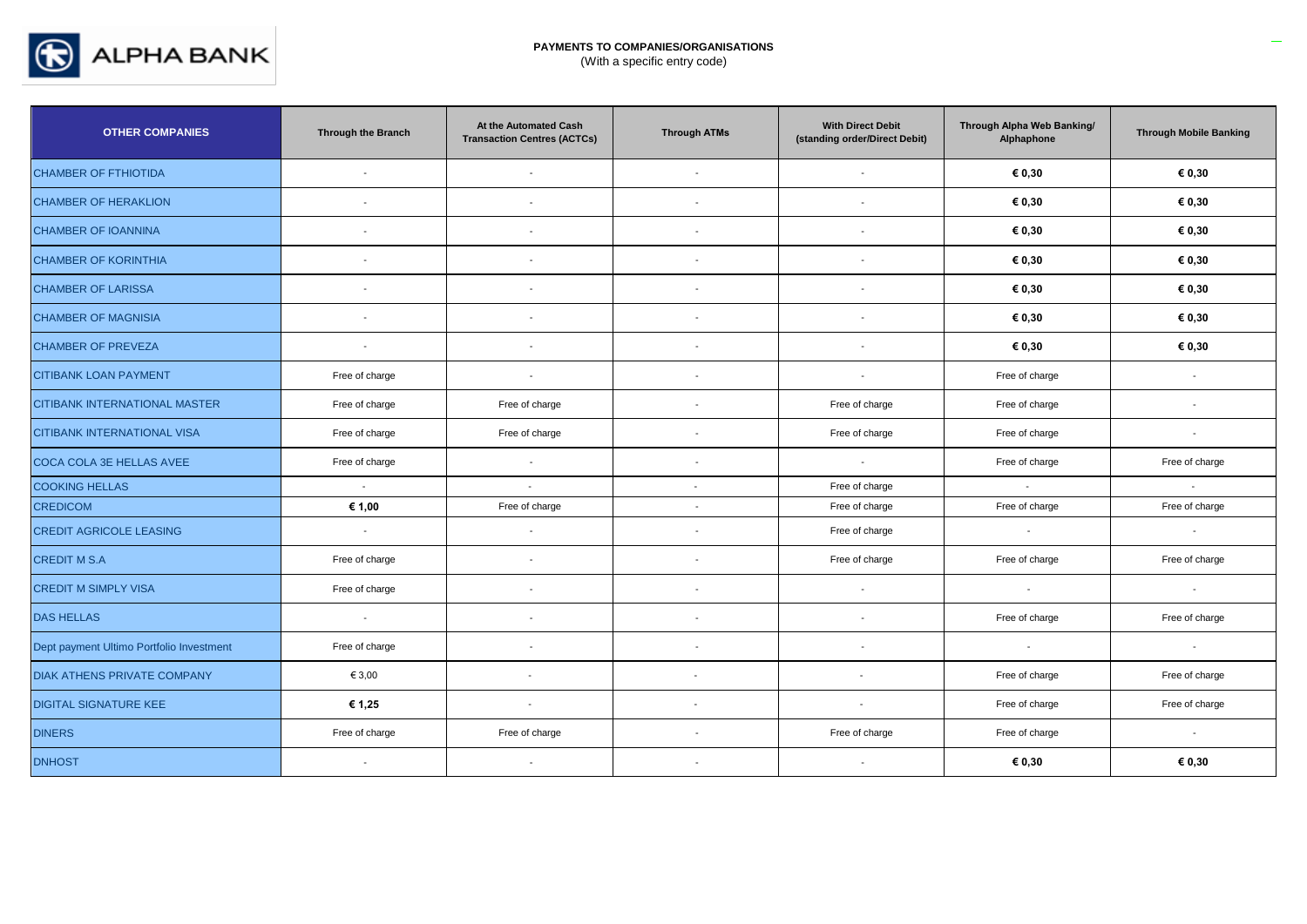

| <b>OTHER COMPANIES</b>                     | Through the Branch       | At the Automated Cash<br><b>Transaction Centres (ACTCs)</b> | <b>Through ATMs</b>      | <b>With Direct Debit</b><br>(standing order/Direct Debit) | Through Alpha Web Banking/<br>Alphaphone | <b>Through Mobile Banking</b> |
|--------------------------------------------|--------------------------|-------------------------------------------------------------|--------------------------|-----------------------------------------------------------|------------------------------------------|-------------------------------|
| <b>DPAM</b>                                | Free of charge           | $\sim$                                                      | $\overline{\phantom{a}}$ | $\sim$                                                    | Free of charge                           | Free of charge                |
| <b>DRIVE SA</b>                            | € 1,20                   | $\blacksquare$                                              |                          | $\overline{\phantom{a}}$                                  | Free of charge                           | Free of charge                |
| <b>EBETH</b>                               | $\sim$                   | $\overline{\phantom{a}}$                                    | - 1                      | $\sim$                                                    | Free of charge                           | Free of charge                |
| <b>ECONOMIC CHAMBER OF GREECE</b>          | Free of charge           | $\overline{\phantom{a}}$                                    |                          | $\sim$                                                    | Free of charge                           | Free of charge                |
| ECONOMIC GROWTH SA-COMPANIES               | $\sim$                   | $\overline{\phantom{a}}$                                    |                          | $\overline{\phantom{a}}$                                  | € 0,30                                   | € 0,30                        |
| ECONOMIC GROWTH SA-INDIVIDUALS             | $\overline{\phantom{a}}$ | $\overline{a}$                                              |                          | $\sim$                                                    | € 0,30                                   | € 0,30                        |
| EDENRED - VOUCHER SERVICES SA              | $\sim$                   | $\blacksquare$                                              |                          | Free of charge                                            | € 0,30                                   | € 0,30                        |
| <b>EETT</b>                                | Free of charge           | $\blacksquare$                                              |                          | $\overline{\phantom{a}}$                                  | Free of charge                           | Free of charge                |
| <b>EETT-Domain Names Registration Fees</b> | $\sim$                   | $\overline{\phantom{a}}$                                    |                          | $\sim$                                                    | Free of charge                           | Free of charge                |
| e-FOOD.GR                                  | $\mathcal{L}$            | $\sim$                                                      |                          |                                                           | Free of charge                           | Free of charge                |
| <b>E. FOTELIS SA</b>                       | € 1,00                   | € 0.80                                                      |                          | $\overline{\phantom{a}}$                                  | Free of charge                           | Free of charge                |
| ekdromi.gr                                 | € 1,50                   | $\overline{a}$                                              |                          | $\overline{\phantom{a}}$                                  | Free of charge                           | Free of charge                |
| <b>ELGA</b>                                | $\sim$                   | $\mathbf{r}$                                                | $\overline{\phantom{a}}$ | Free of charge                                            | $\sim$                                   | $\sim$                        |
| ELASTIKA MICHELIN AEBE                     | $\overline{\phantom{a}}$ | $\blacksquare$                                              |                          | Free of charge                                            | Free of charge                           | Free of charge                |
| <b>ELASTIKA PIRELLI AEE</b>                | $\sim$                   | $\blacksquare$                                              | $\sim$                   | Free of charge                                            | Free of charge                           | Free of charge                |
| <b>ELASTRAK</b>                            | $\sim$                   | $\blacksquare$                                              |                          | Free of charge                                            | Free of charge                           | Free of charge                |
| <b>ELLINIKI TOURISTIKI AXTE</b>            | Free of charge           | $\overline{\phantom{a}}$                                    | $\overline{\phantom{a}}$ | $\sim$                                                    | $\sim$                                   | $\sim$                        |
| <b>ELPA</b>                                | Free of charge           | $\blacksquare$                                              |                          | $\sim$                                                    | Free of charge                           | Free of charge                |
| ELTREKKA S.A.                              | $\sim$                   | $\blacksquare$                                              | $\overline{a}$           | € 0,30                                                    | € 0,30                                   | € 0,30                        |
| EMA S.A.                                   | $\sim$                   | $\blacksquare$                                              |                          | $\sim$                                                    | Free of charge                           | Free of charge                |
| <b>EMPORIKI RENT</b>                       | € 1,00                   | $\blacksquare$                                              | $\overline{a}$           | Free of charge                                            | € 0,30                                   | € 0,30                        |
| <b>ENTERPRISE GREECE ORGANIZATION</b>      | € 1,50                   |                                                             | $\blacksquare$           | $\sim$                                                    | Free of charge                           | Free of charge                |
| <b>ERGOPARTNERS OE</b>                     | $\blacksquare$           |                                                             | $\overline{\phantom{a}}$ | € 0,30                                                    | $\sim$                                   | $\sim$                        |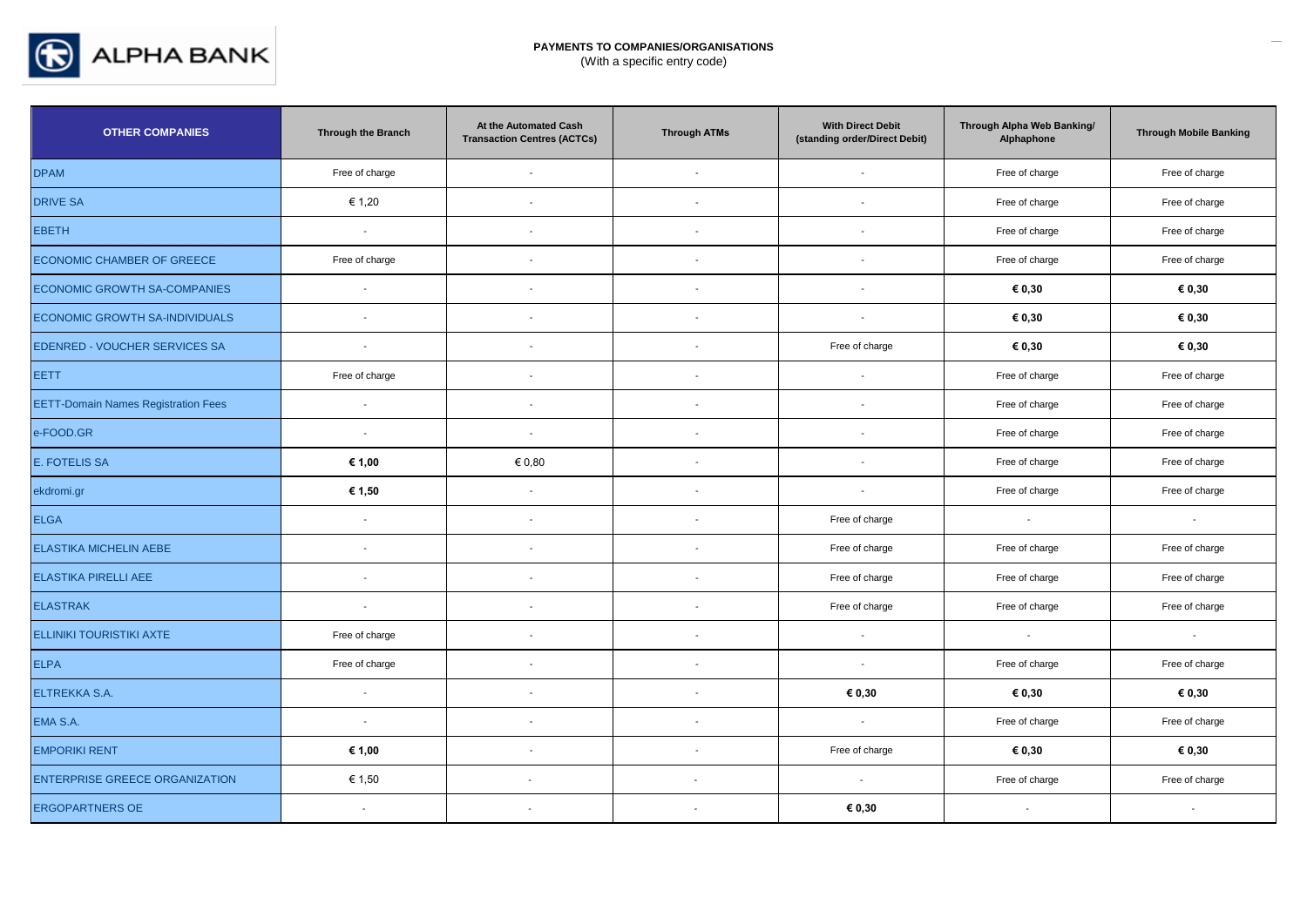

| <b>OTHER COMPANIES</b>                | Through the Branch       | At the Automated Cash<br><b>Transaction Centres (ACTCs)</b> | <b>Through ATMs</b>      | <b>With Direct Debit</b><br>(standing order/Direct Debit) | Through Alpha Web Banking/<br>Alphaphone | <b>Through Mobile Banking</b> |
|---------------------------------------|--------------------------|-------------------------------------------------------------|--------------------------|-----------------------------------------------------------|------------------------------------------|-------------------------------|
| <b>ERGOPLANNING EPE</b>               | $\sim$                   | $\overline{\phantom{a}}$                                    | $\sim$                   | € 0,30                                                    | $\mathbf{r}$                             | $\overline{\phantom{a}}$      |
| <b>ETAO</b>                           | $\sim$                   | $\blacksquare$                                              |                          | Free of charge                                            | Free of charge                           | Free of charge                |
| <b>EUROCATERING SA</b>                | € 1,50                   | $\sim$                                                      | $\overline{a}$           | $\sim$                                                    | Free of charge                           | Free of charge                |
| <b>EUROLEASE FLEET</b>                | $\sim$                   | $\overline{\phantom{a}}$                                    |                          | € 0,30                                                    | $\overline{a}$                           | $\sim$                        |
| <b>EUROLEASE FLEET B2B</b>            | $\sim$                   | $\blacksquare$                                              | $\overline{\phantom{a}}$ | € 0,30                                                    | $\overline{\phantom{a}}$                 | $\overline{a}$                |
| <b>EUROPA SECURITY GROUP</b>          | € 2,00                   | $\overline{\phantom{a}}$                                    |                          | $\overline{a}$                                            | Free of charge                           | Free of charge                |
| <b>EVIA CHAMBER</b>                   | $\sim$                   | $\sim$                                                      | $\sim$                   | $\overline{a}$                                            | € 0,30                                   | € 0,30                        |
| <b>EXECUTIVE LEASE-SFAKIANAKIS SA</b> | € 1,00                   | $\sim$                                                      |                          | $\overline{\phantom{a}}$                                  | Free of charge                           | Free of charge                |
| <b>EXPEDIA</b>                        | $\overline{\phantom{a}}$ | $\blacksquare$                                              | $\overline{\phantom{a}}$ | Free of charge                                            | $\sim$                                   | $\sim$                        |
| <b>FAST FERRIES</b>                   | $\sim$                   | $\overline{\phantom{a}}$                                    |                          | $\sim$                                                    | Free of charge                           |                               |
| <b>FCA BANK GMBH</b>                  | € 1,00                   | $\blacksquare$                                              |                          | Free of charge                                            | Free of charge                           | Free of charge                |
| <b>FCA CAPITAL HELLAS</b>             | € 1,00                   | $\overline{\phantom{a}}$                                    |                          | Free of charge                                            | Free of charge                           | Free of charge                |
| FLORENTIA KARABASSI AND CO EE         | Free of charge           | $\sim$                                                      | $\overline{\phantom{a}}$ | $\sim$                                                    | Free of charge                           | Free of charge                |
| FLOUR MILLS KEPENOS SA                | € 1,50                   | $\blacksquare$                                              |                          |                                                           | Free of charge                           | Free of charge                |
| <b>FOKIDA CHAMBER</b>                 | $\sim$                   | $\blacksquare$                                              | $\overline{\phantom{a}}$ | $\sim$                                                    | € 0,30                                   | € 0,30                        |
| FORD CREDIT EUROPE BANK PLC           | € 3,00                   | $\blacksquare$                                              |                          | $\overline{\phantom{a}}$                                  | $\sim$                                   | $\sim$                        |
| <b>G4S CASH SOLUTIONS</b>             | Free of charge (1)       | $\blacksquare$                                              | $\sim$                   | Free of charge                                            | Free of charge                           | Free of charge                |
| G4S SECURE SOLUTIONS S.A.             | $\sim$                   | $\blacksquare$                                              | $\sim$                   | Free of charge                                            | Free of charge                           | Free of charge                |
| G4S SEC. SYS. AND MONITORING          | Free of charge (1)       | $\overline{\phantom{a}}$                                    | $\sim$                   | Free of charge                                            | Free of charge                           | Free of charge                |
| <b>G4S TELEMATIX</b>                  | $\sim$                   | $\blacksquare$                                              | $\overline{\phantom{a}}$ | Free of charge                                            | Free of charge                           | Free of charge                |
| <b>GEA GRAMMO ERATO APOLLON</b>       | € 1,50                   | $\blacksquare$                                              | $\sim$                   | $\mathbf{r}$                                              | Free of charge                           | Free of charge                |
| <b>GEFSINUS SA</b>                    | $\sim$                   | $\blacksquare$                                              | $\blacksquare$           | $\sim$                                                    | Free of charge                           | Free of charge                |
| <b>GE HEALTHCARE</b>                  | € 1,50                   | $\overline{\phantom{a}}$                                    | $\sim$                   | $\blacksquare$                                            | Free of charge                           | Free of charge                |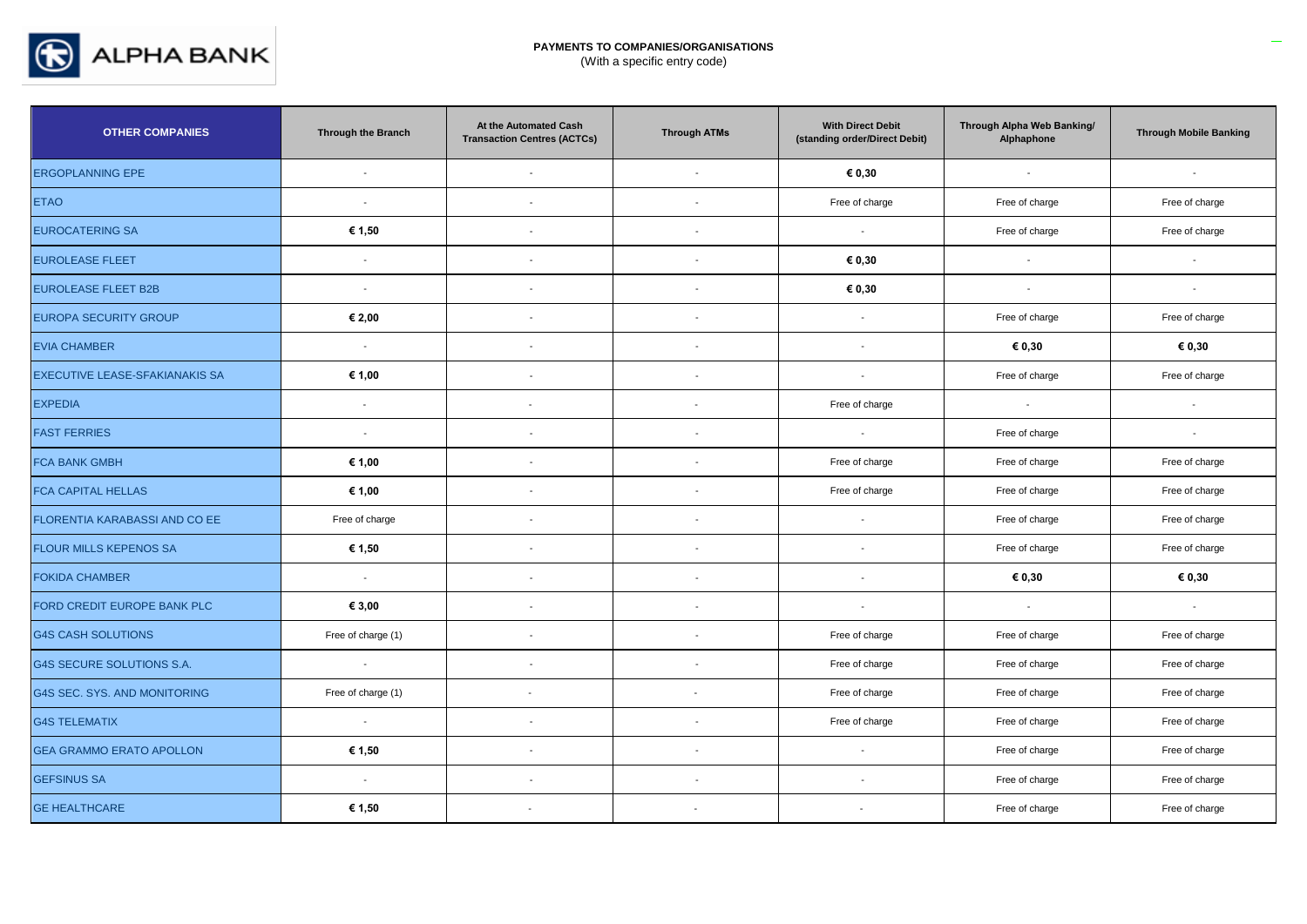

| <b>OTHER COMPANIES</b>                                      | Through the Branch       | At the Automated Cash<br><b>Transaction Centres (ACTCs)</b> | <b>Through ATMs</b>      | <b>With Direct Debit</b><br>(standing order/Direct Debit) | Through Alpha Web Banking/<br>Alphaphone | <b>Through Mobile Banking</b> |
|-------------------------------------------------------------|--------------------------|-------------------------------------------------------------|--------------------------|-----------------------------------------------------------|------------------------------------------|-------------------------------|
| <b>GENIKI AUTOKINITON AEBE</b>                              | $\sim$                   | $\overline{\phantom{a}}$                                    | $\sim$                   | € 0,30                                                    | $\sim$                                   | $\sim$                        |
| <b>GEORGIOS D. ROUSSAKIS SA</b>                             |                          | $\overline{\phantom{a}}$                                    |                          |                                                           | € 0,30                                   | € 0,30                        |
| <b>GEOTECHNICAL CHAMBER OF GREECE</b>                       | $\sim$                   | $\sim$                                                      | $\sim$                   | $\overline{\phantom{a}}$                                  | € 0,30                                   | € 0,30                        |
| <b>GERMAN SCHOOL OF ATHENS</b>                              | $\overline{\phantom{a}}$ | $\blacksquare$                                              | $\blacksquare$           | $\overline{\phantom{a}}$                                  | Free of charge                           | Free of charge                |
| <b>GHP SERVICE</b>                                          | € 3,00                   | $\blacksquare$                                              | $\sim$                   | $\overline{\phantom{a}}$                                  | Free of charge                           | Free of charge                |
| <b>GOLDEN STAR FERRIES</b>                                  | $\sim$                   | $\blacksquare$                                              | $\overline{\phantom{a}}$ | $\overline{\phantom{a}}$                                  | Free of charge                           | Free of charge                |
| <b>GOOD YEAR B2B</b>                                        |                          |                                                             |                          | Free of charge                                            | Free of charge                           | Free of charge                |
| <b>GREEN LINE ENERGY S.A.</b>                               | $\overline{a}$           | $\overline{\phantom{a}}$                                    | $\sim$                   | Free of charge                                            | $\sim$                                   | $\sim$                        |
| GR. SARANTIS S.A.                                           | Free of charge           | $\blacksquare$                                              |                          |                                                           | Free of charge                           | Free of charge                |
| <b>GS1 Association Greece</b>                               | $\sim$                   | $\sim$                                                      | $\sim$                   | $\overline{\phantom{a}}$                                  | Free of charge                           | Free of charge                |
| <b>GREEK YELLOW PAGES</b>                                   | $\sim$                   | $\blacksquare$                                              |                          | $\overline{\phantom{a}}$                                  | € 0,30                                   | € 0,30                        |
| <b>GRIGORIS MIKROGEVMATA SA</b>                             | € 0,50                   | $\blacksquare$                                              | $\ddot{\phantom{1}}$     | $\overline{\phantom{a}}$                                  | Free of charge                           | Free of charge                |
| <b>Hellas Agribusiness IKE</b>                              | $\mathbf{r}$             | $\sim$                                                      | $\overline{\phantom{a}}$ | Free of charge                                            | $\mathbf{r}$                             | $\sim$                        |
| <b>HELLAS PRODUCTS LTD</b>                                  | $\overline{\phantom{a}}$ | $\overline{\phantom{a}}$                                    |                          | Free of charge                                            | Free of charge                           | Free of charge                |
| <b>HELLENIC - AMERICAN EDUCATIONAL</b><br><b>FOUNDATION</b> | Free of charge           | $\blacksquare$                                              | $\overline{\phantom{a}}$ | $\overline{\phantom{a}}$                                  | Free of charge                           | Free of charge                |
| <b>HELLENIC CABLE NETWORKS LTD</b>                          | $\overline{\phantom{a}}$ | $\blacksquare$                                              |                          | Free of charge                                            | Free of charge                           | Free of charge                |
| <b>HELLENIC CHAMBER OF HOTELS</b>                           | $\sim$                   | $\blacksquare$                                              | $\overline{\phantom{a}}$ | $\sim$                                                    | Free of charge                           | Free of charge                |
| <b>HELLENIC FUELS S.A.</b>                                  | Free of charge           | $\blacksquare$                                              |                          | $\overline{\phantom{a}}$                                  | $\sim$                                   | $\sim$                        |
| <b>HELLENIC LOTTERIES</b>                                   | Free of charge           | $\blacksquare$                                              | $\sim$                   | Free of charge                                            | Free of charge                           | Free of charge                |
| HELLENIC SEAWAYS - PARTNERS PAYMENT                         | $\sim$                   | $\overline{\phantom{a}}$                                    | $\sim$                   | $\overline{\phantom{a}}$                                  | Free of charge                           | Free of charge                |
| <b>HEALTH PLUS SA</b>                                       | Free of charge           | $\overline{\phantom{a}}$                                    |                          |                                                           | Free of charge                           | Free of charge                |
| <b>HELLENIC OPEN UNIVERSITY</b>                             | Free of charge           |                                                             |                          | $\overline{\phantom{a}}$                                  | Free of charge                           | Free of charge                |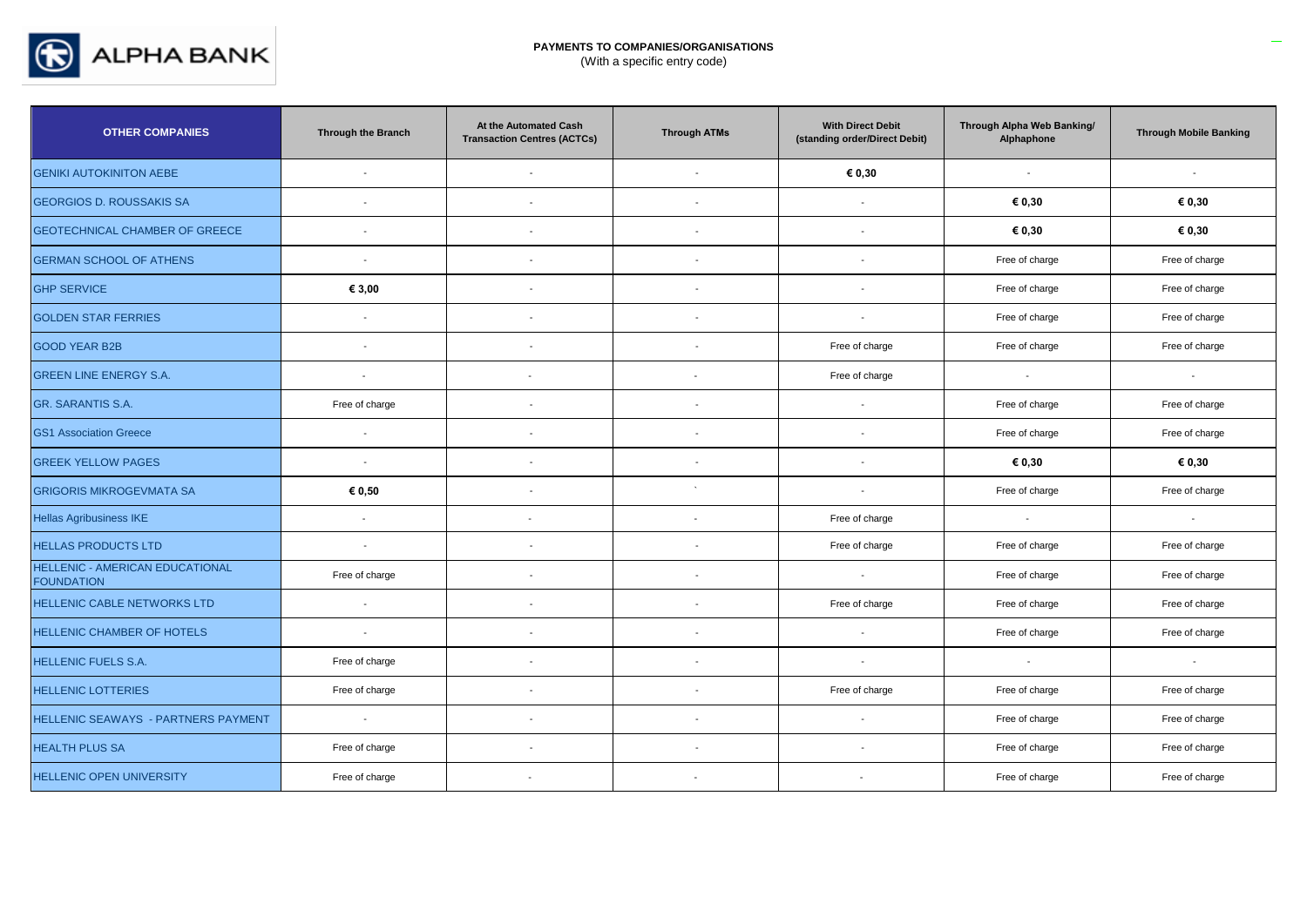

| <b>OTHER COMPANIES</b>                | Through the Branch       | At the Automated Cash<br><b>Transaction Centres (ACTCs)</b> | <b>Through ATMs</b>      | <b>With Direct Debit</b><br>(standing order/Direct Debit) | Through Alpha Web Banking/<br>Alphaphone | <b>Through Mobile Banking</b> |
|---------------------------------------|--------------------------|-------------------------------------------------------------|--------------------------|-----------------------------------------------------------|------------------------------------------|-------------------------------|
| HENKEL HELLAS S.A.                    | € 1,00                   | $\sim$                                                      | $\sim$                   | $\sim$                                                    | Free of charge                           | Free of charge                |
| <b>HERTZ AUTO HELLAS</b>              | $\sim$                   | $\blacksquare$                                              | $\overline{\phantom{a}}$ | Free of charge                                            | $\mathbf{r}$                             | $\mathbf{r}$                  |
| <b>HOLMES PLACE</b>                   | $\sim$                   | $\overline{\phantom{a}}$                                    | $\sim$                   | Free of charge                                            | $\sim$                                   | $\sim$                        |
| <b>HORSE RACES SA</b>                 | Free of charge           | $\overline{\phantom{a}}$                                    | $\overline{\phantom{a}}$ | Free of charge                                            | Free of charge                           | Free of charge                |
| <b>IASON AEBE</b>                     | $\sim$                   | $\sim$                                                      | $\sim$                   | Free of charge                                            | $\sim$                                   | $\sim$                        |
| <b>IATA BSP B2B</b>                   | $\sim$                   | $\blacksquare$                                              | $\overline{\phantom{a}}$ | Free of charge                                            | Free of charge                           | Free of charge                |
| <b>IATA CASS B2B</b>                  | $\sim$                   | $\sim$                                                      |                          | Free of charge                                            | Free of charge                           | Free of charge                |
| <b>IATRICA SA</b>                     | Free of charge           |                                                             | $\overline{\phantom{a}}$ | $\sim$                                                    | Free of charge                           | Free of charge                |
| IFG FRENCH INSTITUTE OF GREECE        | $\sim$                   | $\blacksquare$                                              | $\overline{\phantom{a}}$ | $\sim$                                                    | € 0,30                                   | € 0,30                        |
| <b>ILEKTRONIKO FRONTISTIRIO</b>       | Free of charge           | $\blacksquare$                                              | $\overline{\phantom{a}}$ | Free of charge                                            | Free of charge                           | Free of charge                |
| <b>IMPERIAL TOBACCO</b>               | $\sim$                   | $\sim$                                                      | $\sim$                   | Free of charge                                            | $\sim$                                   | $\sim$                        |
| Info Quest Technologies-Mi Store      | $\sim$                   | $\overline{\phantom{a}}$                                    | $\overline{\phantom{a}}$ | $\sim$                                                    | Free of charge                           | Free of charge                |
| <b>INNOVIEW</b>                       | € 1,50 (1)               | Free of charge                                              | $\sim$                   | $\overline{\phantom{a}}$                                  | Free of charge                           | Free of charge                |
| <b>INTER FINANCE HELLAS GROUP LTD</b> | $\sim$                   | $\overline{\phantom{a}}$                                    |                          | $\overline{\phantom{a}}$                                  | € 0,30                                   | € 0,30                        |
| IONIOS SCHOOL AMAROUSIOU SA           | € 3,00                   | $\blacksquare$                                              |                          | $\overline{\phantom{a}}$                                  | Free of charge                           | Free of charge                |
| <b>IONIOS SCHOOL SA</b>               | € 3,00                   | $\overline{\phantom{a}}$                                    |                          |                                                           | Free of charge                           | Free of charge                |
| <b>KARCHER SA</b>                     | € 1,50                   | $\blacksquare$                                              |                          | $\overline{\phantom{a}}$                                  | Free of charge                           | Free of charge                |
| <b>KESSARIS SCHOOL</b>                | € 1,20                   | $\overline{\phantom{a}}$                                    | $\overline{a}$           | $\overline{\phantom{a}}$                                  | Free of charge                           | Free of charge                |
| KONICA MINOLTA BGR S.A.               | $\sim$                   | $\sim$                                                      |                          | Free of charge                                            | $\sim$                                   | $\sim$                        |
| KORRES SA NATURAL PRODUCTS            | Free of charge (1)       | $\blacksquare$                                              | $\overline{\phantom{a}}$ | $\sim$                                                    | Free of charge                           | Free of charge                |
| <b>KOUVIDIS EMMANOUIL SA</b>          | $\sim$                   | $\sim$                                                      | $\overline{a}$           | $\overline{\phantom{a}}$                                  | Free of charge                           | Free of charge                |
| KYDON THE HEART CITY HOTEL            | $\overline{\phantom{a}}$ | $\overline{a}$                                              |                          | $\blacksquare$                                            | Free of charge                           | Free of charge                |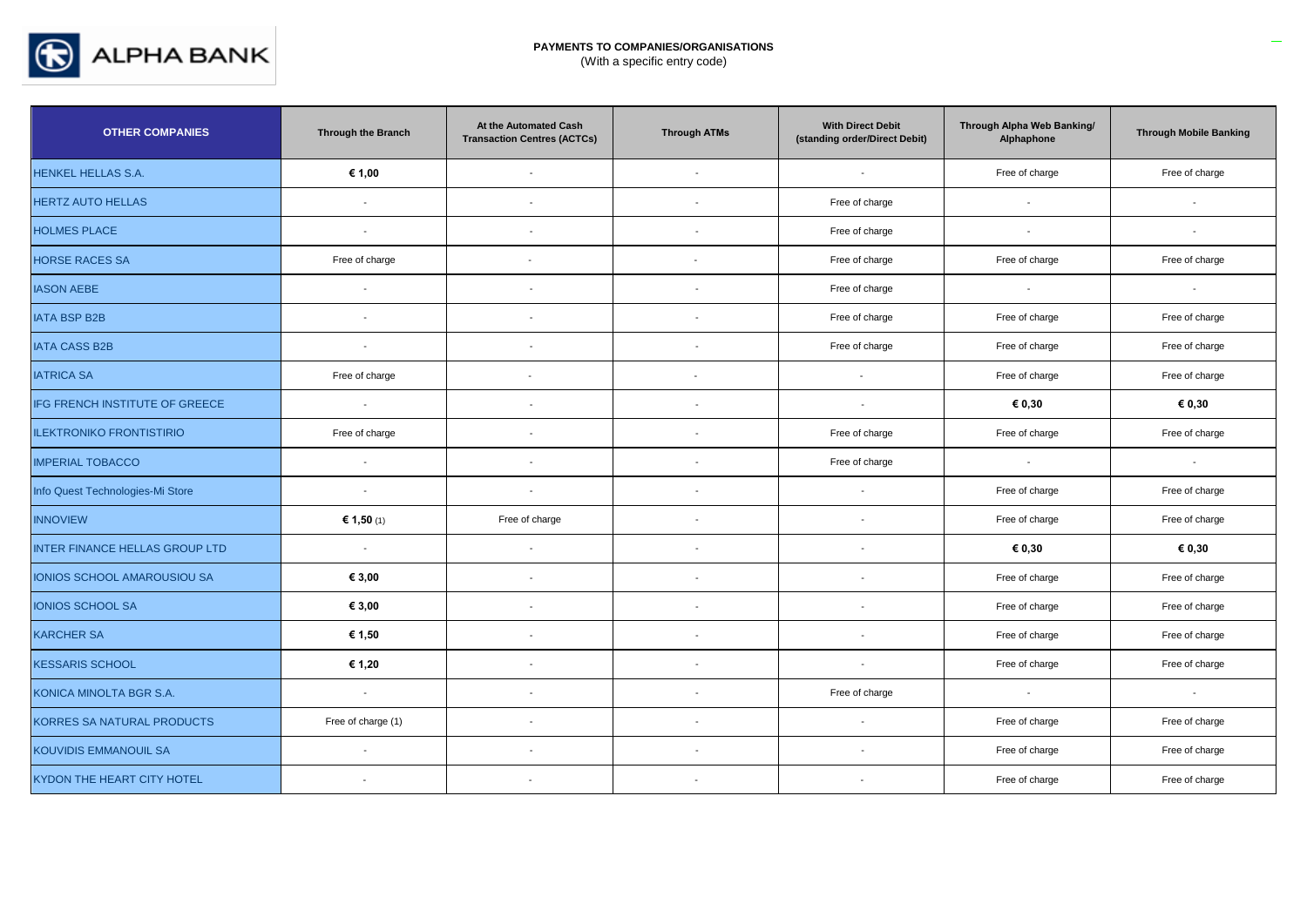

| <b>OTHER COMPANIES</b>                | Through the Branch       | At the Automated Cash<br><b>Transaction Centres (ACTCs)</b> | <b>Through ATMs</b>      | <b>With Direct Debit</b><br>(standing order/Direct Debit) | Through Alpha Web Banking/<br>Alphaphone | <b>Through Mobile Banking</b> |
|---------------------------------------|--------------------------|-------------------------------------------------------------|--------------------------|-----------------------------------------------------------|------------------------------------------|-------------------------------|
| L.A.N.E.                              | $\mathcal{L}$            | $\sim$                                                      | $\sim$                   | $\overline{\phantom{a}}$                                  | Free of charge                           | Free of charge                |
| LEASEPLAN HELLAS S.A.                 | $\sim$                   | $\sim$                                                      | $\overline{a}$           | Free of charge                                            | $\sim$                                   | $\sim$                        |
| <b>LIFELINK IKE</b>                   | $\sim$                   | $\overline{\phantom{a}}$                                    |                          | Free of charge                                            | Free of charge                           | Free of charge                |
| <b>LINDE HELLAS LTD</b>               | Free of charge (1)       | $\sim$                                                      | $\blacksquare$           | $\sim$                                                    | Free of charge                           | Free of charge                |
| LYCEE FRANCOHELLEN. DELACROIX         | $\overline{\phantom{a}}$ | $\blacksquare$                                              |                          | Free of charge                                            | Free of charge                           | Free of charge                |
| <b>LYCEE LEONIN PATISSIA</b>          | $\sim$                   | $\sim$                                                      | $\sim$                   | $\sim$                                                    | € 0,30                                   | € 0,30                        |
| LYCEE LEONIN NEA SMIRNI               | $\blacksquare$           | $\overline{\phantom{a}}$                                    | $\sim$                   | $\sim$                                                    | € 0,30                                   | € 0,30                        |
| MAGEL S.A.                            | $\sim$                   | $\overline{\phantom{a}}$                                    | $\overline{a}$           | Free of charge                                            | $\sim$                                   | $\sim$                        |
| <b>MELISSA - KIKIZAS SA</b>           | Free of charge           | $\sim$                                                      | $\overline{a}$           | $\sim$                                                    | Free of charge                           | Free of charge                |
| MERCEDES-BENZ - DAIMLER CHRYSLER BANK | $\mathcal{L}$            | $\overline{\phantom{a}}$                                    |                          | Free of charge                                            | Free of charge                           | Free of charge                |
| MERCEDES-BENZ HELLAS S.A.             | $\sim$                   | $\overline{a}$                                              | $\sim$                   | Free of charge                                            | Free of charge                           | Free of charge                |
| Metadosis Wireless ISP                | $\overline{a}$           | $\overline{\phantom{a}}$                                    |                          | $\overline{\phantom{a}}$                                  | € 0,30                                   | € 0,30                        |
| <b>METMPA EPE</b>                     | $\sim$                   | $\overline{\phantom{a}}$                                    | $\blacksquare$           | $\mathbf{r}$                                              | Free of charge                           | Free of charge                |
| <b>METMPA SA MPAMPALIS</b>            | $\sim$                   | $\blacksquare$                                              | i.                       | $\sim$                                                    | Free of charge                           | Free of charge                |
| MIELE HELLAS EPE                      | € 3,00                   | $\sim$                                                      | $\overline{\phantom{a}}$ | $\overline{\phantom{a}}$                                  | € 0,30                                   | € 0,30                        |
| <b>MINOAN LINES - PLAFOND</b>         | $\sim$                   | $\blacksquare$                                              |                          |                                                           | Free of charge                           | $\sim$                        |
| <b>MOTODYNAMIKI SA</b>                | € 1,50                   | $\overline{\phantom{a}}$                                    |                          | $\overline{\phantom{a}}$                                  | Free of charge                           | Free of charge                |
| <b>MOUCHALIS SA</b>                   | $\sim$                   | $\blacksquare$                                              |                          | $\overline{\phantom{a}}$                                  | Free of charge                           | $\mathbf{r}$                  |
| <b>MSU Exams Anatolia College</b>     | Free of charge           | $\blacksquare$                                              | $\sim$                   | $\sim$                                                    | Free of charge                           | Free of charge                |
| MSU Exams ACG - Deree College         | Free of charge           | $\blacksquare$                                              |                          | $\overline{\phantom{a}}$                                  | Free of charge                           | Free of charge                |
| NEA ODOS S.A.                         | $\sim$                   | $\mathbf{r}$                                                | $\overline{a}$           | € 0,30                                                    | € 0,30                                   | € 0,30                        |
| NEKYA DIGITAL MARKETING               | Free of charge (1)       | $\mathbf{r}$                                                | $\overline{\phantom{a}}$ | Free of charge                                            | Free of charge                           | Free of charge                |
| NESPRESSO HELLAS S.A.                 | € 1,50                   | $\overline{\phantom{a}}$                                    | $\sim$                   | $\sim$                                                    | Free of charge                           | Free of charge                |
| <b>NESTLE HELLAS S.A.</b>             | € 1,50                   | $\blacksquare$                                              | $\overline{\phantom{a}}$ | $\overline{\phantom{a}}$                                  | Free of charge                           | Free of charge                |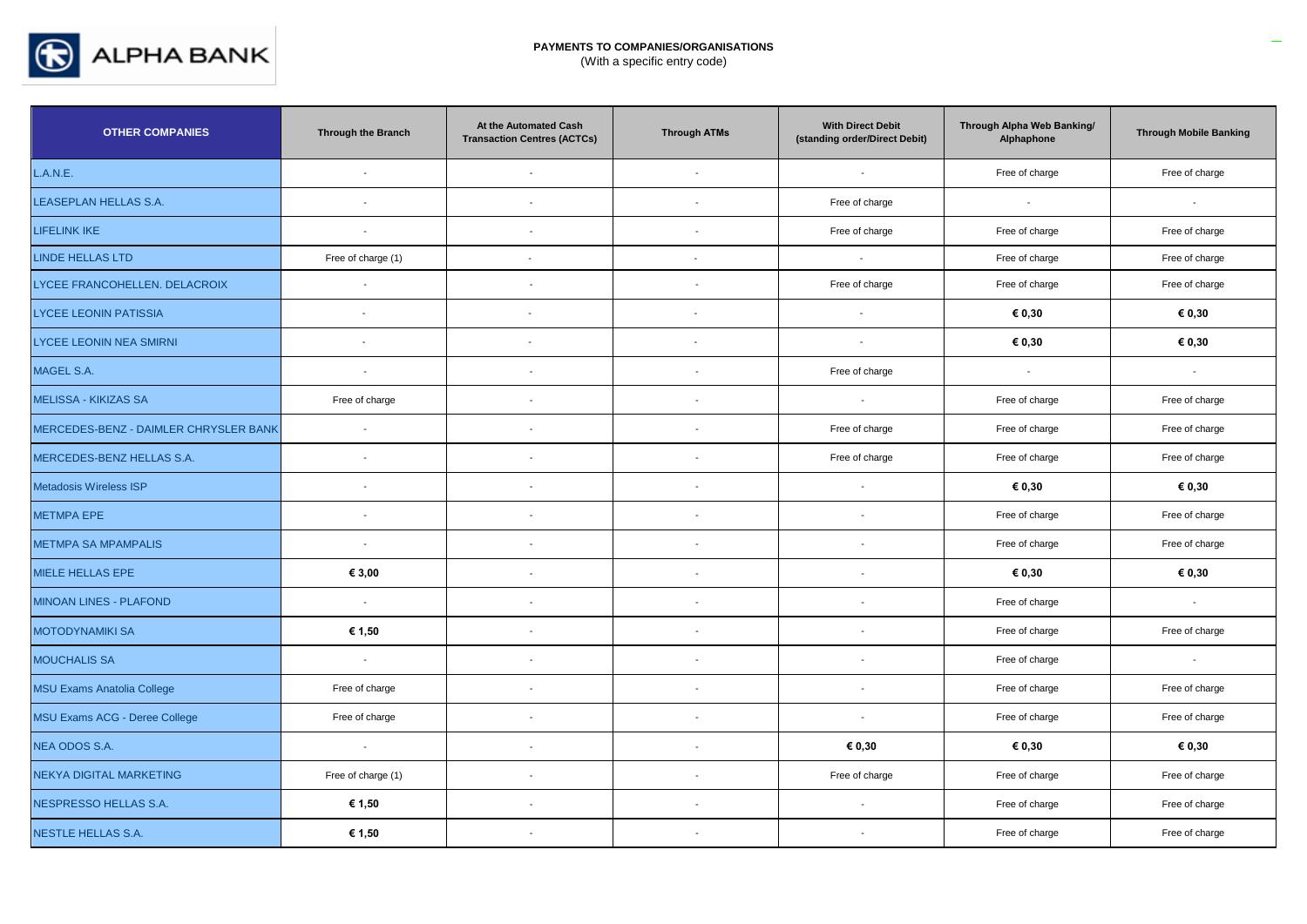

| <b>OTHER COMPANIES</b>             | Through the Branch       | At the Automated Cash<br><b>Transaction Centres (ACTCs)</b> | <b>Through ATMs</b>      | <b>With Direct Debit</b><br>(standing order/Direct Debit) | Through Alpha Web Banking/<br>Alphaphone | <b>Through Mobile Banking</b> |
|------------------------------------|--------------------------|-------------------------------------------------------------|--------------------------|-----------------------------------------------------------|------------------------------------------|-------------------------------|
| <b>NOBACCO SA</b>                  | $\sim$                   | $\sim$                                                      | $\sim$                   | $\sim$                                                    | € 0,30                                   | € 0,30                        |
| NOVARTIS (HELLAS) AVEE             | $\overline{\phantom{a}}$ | $\blacksquare$                                              | $\overline{\phantom{a}}$ | Free of charge                                            | $\blacksquare$                           | $\overline{\phantom{a}}$      |
| <b>NOVIBET</b>                     | Free of charge (1)       | $\blacksquare$                                              | $\blacksquare$           | $\overline{\phantom{a}}$                                  | Free of charge                           | Free of charge                |
| O.A.E.P.                           | $\blacksquare$           | $\overline{\phantom{a}}$                                    | $\sim$                   | $\overline{\phantom{a}}$                                  | € 0,30                                   | € 0,30                        |
| OBI                                | $\sim$                   | $\overline{\phantom{a}}$                                    | $\overline{\phantom{a}}$ | $\sim$                                                    | Free of charge                           | Free of charge                |
| <b>OLYMPIAKOS SFP</b>              | $\overline{\phantom{a}}$ | $\overline{\phantom{a}}$                                    | $\overline{\phantom{a}}$ | € 0,30                                                    | $\overline{\phantom{a}}$                 | $\overline{\phantom{a}}$      |
| <b>OLYMPIC BREWERY SA</b>          | € 1,50                   | $\overline{\phantom{a}}$                                    | $\overline{\phantom{a}}$ | $\overline{\phantom{a}}$                                  | Free of charge                           | Free of charge                |
| <b>OMONIA TRANS</b>                | Free of charge (1)       | $\blacksquare$                                              |                          | $\sim$                                                    | Free of charge                           | Free of charge                |
| <b>OMNINET</b>                     | $\sim$                   | $\overline{\phantom{a}}$                                    |                          | $\overline{\phantom{a}}$                                  | Free of charge                           | Free of charge                |
| <b>ONE STOP SHOP</b>               | € 1,25                   | $\overline{\phantom{a}}$                                    |                          | Free of charge                                            | Free of charge                           | Free of charge                |
| OPAP S.A.                          | Free of charge           | $\overline{\phantom{a}}$                                    |                          | Free of charge                                            | Free of charge                           | Free of charge                |
| <b>OPAP INTERNET</b>               | Free of charge (1)       | $\blacksquare$                                              | $\sim$                   | $\sim$                                                    | Free of charge                           | Free of charge                |
| <b>OPAP LIMIT RAISE</b>            | Free of charge           | $\blacksquare$                                              | $\overline{\phantom{a}}$ | $\overline{\phantom{a}}$                                  | Free of charge                           | Free of charge                |
| <b>OPAP SERVICES</b>               | Free of charge           | $\blacksquare$                                              |                          | Free of charge                                            | Free of charge                           | Free of charge                |
| <b>OPAP VLTs</b>                   | Free of charge           | $\blacksquare$                                              | $\overline{\phantom{a}}$ | Free of charge                                            | Free of charge                           | Free of charge                |
| ORPHEE BEINOGLOU S.A.              | $\overline{a}$           | $\overline{\phantom{a}}$                                    | $\sim$                   | $\overline{a}$                                            | € 0,30                                   | € 0,30                        |
| <b>OTE ESTATE SA - ENERGY</b>      | $\overline{\phantom{a}}$ | Free of charge                                              | $\overline{\phantom{a}}$ | Free of charge                                            | Free of charge                           | Free of charge                |
| <b>OTE ESTATE SA - RENT</b>        | $\overline{\phantom{a}}$ | Free of charge                                              |                          | Free of charge                                            | Free of charge                           | Free of charge                |
| <b>OTIS ELEVATORS - ESCALATORS</b> | € 1,50                   | $\sim$                                                      |                          | $\ddot{\phantom{1}}$                                      | Free of charge                           | Free of charge                |
| PANHELLENIC MEDICAL ASSOCIATION    | $\overline{\phantom{a}}$ |                                                             |                          | $\overline{\phantom{a}}$                                  | Free of charge                           | Free of charge                |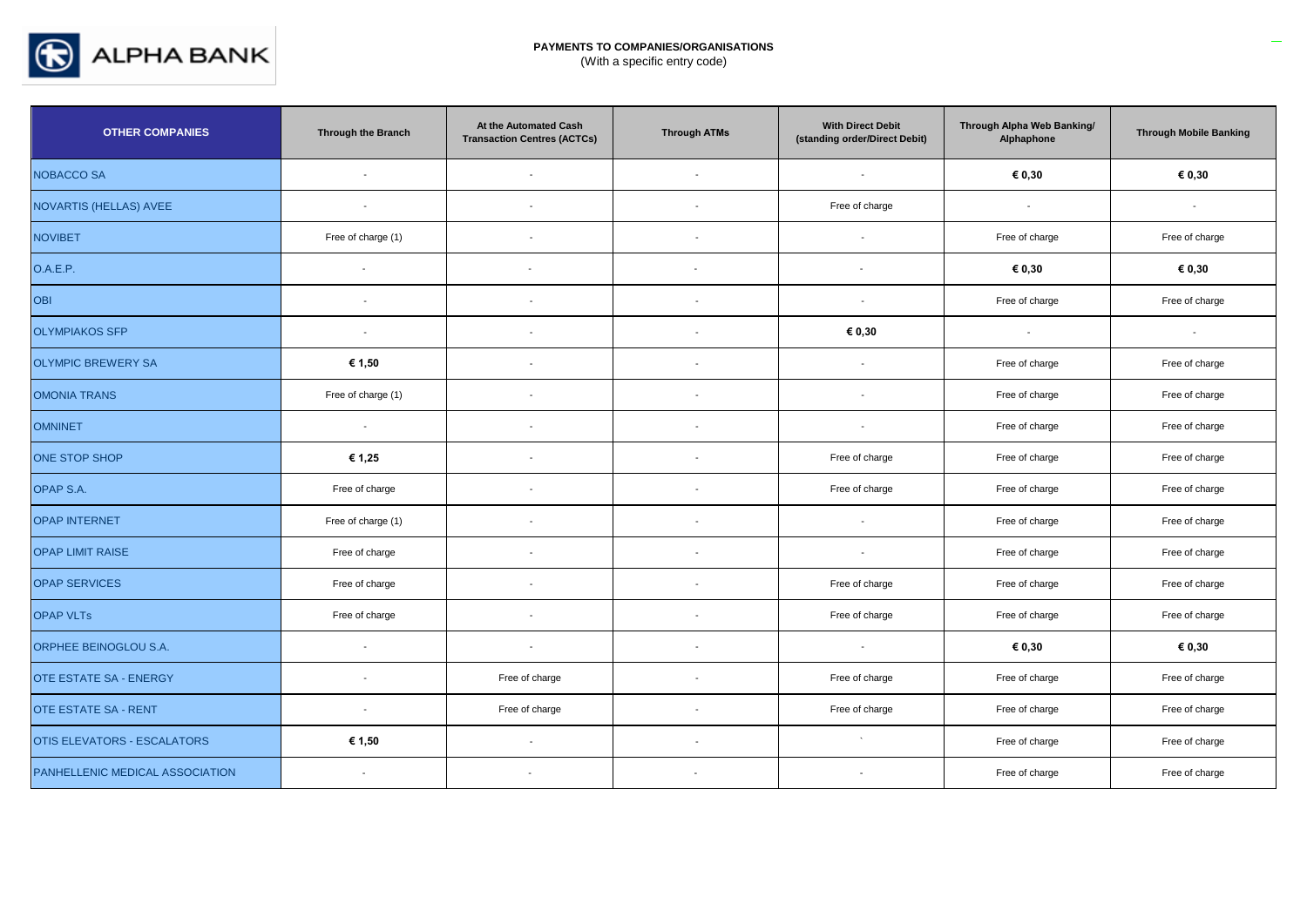

| <b>OTHER COMPANIES</b>                                        | <b>Through the Branch</b> | At the Automated Cash<br><b>Transaction Centres (ACTCs)</b> | <b>Through ATMs</b>      | <b>With Direct Debit</b><br>(standing order/Direct Debit) | Through Alpha Web Banking/<br>Alphaphone | <b>Through Mobile Banking</b> |
|---------------------------------------------------------------|---------------------------|-------------------------------------------------------------|--------------------------|-----------------------------------------------------------|------------------------------------------|-------------------------------|
| PANHELLENIC SOCIALIST MOVEMENT                                | Free of charge (1)        | $\overline{\phantom{a}}$                                    | $\overline{\phantom{a}}$ | Free of charge                                            | Free of charge                           | Free of charge                |
| PAN.SYL.FYSIKOTHERAPEYTON-PSF                                 | $\overline{\phantom{a}}$  |                                                             |                          |                                                           | € 0,30                                   | € 0,30                        |
| <b>PAPAKI LTD</b>                                             | $\overline{\phantom{a}}$  | $\overline{\phantom{a}}$                                    |                          |                                                           | € 0,30                                   | € 0,30                        |
| <b>PAYBYBANK</b>                                              | € 2,00                    | $\blacksquare$                                              | $\overline{\phantom{a}}$ | $\overline{\phantom{a}}$                                  | Free of charge                           | Free of charge                |
| Phaistos Networks A.E.                                        | Free of charge            |                                                             | $\overline{\phantom{a}}$ | $\blacksquare$                                            | Free of charge                           | Free of charge                |
| PHARMASERVE LILLY AND PARTNERS                                | € 2,00 (1)                | $\sim$                                                      | $\sim$                   | $\sim$                                                    | Free of charge                           | Free of charge                |
| PIERRE FABRE S.A.                                             | $\sim$                    | $\blacksquare$                                              | $\overline{\phantom{a}}$ | € 0,30                                                    | $\blacksquare$                           | $\blacksquare$                |
| PIRAEUS CHAMBER OF COMMERCE &<br><b>INDUSTRY</b>              | $\overline{a}$            | $\overline{\phantom{a}}$                                    |                          | $\sim$                                                    | € 0,30                                   | € 0,30                        |
| PIRAEUS CHAMBER OF SMALL & MEDIUM<br><b>INDUSTRIES</b>        | $\mathcal{L}$             | $\blacksquare$                                              | $\overline{a}$           | $\overline{\phantom{a}}$                                  | € 0,30                                   | € 0,30                        |
| PIRAEUS CHAMBER OF TRADESMEN                                  | Free of charge            | $\sim$                                                      | i.                       | $\sim$                                                    | Free of charge                           | Free of charge                |
| <b>PLAISIO COMPUTERS</b>                                      | $\sim$                    | $\overline{\phantom{a}}$                                    | $\overline{\phantom{a}}$ |                                                           | Free of charge                           | Free of charge                |
| POINTER.GR                                                    | $\blacksquare$            | $\overline{\phantom{a}}$                                    |                          | $\overline{\phantom{a}}$                                  | € 0,30                                   | € 0,30                        |
| POLICE OFFICERS' SUPPLY AND<br><b>CONSUMPTION COOPERATIVE</b> | $\blacksquare$            | $\blacksquare$                                              | $\sim$                   | Free of charge                                            | $\sim$                                   | $\blacksquare$                |
| POLYGON FACITITY SERVICES                                     | € 3,00                    | $\blacksquare$                                              | $\overline{\phantom{a}}$ | $\overline{\phantom{a}}$                                  | Free of charge                           | Free of charge                |
| <b>PRAKTIKER HELLAS</b>                                       | $\sim$                    | $\overline{\phantom{a}}$                                    | $\overline{\phantom{a}}$ | $\overline{\phantom{a}}$                                  | € 0,30                                   | € 0,30                        |
| PROFESSIONAL CHAMBER OF ATHENS                                | $\sim$                    | $\overline{\phantom{a}}$                                    | $\overline{a}$           | $\overline{\phantom{a}}$                                  | € 0,30                                   | € 0,30                        |
| PROFESSIONAL CHAMBER OF THESSALONIKI                          | $\overline{\phantom{a}}$  | $\overline{a}$                                              |                          | $\overline{\phantom{a}}$                                  | € 0,30                                   | € 0,30                        |
| <b>QLAB IKE</b>                                               | $\overline{\phantom{a}}$  | $\overline{\phantom{a}}$                                    | $\overline{\phantom{a}}$ | € 0,30                                                    | $\sim$                                   | $\sim$                        |
| RAFINA - MARMARI CONSORTIUM SHIPPING                          | $\sim$                    | $\overline{\phantom{a}}$                                    |                          | $\overline{\phantom{a}}$                                  | Free of charge                           | Free of charge                |
| SAFEGUARD SECURITY SYSTEMS                                    | € 3,00                    | $\blacksquare$                                              | $\overline{\phantom{a}}$ | $\overline{\phantom{a}}$                                  | Free of charge                           | Free of charge                |
| SANOFI-AVENTIS AEVE                                           | $\sim$                    | $\overline{\phantom{a}}$                                    |                          | Free of charge                                            | € 0,30                                   | € 0,30                        |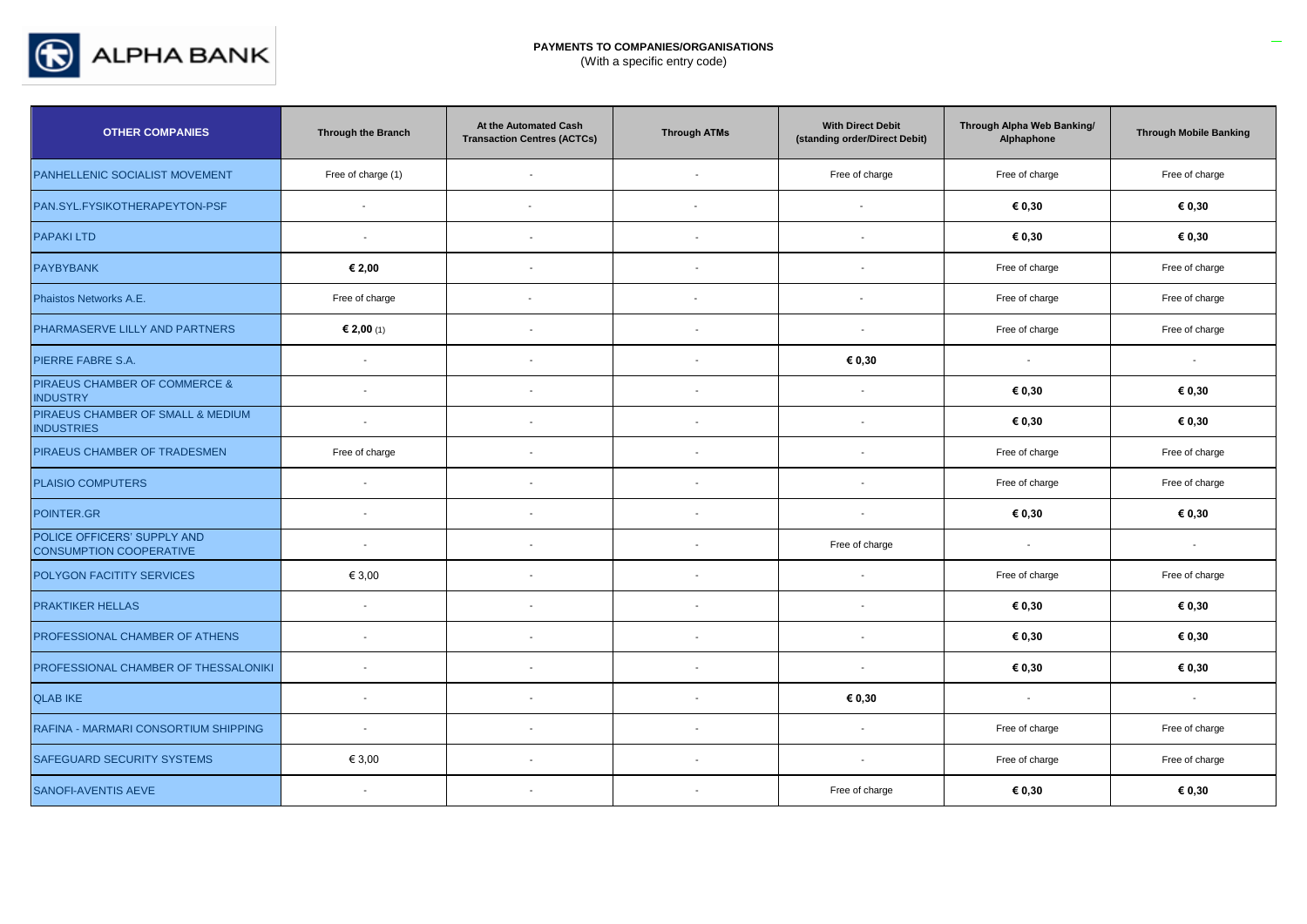

| <b>OTHER COMPANIES</b>                                        | <b>Through the Branch</b> | At the Automated Cash<br><b>Transaction Centres (ACTCs)</b> | <b>Through ATMs</b>      | <b>With Direct Debit</b><br>(standing order/Direct Debit) | Through Alpha Web Banking/<br>Alphaphone | <b>Through Mobile Banking</b> |
|---------------------------------------------------------------|---------------------------|-------------------------------------------------------------|--------------------------|-----------------------------------------------------------|------------------------------------------|-------------------------------|
| <b>SARONIC FERRIES</b>                                        | $\sim$                    | $\sim$                                                      | $\overline{\phantom{a}}$ | $\sim$                                                    | Free of charge                           | Free of charge                |
| <b>SCIENTIFIC RESEARCH INSTITUTE - PIS</b>                    | $\sim$                    |                                                             | $\overline{\phantom{a}}$ |                                                           | Free of charge                           | Free of charge                |
| <b>SEAJETS</b>                                                | $\mathbf{r}$              | $\blacksquare$                                              |                          | $\overline{a}$                                            | Free of charge                           | Free of charge                |
| SOCIETY FOR THE PROMOTION OF<br><b>EDUCATION AND LEARNING</b> | Free of charge            | $\blacksquare$                                              | $\blacksquare$           | $\overline{\phantom{a}}$                                  | $\overline{\phantom{a}}$                 | $\overline{\phantom{a}}$      |
| SOFTONE TECHNOLOGIES SA                                       | Free of charge (1)        | $\overline{\phantom{a}}$                                    | $\overline{\phantom{a}}$ | $\overline{\phantom{a}}$                                  | Free of charge                           | Free of charge                |
| <b>S.SPANOS AND SONS IKE</b>                                  | Free of charge (1)        | $\sim$                                                      | $\overline{a}$           | $\overline{a}$                                            | Free of charge                           | Free of charge                |
| <b>SPARTAN SECURITY SERVICES</b>                              | $\sim$                    | $\blacksquare$                                              | $\sim$                   | Free of charge                                            | Free of charge                           | Free of charge                |
| <b>STELIOS KANAKIS SA</b>                                     | € 1,20                    |                                                             |                          |                                                           | Free of charge                           | Free of charge                |
| <b>STOIXIMAN</b>                                              | Free of charge            | $\blacksquare$                                              | $\overline{\phantom{a}}$ | $\sim$                                                    | Free of charge                           | Free of charge                |
| <b>SYNPE OSE</b>                                              | $\sim$                    | $\overline{\phantom{a}}$                                    | $\overline{\phantom{a}}$ | € 0,30                                                    | $\overline{\phantom{a}}$                 | $\overline{\phantom{a}}$      |
| <b>TEA - EAPAE</b>                                            | Free of charge            | $\blacksquare$                                              |                          | $\overline{\phantom{a}}$                                  | Free of charge                           | Free of charge                |
| <b>TEAGE</b>                                                  | $\sim$                    | $\blacksquare$                                              | $\overline{\phantom{a}}$ | Free of charge                                            | Free of charge                           | Free of charge                |
| TECHNICAL CHAMBER OF GREECE (TEE)                             | Free of charge            | $\sim$                                                      | $\sim$                   | $\sim$                                                    | Free of charge                           | Free of charge                |
| TEE - REQUIRED PERCENTAGE                                     | Free of charge (1)        | $\blacksquare$                                              |                          | $\overline{\phantom{a}}$                                  | Free of charge                           | Free of charge                |
| TEE - SUBSCRIPTIONS BUSINESS                                  | $\sim$                    | $\blacksquare$                                              | $\blacksquare$           | Free of charge                                            | $\overline{\phantom{a}}$                 | $\overline{\phantom{a}}$      |
| TEE - SUBSCRIPTIONS INDIVIDUALS                               | $\sim$                    | $\overline{\phantom{a}}$                                    | $\blacksquare$           | Free of charge                                            | $\sim$                                   | $\overline{\phantom{a}}$      |
| TELECOM REVOLUTION - VIVA                                     | $\blacksquare$            | $\blacksquare$                                              |                          |                                                           | € 0,30                                   | € 0,30                        |
| TEO S.A.                                                      | € 1,20 (1)                | $\sim$                                                      | $\overline{\phantom{a}}$ | $\overline{\phantom{a}}$                                  | Free of charge                           | Free of charge                |
| <b>THEOMITOR SCHOOL</b>                                       | € 0,90                    | $\blacksquare$                                              | $\blacksquare$           | $\overline{\phantom{a}}$                                  | Free of charge                           | Free of charge                |
| THESSALONIKI CHAMBER OF SMALL &<br><b>MEDIUM INDUSTRIES</b>   | $\sim$                    | $\blacksquare$                                              |                          |                                                           | € 0,30                                   | € 0,30                        |
| <b>TIRESIAS S.A.</b>                                          | Free of charge (1)        | $\blacksquare$                                              |                          |                                                           | Free of charge                           | Free of charge                |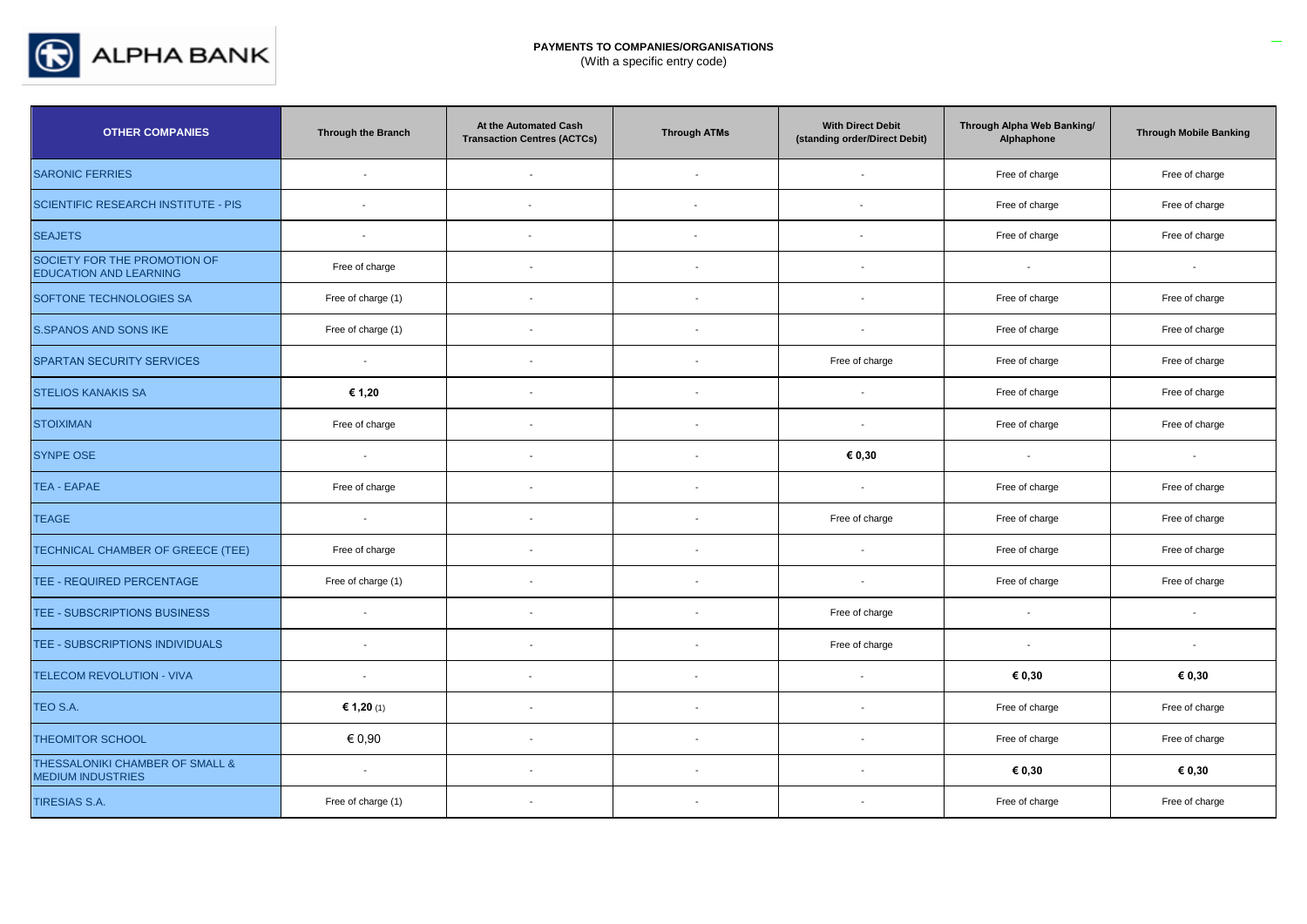

| <b>OTHER COMPANIES</b>                                        | <b>Through the Branch</b> | At the Automated Cash<br><b>Transaction Centres (ACTCs)</b> | <b>Through ATMs</b>      | <b>With Direct Debit</b><br>(standing order/Direct Debit) | Through Alpha Web Banking/<br>Alphaphone | <b>Through Mobile Banking</b> |
|---------------------------------------------------------------|---------------------------|-------------------------------------------------------------|--------------------------|-----------------------------------------------------------|------------------------------------------|-------------------------------|
| <b>Tora Direct</b>                                            | Free of charge            | $\overline{\phantom{a}}$                                    | $\overline{\phantom{a}}$ | $\overline{\phantom{a}}$                                  | Free of charge                           | Free of charge                |
| <b>Tora Wallet</b>                                            | Free of charge            | $\blacksquare$                                              |                          |                                                           | Free of charge                           | Free of charge                |
| <b>TRIKALA CHAMBER</b>                                        | $\blacksquare$            | $\overline{\phantom{a}}$                                    |                          | $\overline{\phantom{a}}$                                  | € 0,30                                   | € 0,30                        |
| <b>TUPPERWARE</b>                                             | Free of charge            | Free of charge                                              |                          | $\overline{\phantom{a}}$                                  | Free of charge                           | Free of charge                |
| UCI S.A.                                                      | $\overline{\phantom{a}}$  | $\overline{\phantom{a}}$                                    |                          | € 0,30                                                    | $\overline{\phantom{a}}$                 | $\overline{\phantom{a}}$      |
| UCI - UNION DE CREDITOS IMOBILIARIOS S.A.<br>(FORMER CETELEM) | € 3,00                    | $\overline{\phantom{a}}$                                    |                          | $\overline{\phantom{a}}$                                  | $\overline{\phantom{a}}$                 | $\overline{\phantom{a}}$      |
| <b>UNIMAC</b>                                                 | Free of charge (1)        | $\blacksquare$                                              |                          | $\overline{\phantom{a}}$                                  | Free of charge                           | Free of charge                |
| UNION OF HELLENIC CHAMBERS                                    | € 1,25                    | $\blacksquare$                                              |                          | Free of charge                                            | Free of charge                           | Free of charge                |
| <b>UPI</b>                                                    | Free of charge            | Free of charge                                              |                          | $\overline{\phantom{a}}$                                  | Free of charge                           | Free of charge                |
| V. KAFKAS S.A.                                                | $\sim$                    | $\blacksquare$                                              |                          |                                                           | Free of charge                           | Free of charge                |
| <b>VARIO SA</b>                                               | € 1,30                    | $\overline{\phantom{a}}$                                    |                          | $\blacksquare$                                            | Free of charge                           | Free of charge                |
| <b>VOLKSWAGEN BANK</b>                                        | € 1,75                    | $\blacksquare$                                              |                          | Free of charge                                            | Free of charge                           | Free of charge                |
| <b>WEB-ARTDESIGN.GR</b>                                       | $\blacksquare$            | $\blacksquare$                                              | $\overline{\phantom{a}}$ | $\overline{\phantom{a}}$                                  | € 0,30                                   | € 0,30                        |
| <b>WELLA Hellas</b>                                           | $\sim$                    | $\overline{\phantom{a}}$                                    | $\overline{\phantom{a}}$ | $\overline{\phantom{a}}$                                  | Free of charge                           | Free of charge                |
| <b>WESTERN UNION - PAYBYBANK</b>                              | € 2,00                    | $\blacksquare$                                              |                          | $\overline{\phantom{a}}$                                  | Free of charge                           | Free of charge                |
| YAVA FITNESS CENTERS                                          | $\blacksquare$            |                                                             | $\overline{\phantom{a}}$ | Free of charge                                            | Free of charge                           | Free of charge                |
| YOU.GR                                                        | € 2,00                    | $\blacksquare$                                              | $\overline{\phantom{a}}$ | $\overline{a}$                                            | Free of charge                           | Free of charge                |
| (1) The payment is carried out only by debiting an account.   |                           |                                                             |                          |                                                           |                                          |                               |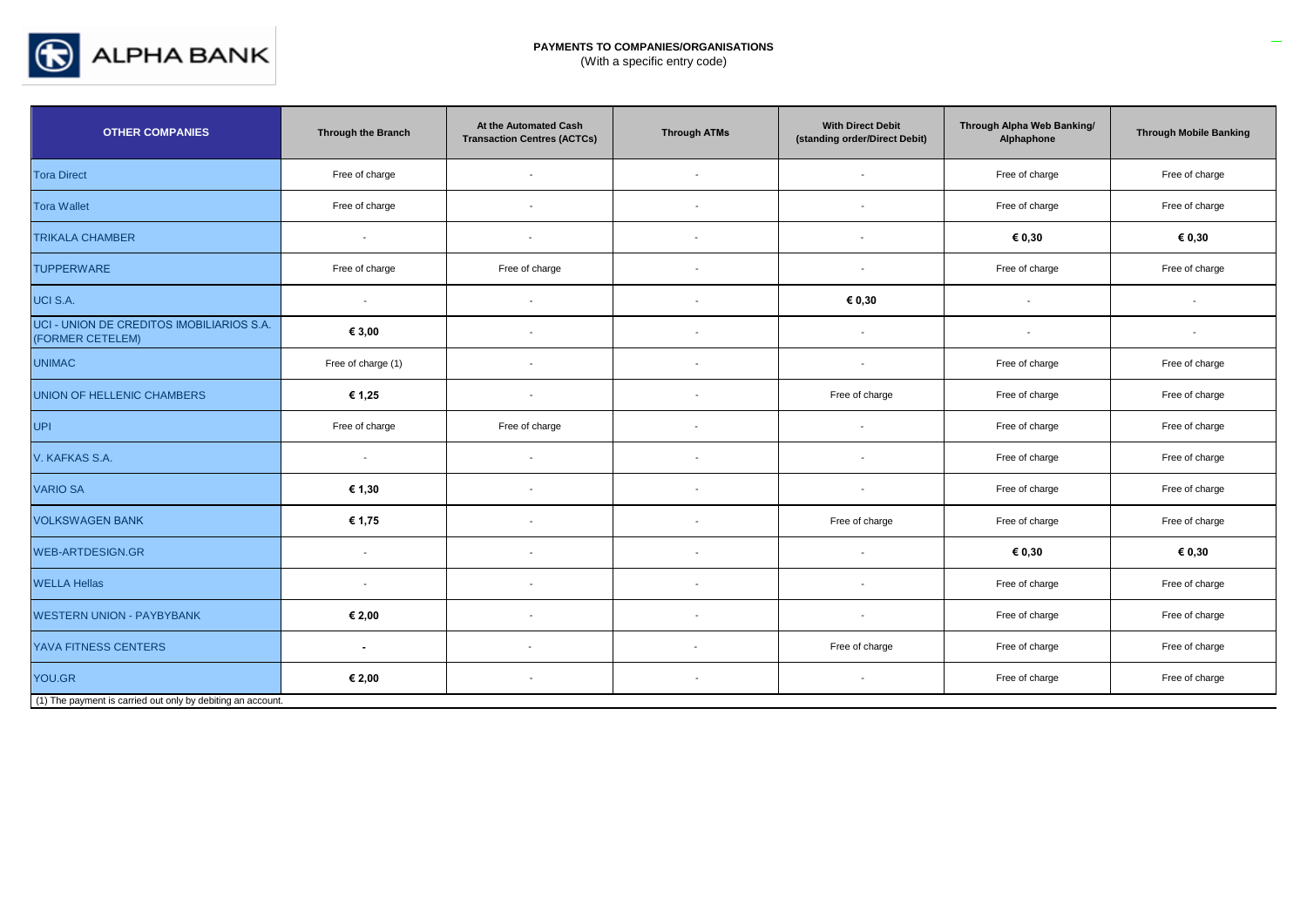

| <b>FOUNDATIONS</b><br><b>DONATIONS FOR CHARITABLE PURPOSES</b>                                                | <b>Through the Branch</b> | At the Automated Cash<br><b>Transaction Centres (ACTCs)</b> | <b>Through ATMs</b>      | <b>With Direct Debit</b><br>(standing order/Direct Debit) | Through Alpha Web Banking/<br>Alphaphone | <b>Through Mobile Banking</b> |
|---------------------------------------------------------------------------------------------------------------|---------------------------|-------------------------------------------------------------|--------------------------|-----------------------------------------------------------|------------------------------------------|-------------------------------|
| <b>ACTIONAID HELLAS</b>                                                                                       | Free of charge            | $\sim$                                                      | $\overline{\phantom{a}}$ | Free of charge                                            | Free of charge                           | Free of charge                |
| AG. AIKATERINI CHRISTIAN HUMANITARIAN<br>SOCIETY - HOME FOR THE ELDERLY OF<br><b>ARGOS</b>                    | Free of charge            |                                                             |                          |                                                           |                                          |                               |
| <b>AGAPAN (PALLIATIVE CARE HELLAS)</b>                                                                        | $\sim$                    | $\sim$                                                      | $\overline{\phantom{a}}$ | $\overline{\phantom{a}}$                                  | Free of charge                           | Free of charge                |
| AMNESTY INTERNATIONAL - GREEK SECTION                                                                         | $\overline{\phantom{a}}$  |                                                             | $\sim$                   | Free of charge                                            | $\blacksquare$                           | $\overline{\phantom{a}}$      |
| ANIMAL PROTECTION AEGINA & AGISTRI                                                                            |                           |                                                             |                          |                                                           | Free of charge                           | Free of charge                |
| <b>ARCTUROS</b>                                                                                               | $\mathbf{r}$              |                                                             |                          | $\sim$                                                    | Free of charge                           | Free of charge                |
| <b>ASSOCIATION OF PARENTS, GUARDIANS AND</b><br>FRIENDS OF CHILDREN WITH KIDNEY<br>DISEASES "ELPIDA" ("HOPE") |                           |                                                             |                          |                                                           | Free of charge                           | Free of charge                |
| <b>ASSOCIATION OF FRIENDS OF PIKPA</b>                                                                        | $\overline{a}$            |                                                             |                          |                                                           | Free of charge                           | Free of charge                |
| ASSOCIATION FOR THE PROTECTION OF THE<br><b>UNBORN CHILD</b>                                                  | $\blacksquare$            |                                                             |                          | $\overline{\phantom{a}}$                                  | Free of charge                           | Free of charge                |
| ASSOCIATION OF FRIENDS OF THE GENERAL<br><b>ONCOLOGY HOSPITAL "OI AGHIOI</b><br><b>ANARGYROI"</b>             |                           |                                                             |                          |                                                           | Free of charge                           | Free of charge                |
| <b>BENAKI MUSEUM</b>                                                                                          | $\blacksquare$            | $\overline{\phantom{a}}$                                    | $\overline{\phantom{a}}$ | $\overline{\phantom{a}}$                                  | Free of charge                           | Free of charge                |
| <b>BIOPOLITICS INTERNATIONAL ORGANISATION</b><br>(BIO)                                                        | Free of charge            |                                                             |                          |                                                           | $\overline{a}$                           | $\blacksquare$                |
| <b>Butterfly Bone Health Society</b>                                                                          | $\overline{a}$            |                                                             |                          |                                                           | Free of charge                           | Free of charge                |
| CARETTA - CARETTA MEDITERRANEAN<br><b>ASSOCIATION TO SAVE THE SEA TURTLES</b>                                 | Free of charge            |                                                             |                          |                                                           |                                          |                               |
| CEREBRAL PALSY GREECE                                                                                         | $\mathbf{r}$              |                                                             | $\overline{\phantom{a}}$ | $\overline{\phantom{a}}$                                  | Free of charge                           | Free of charge                |
| CHILD'S HEART ASSOCIATION                                                                                     | $\overline{\phantom{a}}$  | $\overline{\phantom{a}}$                                    |                          |                                                           | Free of charge                           | Free of charge                |
| <b>Connect Athens lasis</b>                                                                                   | $\overline{\phantom{a}}$  |                                                             | $\overline{a}$           | $\overline{\phantom{a}}$                                  | Free of charge                           | Free of charge                |
| <b>Desmos</b>                                                                                                 |                           |                                                             |                          |                                                           | Free of charge                           | Free of charge                |
| <b>DODEKANISSIAKI MELISSA</b>                                                                                 | $\overline{\phantom{a}}$  |                                                             |                          |                                                           | Free of charge                           | Free of charge                |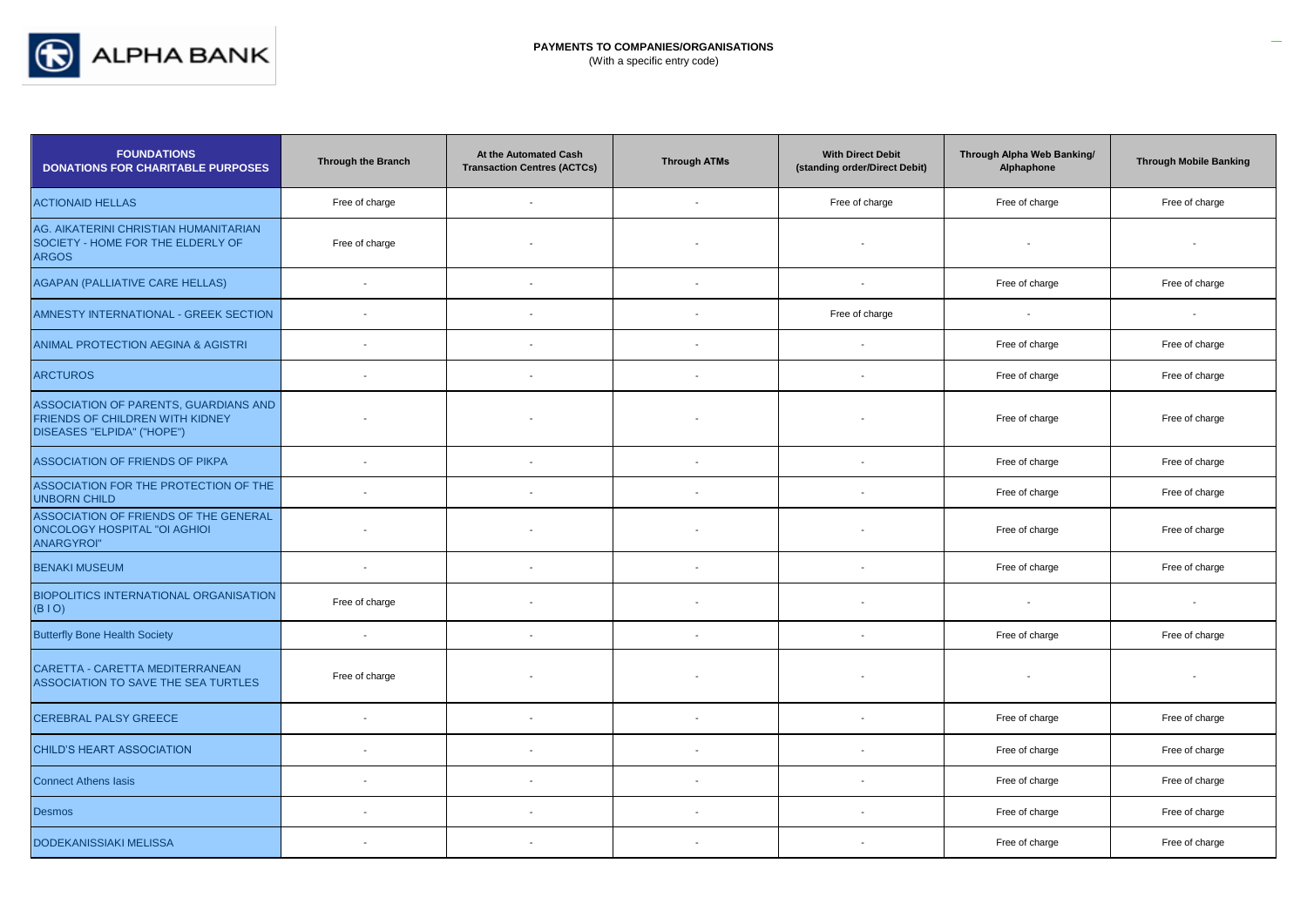

| <b>FOUNDATIONS</b><br><b>DONATIONS FOR CHARITABLE PURPOSES</b>                                               | <b>Through the Branch</b> | At the Automated Cash<br><b>Transaction Centres (ACTCs)</b> | <b>Through ATMs</b>      | <b>With Direct Debit</b><br>(standing order/Direct Debit) | Through Alpha Web Banking/<br>Alphaphone | <b>Through Mobile Banking</b> |
|--------------------------------------------------------------------------------------------------------------|---------------------------|-------------------------------------------------------------|--------------------------|-----------------------------------------------------------|------------------------------------------|-------------------------------|
| ELEPAP - HELLENIC SOCIETY FOR DISABLED<br><b>CHILDREN</b>                                                    |                           |                                                             |                          |                                                           | Free of charge                           | Free of charge                |
| <b>ELLINIKI FILOZOIKI ETAIREIA</b>                                                                           | Free of charge            | $\overline{\phantom{a}}$                                    | $\overline{\phantom{a}}$ | $\blacksquare$                                            |                                          | $\overline{\phantom{a}}$      |
| Ethelon                                                                                                      | $\mathcal{L}$             | $\blacksquare$                                              | $\overline{\phantom{a}}$ | $\sim$                                                    | Free of charge                           | Free of charge                |
| <b>EKPIZO</b>                                                                                                |                           |                                                             |                          | Free of charge                                            | Free of charge                           | Free of charge                |
| ELPIDA - ASSOCIATION OF FRIENDS OF<br><b>CHILDREN WITH CANCER</b>                                            |                           |                                                             |                          |                                                           | Free of charge                           | Free of charge                |
| ERGASTIRI - SOCIETY OF PARENTS,<br><b>GUARDIANS AND FRIENDS OF PEOPLE WITH</b><br><b>MENTAL DISABILITIES</b> |                           |                                                             |                          |                                                           | Free of charge                           | Free of charge                |
| <b>ERMIS - ASSOCIATION OF PARENTS,</b><br>GUARDIANS AND FRIENDS OF PEOPLE WITH<br><b>SPECIAL ABILITIES</b>   |                           |                                                             |                          |                                                           | Free of charge                           | Free of charge                |
| ESTIA SPECIAL VOCATIONAL TRAINING<br><b>CENTER</b>                                                           |                           |                                                             | $\overline{a}$           | $\sim$                                                    | Free of charge                           | Free of charge                |
| FRIENDS OF SOCIAL PEDIATRICS - ANOIXTI<br><b>AGALIA</b>                                                      |                           |                                                             |                          | $\overline{\phantom{a}}$                                  | Free of charge                           | Free of charge                |
| FRIENDS OF THE CHILD                                                                                         |                           |                                                             |                          | $\overline{\phantom{a}}$                                  | Free of charge                           | Free of charge                |
| <b>FLOGA</b>                                                                                                 |                           |                                                             |                          | $\overline{\phantom{a}}$                                  | Free of charge                           | Free of charge                |
| <b>FILLOSSIA</b>                                                                                             |                           |                                                             |                          | $\overline{\phantom{a}}$                                  | Free of charge                           | Free of charge                |
| <b>Goulandris Natural History Museum</b>                                                                     |                           |                                                             |                          |                                                           | Free of charge                           | Free of charge                |
| <b>GREEK ACTION IN AFRICA</b>                                                                                | Free of charge            | $\overline{\phantom{a}}$                                    | $\overline{\phantom{a}}$ | $\blacksquare$                                            | Free of charge                           | Free of charge                |
| GREEK ALLIANCE FOR RARE DISEASES                                                                             |                           |                                                             |                          | $\overline{\phantom{a}}$                                  | Free of charge                           | Free of charge                |
| <b>GREEK CHILDREN'S VILLAGE IN NORTHERN</b><br><b>GREECE</b>                                                 | Free of charge            |                                                             |                          | $\overline{\phantom{a}}$                                  | $\sim$                                   | $\overline{\phantom{a}}$      |
| <b>GREENPEACE</b>                                                                                            | $\overline{\phantom{a}}$  |                                                             | $\overline{\phantom{a}}$ | Free of charge                                            | Free of charge                           | Free of charge                |
| HAPPY CHILDREN - HAPPY YOUTH CAMPS                                                                           | $\sim$                    | $\overline{\phantom{a}}$                                    | $\sim$                   | $\blacksquare$                                            | Free of charge                           | Free of charge                |
| HATZIKYRIAKIO CHILD CARE INSTITUTION                                                                         | $\sim$                    |                                                             |                          | $\overline{\phantom{a}}$                                  | Free of charge                           | Free of charge                |
| HELLENIC FOUNDATION OF CARDIOLOGY<br>(PHEIDIPPIDES)                                                          | Free of charge            |                                                             |                          | $\overline{\phantom{a}}$                                  |                                          | $\overline{\phantom{a}}$      |
| HELLENIC CHILDREN'S MUSEUM                                                                                   | $\overline{\phantom{a}}$  |                                                             |                          | $\sim$                                                    | Free of charge                           | Free of charge                |
| HELLENIC SOCIETY FOR THE PROTECTION OF<br><b>NATURE</b>                                                      |                           | $\overline{\phantom{a}}$                                    |                          | $\blacksquare$                                            | Free of charge                           | Free of charge                |
| HELLENIC SOCIETY FOR THE PROTECTION OF<br>THE ENVIRONMENT                                                    |                           | $\overline{\phantom{a}}$                                    |                          | $\overline{\phantom{a}}$                                  | Free of charge                           | Free of charge                |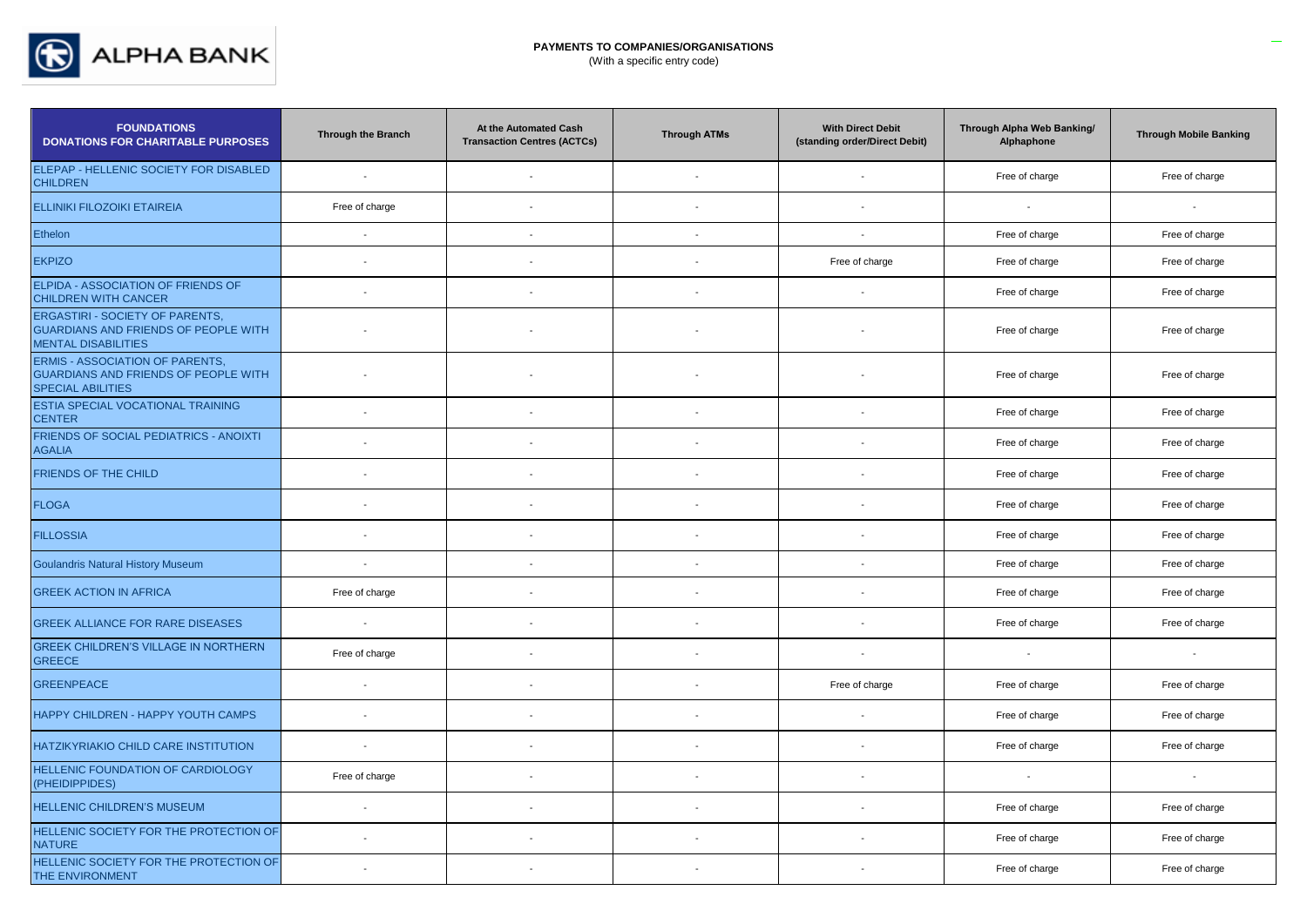

# **PAYMENTS TO COMPANIES/ORGANISATIONS**

(With a specific entry code)

| <b>FOUNDATIONS</b><br><b>DONATIONS FOR CHARITABLE PURPOSES</b>      | Through the Branch       | At the Automated Cash<br><b>Transaction Centres (ACTCs)</b> | <b>Through ATMs</b> | <b>With Direct Debit</b><br>(standing order/Direct Debit) | Through Alpha Web Banking/<br>Alphaphone | <b>Through Mobile Banking</b> |
|---------------------------------------------------------------------|--------------------------|-------------------------------------------------------------|---------------------|-----------------------------------------------------------|------------------------------------------|-------------------------------|
| <b>HERAKLEIDON MUSEUM</b>                                           | $\overline{\phantom{a}}$ | $\overline{a}$                                              |                     |                                                           | Free of charge                           | Free of charge                |
| House for the Elderly People (Argos)                                | $\mathcal{L}$            | $\overline{\phantom{a}}$                                    |                     |                                                           | Free of charge                           | Free of charge                |
| JEWISH COMMUNITY OF THESSALONIKI                                    | Free of charge           |                                                             |                     |                                                           | $\overline{\phantom{a}}$                 |                               |
| JEWISH MUSEUM OF GREECE                                             | $\sim$                   | $\sim$                                                      |                     | $\sim$                                                    | Free of charge                           | Free of charge                |
| J. F. COSTOPOULOS FOUNDATION                                        | Free of charge           | $\overline{\phantom{a}}$                                    |                     | $\sim$                                                    | Free of charge                           | Free of charge                |
| K. G. KARAMANLIS FOUNDATION                                         | Free of charge           |                                                             |                     |                                                           | $\sim$                                   |                               |
| KENTRO ZOIS - FOR THE SUPPORT OF<br>PEOPLE LIVING WITH HIV/AIDS     | $\sim$                   | $\overline{a}$                                              |                     | $\overline{\phantom{a}}$                                  | Free of charge                           | Free of charge                |
| <b>LAMPSI</b>                                                       |                          |                                                             |                     |                                                           | Free of charge                           | Free of charge                |
| <b>LIGHT OF AFRICA</b>                                              | $\overline{\phantom{a}}$ |                                                             |                     |                                                           | Free of charge                           | Free of charge                |
| LIFE LINE HELLAS                                                    | $\sim$                   | $\blacksquare$                                              |                     | $\overline{\phantom{a}}$                                  | Free of charge                           | Free of charge                |
| MAKE-A-WISH GREECE                                                  | $\sim$                   |                                                             |                     |                                                           | Free of charge                           | Free of charge                |
| MACEDONIAN MUSEUM OF CONTEMPORARY<br>ART                            |                          |                                                             |                     |                                                           | Free of charge                           | Free of charge                |
| <b>MEDASSET</b>                                                     |                          |                                                             |                     |                                                           | Free of charge                           | Free of charge                |
| MEDECINS DU MONDE                                                   | $\overline{\phantom{a}}$ | $\blacksquare$                                              |                     |                                                           | Free of charge                           | Free of charge                |
| <b>MEDECINS SANS FRONTIERES</b>                                     | Free of charge           |                                                             |                     | Free of charge                                            | $\overline{\phantom{a}}$                 |                               |
| MUSEUM OF CYCLADIC ART                                              | $\sim$                   |                                                             |                     | $\sim$                                                    | Free of charge                           | Free of charge                |
| <b>NESTOR</b>                                                       | $\blacksquare$           | $\blacksquare$                                              |                     | $\blacksquare$                                            | Free of charge                           | Free of charge                |
| Network For Children's Rights                                       | $\overline{\phantom{a}}$ |                                                             |                     | $\overline{\phantom{a}}$                                  | Free of charge                           | Free of charge                |
| NOSILIA ASSOCIATION                                                 |                          |                                                             |                     |                                                           | Free of charge                           | Free of charge                |
| <b>OASIS</b>                                                        |                          |                                                             |                     |                                                           | Free of charge                           | Free of charge                |
| <b>ONISIMOS</b>                                                     | $\overline{a}$           | $\overline{\phantom{a}}$                                    |                     |                                                           | Free of charge                           | Free of charge                |
| PAN-HELLENIC ASSOCIATION OF FRIENDS OF<br>PARENTS OF LARGE FAMILIES |                          |                                                             |                     |                                                           | Free of charge                           | Free of charge                |
| PAVLOS & ALEXANDRA KANELLOPOULOS<br><b>FOUNDATION</b>               | $\overline{\phantom{a}}$ | $\overline{\phantom{a}}$                                    |                     | $\sim$                                                    | Free of charge                           | Free of charge                |